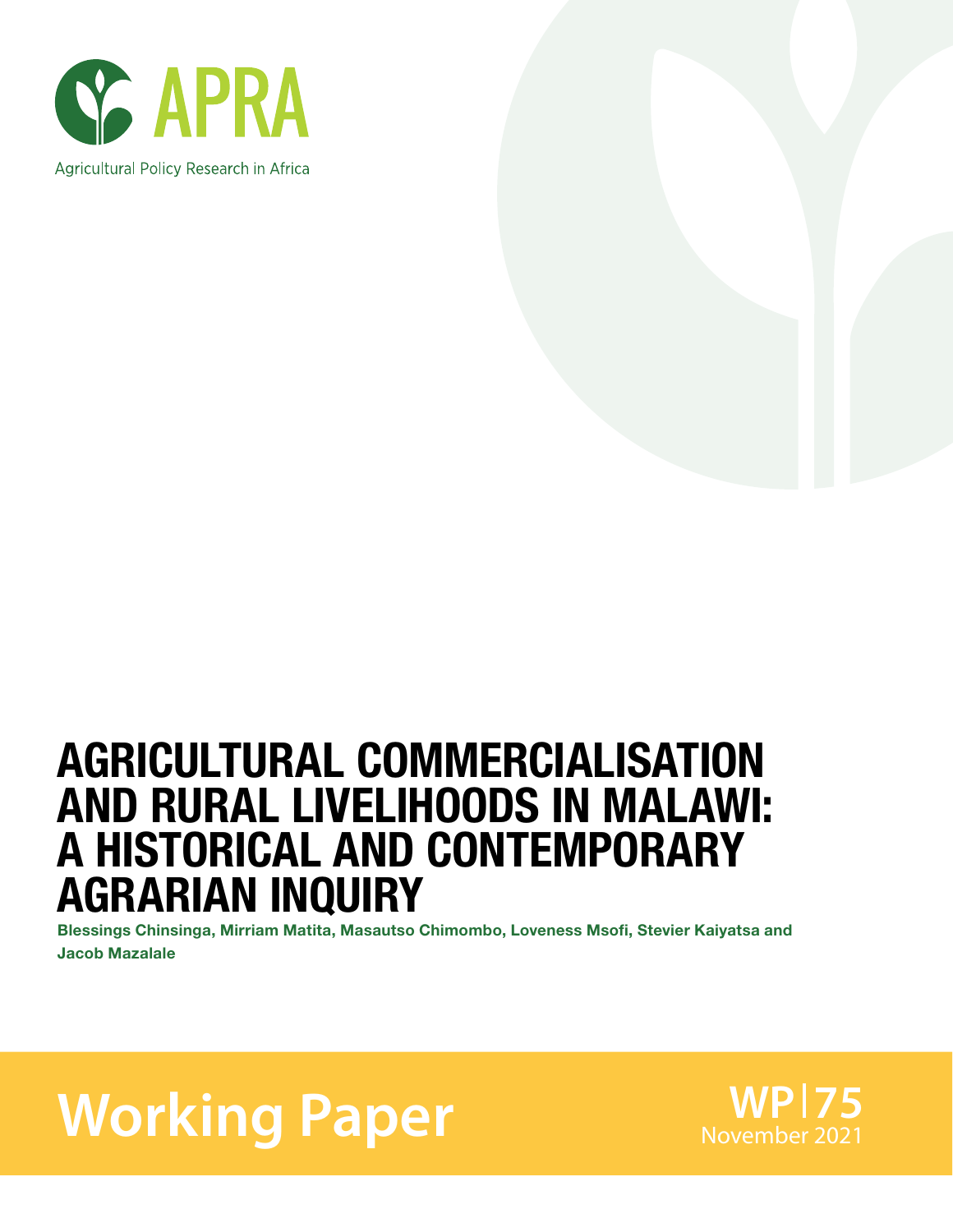# **TABLE OF CONTENTS**

| <b>List of tables</b>                                                                |
|--------------------------------------------------------------------------------------|
|                                                                                      |
| <b>List of figures</b>                                                               |
| Figure 3.1: Map of study sites - Mchinji and Ntchisi districts in central Malawi  13 |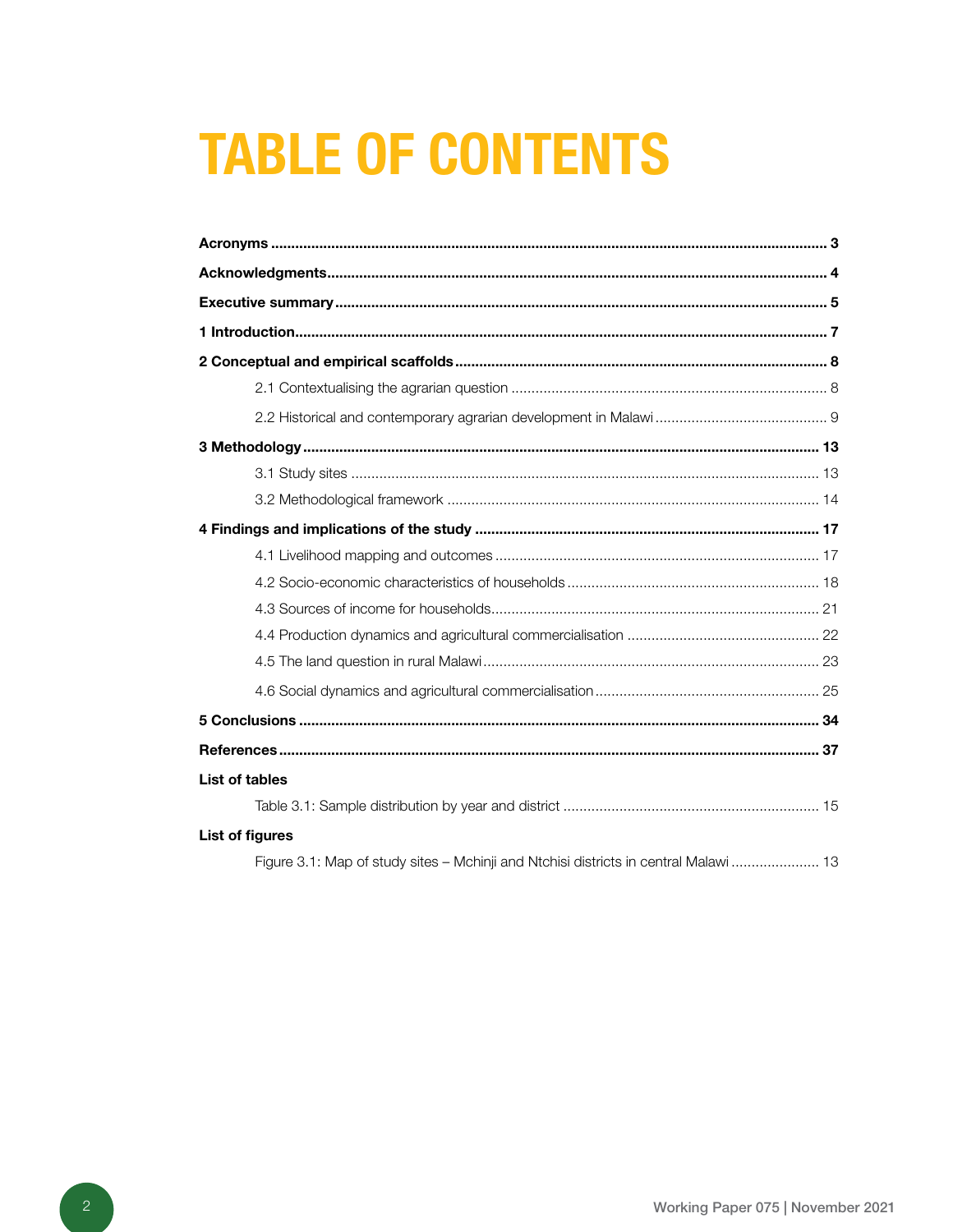# ACRONYMS

| <b>ADMARC</b> | Agricultural Development and Marketing Corporation       |
|---------------|----------------------------------------------------------|
| <b>APRA</b>   | Agricultural Policy Research in Africa                   |
| FGD           | focus group discussion                                   |
| FHH           | female-headed household                                  |
| <b>FISP</b>   | Farm Input Subsidy Programme                             |
| GVH           | Group Village Headman                                    |
| HCI           | Household Commercialisation Index                        |
| IHS           | integrated household survey                              |
| KII           | key informant interview                                  |
| <b>LUANAR</b> | Lilongwe University of Agriculture and Natural Resources |
| <b>MASFA</b>  | Mchinji Area Smallholder Farmers Association             |
| мнн           | male-headed household                                    |
| NAP           | National Agricultural Policy                             |
| <b>NASFAM</b> | National Association of Smallholder Farmers of Malawi    |
| <b>NGO</b>    | non-governmental organisation                            |
| NSO           | <b>National Statistics Office</b>                        |
| <b>SACA</b>   | Smallholder Agricultural Credit Administration           |
| SAP           | Structural Adjustment Programme                          |
| T/A           | <b>Traditional Authority</b>                             |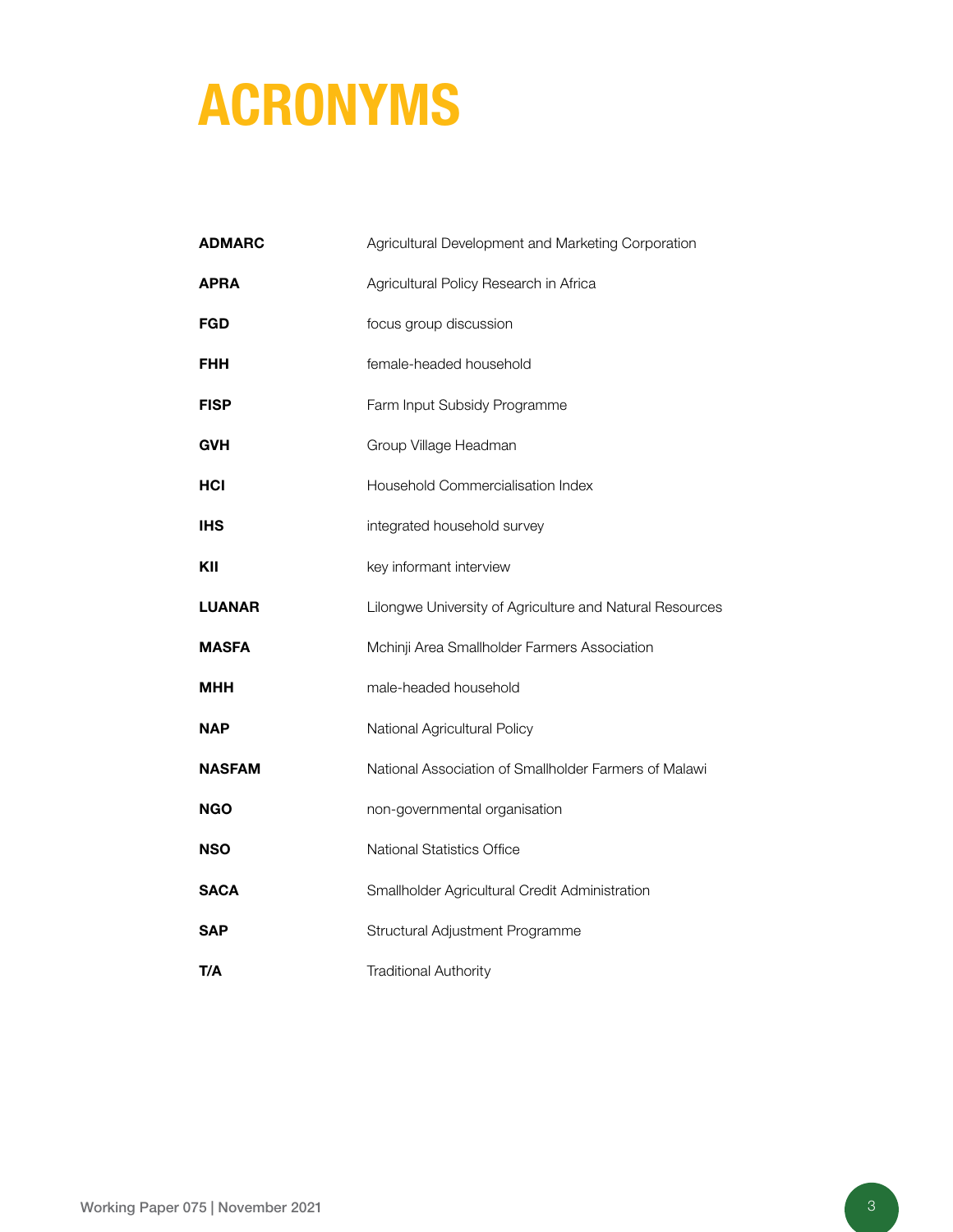# ACKNOWLEDGEMENTS

We would like to take this opportunity to thank all the people who participated in this study. At a national level, we engaged with policymakers, development partners, farmers' organisations, and non-governmental organisations (NGOs) while at the district level we interacted with district agricultural officials from district councils and NGOs in Mchinji and Ntchisi. These engagements, especially through feedback sessions of our preliminary findings, were critical in helping us refine, deepen, and broaden our understanding of the underlying processes of agricultural commercialisation in both historical and contemporary contexts. We are grateful to the Traditional Authorities (T/ As), Group Village Headmen (GVH) and Village Headmen; extension workers, lead farmers and ordinary farmers (both men and women) who took the time to share their insights in both the focus group discussions (FGDs) and life history interviews. We also extend a debt of gratitude to John Thompson and Imogen Bellwood-Howard for the technical support and guidance they provided during the conceptualisation, execution and writing up of the report. We also thank all our research assistants and the APRA consortium members that directly contributed to this study's success including Cyriaque Hakizimana, the regional Hub coordinator. We dedicate this work to the late Ephraim Wadonda Chirwa who was very instrumental in the conceptualisation of this study, and may his soul continue resting peace.

Blessings Chinsinga, PhD is a Professor at the Department of Politics and Government and an outgoing Director for the Centre for Social Research at the University of Malawi. Mirriam Matita, who holds a Master of Arts in Economics from the University of Malawi, is an academic staff member at the Lilongwe University of Agriculture and Natural Resources (LUANAR) in the Department of Extension and Rural Development. Masautso Chimombo is a Lecturer in Rural Sociology and the Deputy Head of Department in the Extension and Rural Development Department at LUANAR. Loveness Mgalamadzi is a Lecturer in Extension and Rural Development at LUANAR and is a PhD candidate at the University of the Western Cape in South Africa. Stevier Kayiyatsa, who holds a Master of Science in Agricultural and Applied Economics jointly offered by the University of Malawi and the University of Pretoria, is a Principal Economist in the Ministry of Economic Planning, Development and Public Sector Reforms in Malawi. Jacob Mazalale, PhD is a Lecturer in Health Economics and the Deputy Head of the Department of Economics at the University of Malawi. Ephraim Chirwa, PhD was a retired Professor of Economics from the University of Malawi, who until his passing in July 2019, was the Managing Director of Wadonda Consult Limited.

This working paper is funded with UK aid from the UK government (Foreign, Commonwealth & Development Office – FCDO, formerly DFID). The opinions are the authors and do not necessarily reflect the views or policies of IDS or the UK government.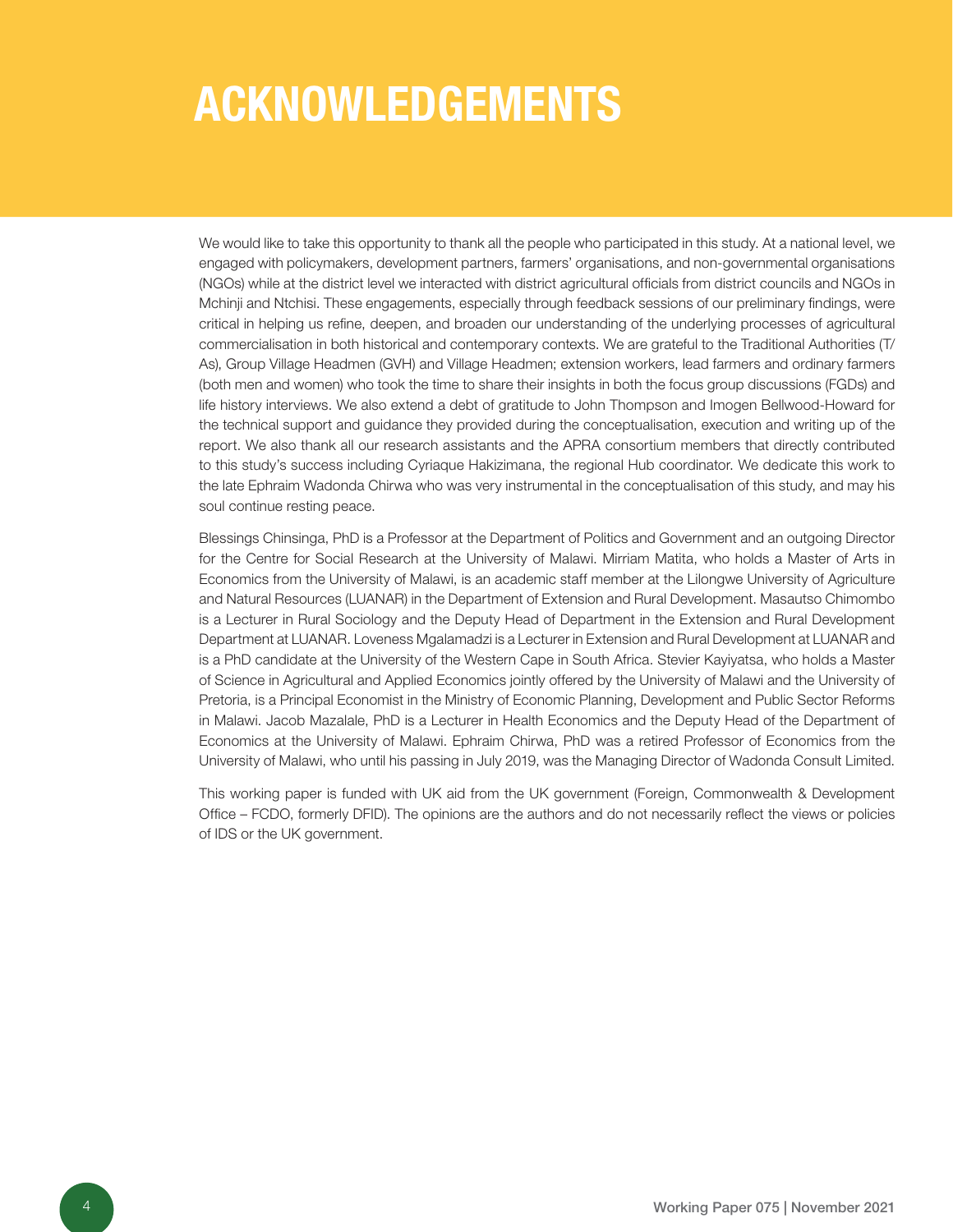## EXECUTIVE SUMMARY

This study was carried out to understand the underlying dynamics of agricultural commercialisation in Malawi, especially among smallholder farmers. Despite various concerted efforts to accelerate agricultural growth and transformation, the progress among smallholder farmers has been less satisfactory. Most of the smallholder farmers do not engage with markets on a consistent and sustainable basis. Consequently, the aim of this paper was to demonstrate that there is no one ideal type of agricultural commercialisation that can be realised through investment and policy intervention. People engage with processes of agricultural commercialisation along value chains, from production to processing to marketing in a variety of ways. A total of 240 households were interviewed in the 2006/07 growing season as part of the evaluation of the Farm Input Subsidy Programme (FISP) in the Mchinji and Ntchisi districts. These households were resurveyed in the 2018/19 growing season after a tenyear period to understand their experiences with the processes of agricultural commercialisation.

In this study we used a mixed-methods approach with data collection spanning a period of three years. We first conducted a reconnaissance survey at the national, district and local levels to give a snapshot of historical and contemporary perspectives of the two districts' experiences with agricultural commercialisation. Next, we used a quantitative tracker survey, which targeted all households in the Mchinji and Ntchisi sub-dataset who were interviewed by the School of Oriental and African Studies (SOAS) et al. (2008) at baseline, as well as branching out households emerging from the original 240 households. Finally, we employed a life history method targeting 120 households, which we categorised into five different livelihood trajectories: stepping out, stepping up, hanging in, dropping out and stepping in. The data were analysed and interpreted using quantitative and qualitative tools of analysis to assess the agricultural commercialisation situation in rural Malawi. The quantitative techniques used were descriptive statistics such as means and frequencies, correlation and regression analyses and thematic analysis was used for the qualitative component of the study.

The results of the study show that agricultural commercialisation is a complex process marked by a wide range of cyclic continuities and discontinuities over time. The pattern and rhythm of these continuities and discontinuities are shaped by the overall operative context including political, economic, social, and cultural dimensions. These play a critical role in determining the form of the agrarian transformation that takes place. Consequently, agricultural commercialisation cannot be reduced to a predictable universal blueprint since there are multiple pathways to commercialisation even for households that seemingly fall into the same livelihood trajectories. Nevertheless, agricultural commercialisation occurs when agricultural enterprises and/or the agricultural sector as a whole rely increasingly on the market for the sale of produce and for the acquisition of production inputs, including labour. Credible agricultural commercialisation happens when farmers are pulled out of the farm into viable non-farm activities and not pushed off the farm into low-paying desperation jobs due to the inability of local agriculture to provide a reasonable standard of living (Jayne et al., 2011).

The message from this study is that life in rural Malawi is tough; agriculture is no longer reliable as an exclusive means of subsistence and must be supplemented with other livelihood strategies, especially given the rapidly diminishing land per capita and worsening climatic conditions. The results further show that, most of the households that belong to the stepping out, stepping up and stepping in livelihood trajectories, are predominantly male-headed households (MHHs) with both spouses available. Female-headed households (FHHs) are clearly outnumbered; most of them belong to either hanging-in or dropping out livelihood trajectories. There are, of course, exceptions, but the findings from this study show that FHHs are subjected to multiple deprivations and disadvantages. These make it difficult for the FHHs to effectively participate in agricultural commercialisation activities. There is a great deal of gender and social differentiation manifested through access, control and use of land; asset accumulation, social networks, or capital; and access to markets. FHHs' challenges are exacerbated by cultural norms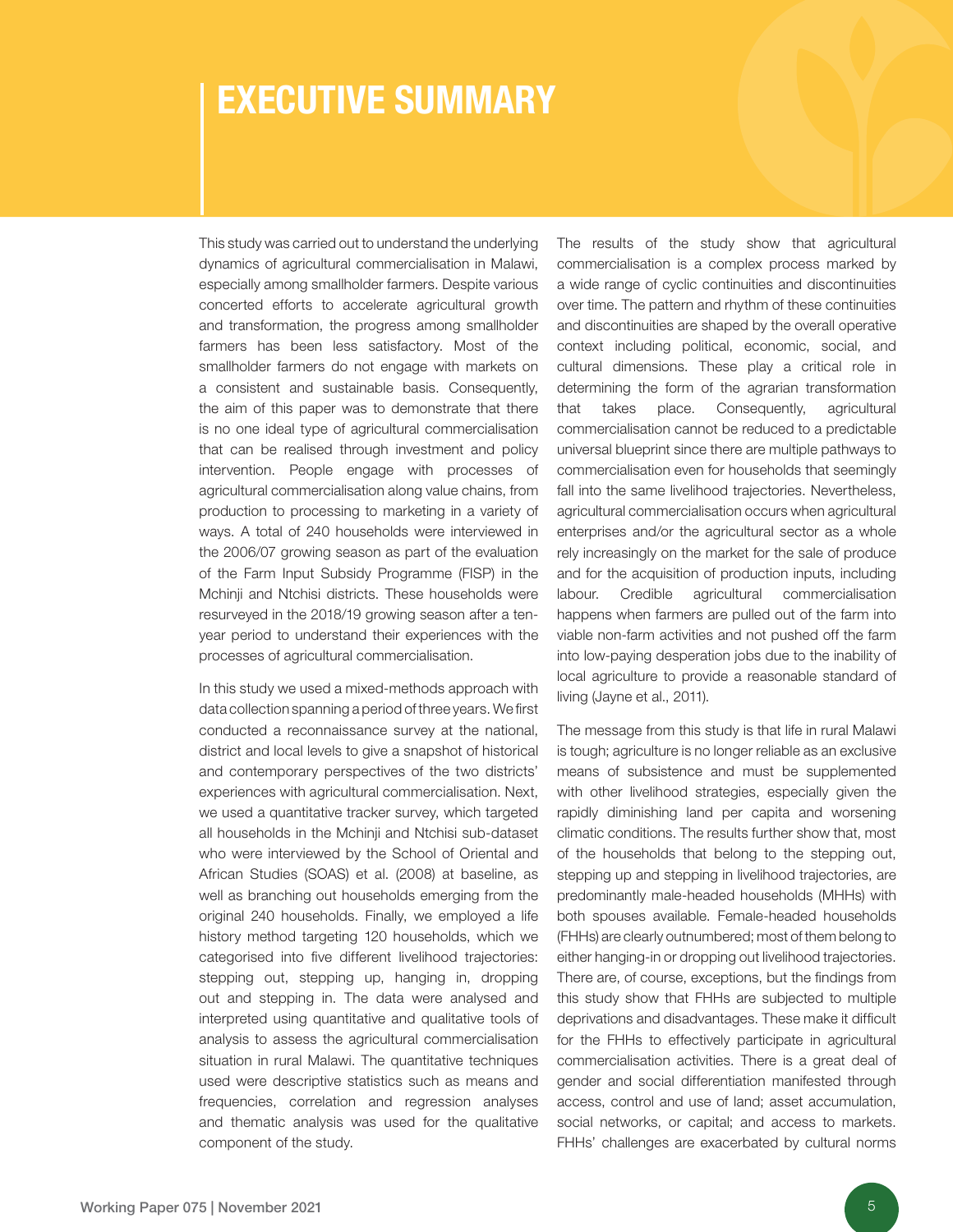or expectations that women should be subservient to men and limit their activities outside the homestead within the neighbourhood unless specifically granted permission. These constraints make it very difficult for women to benefit from bridging social networks that are a proven source of greater information diffusion than bonding social networks. The results of the study also show that women and other disadvantaged families are consistently disadvantaged in terms of access to productive resources such as credit, skills and information, social capital, especially in terms of leadership and access to opportunities mediated by external actors.

The dynamics of agricultural commercialisation in rural Malawi have been negatively affected by the triple crisis of land, productivity and marketing. Land tenure security remains uncertain due to an unsettled legislative framework. Productivity levels of various crops have remained far below the expected thresholds due to the combination of limited ability to access productivity enhancing inputs – especially seed and fertiliser – and worsening climatic conditions. Since the collapse of the Agricultural Development and Marketing Corporation (ADMARC) as a reliable marketing outlet, smallholder farmers have also found it extremely difficult to sell their produce at a profit. Smallholder farmers have engaged with these challenges in different ways. Some have sold off their land to the emerging urban farmers; some have found ways of acquiring additional land while others have mounted resistance to protect their land through politically influential traditional leaders. Smallholder farmers have also diversified their livelihood portfolios to hedge themselves against declining productivity through, for instance, crop diversification, off-farm activities, and increasing the amount of land under winter cultivation. Through often externally-driven efforts, smallholder farmers have organised themselves into cooperatives to enhance their bargaining powers with buyers of their produce and in the worst-case scenario, they have reacted to the unscrupulous business tendencies of the buyers by selling rotten or poor-quality produce.

In tandem with insights from the critical agrarian scholarship, the experiences of smallholder farmers in rural Malawi highlight continuity, change and relentless challenges in their efforts to earn their respective livelihoods in a context shaped by both internal and external forces. These experiences underpin Berry's (1993) conclusion that no condition is permanent. The experiences of the smallholder farmers reported in this study demonstrate that land tenure systems, access mechanisms, labour and market relations, individual and collective choices, strategies and priorities, even communal relationships and social units are in constant state of flux, and at times subject to some

contestation and negotiation. Related to this is the fact that rural communities are not homogenous. They experience the same stimuli differently depending mainly on their social and kinship status, material endowment, age and even gender. The experiences of these communities also show that these positions are not static. Rural households have the power to alter their fate, but this is largely dependent on how they exercise their agency subject to the influence of both endogenous and exogenous forces.

These results highlight the fact that context matters in understanding the dynamics of agricultural commercialisation. Politics from below and from above are critical in shaping the underlying dynamics of agricultural commercialisation. Policy decisions at the national level are critical to shaping the dynamics of agricultural commercialisation subject to the strategic engagements from local communities depending on the perceived intent of the policies. Local communities are not passive recipients of national policies; they either contest or appropriate them in ways that would promote or safeguard their interests, however irrational it may appear to the outsiders. These results also highlight the question of scale in local level development and transformation. They suggest that it is important to consider a problem at multiple scales, allowing common elements across scales to be identified as well as the key features of the problem at each scale. The issue of agricultural commercialisation in rural Malawi, for instance, is shaped by a combination of forces operating at the global, national and local levels. Understanding the dynamics at each level and how they interact is key to achieving transformative and sustainable solutions to pressing contemporary political, economic, social and even cultural challenges.

The conclusion of this study is that changes in the overall operative context have had a significant impact on land access and ownership, patterns of accumulation and investment, gender, and social differentiation. Agricultural commercialisation is not a significant determinant in shaping and influencing farmers' livelihood trajectories, but is nonetheless a key temporal driver in improving household welfare, housing conditions, and children's education through market participation and engagement. This is because farmers are unable to participate in and engage with lucrative markets on a sustainable basis. The ad hoc nature in which smallholder farmers participate in and engage with markets makes it very difficult to guarantee sustainable poverty escapes and household prosperity. Consequently, most of the farmers in the two districts are essentially 'hanging-in', unable to meet and cross production thresholds that would enable them to diversify their livelihood portfolios through agricultural commercialisation and agrarian transformation.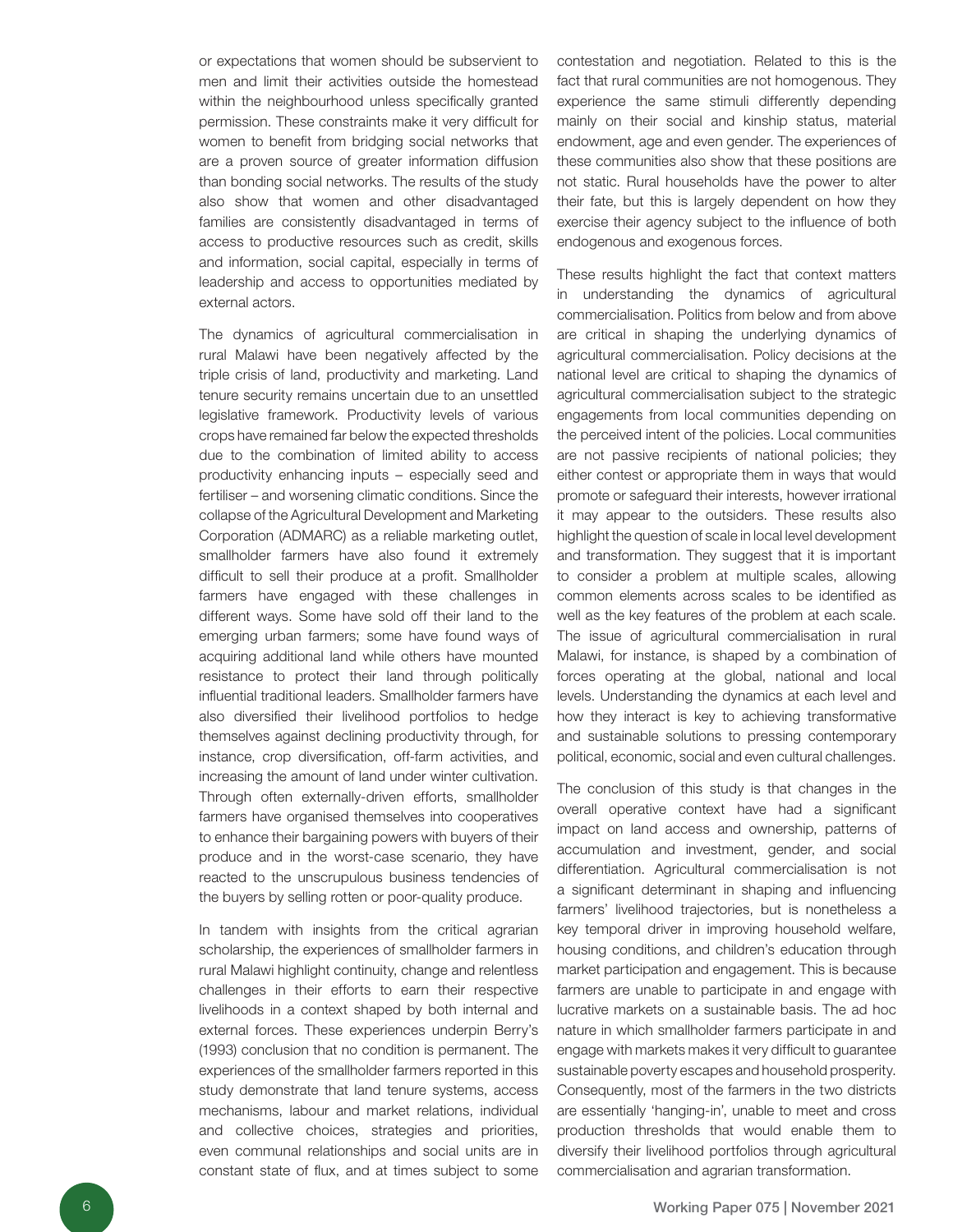## 1 INTRODUCTION

This study was inspired by APRA's perspective that there are diverse ways that people engage with processes of agricultural commercialisation along value chains, from production to processing to marketing. Much of the debate around commercialisation offers simplistic dichotomous comparisons between, for example, large- and small-scale farming, or export oriented and domestic markets. Yet, in reality, agricultural commercialisation is far more complex.

For the purposes of this paper, agricultural commercialisation is understood as occurring when agricultural enterprises and/or the agricultural sector as a whole rely increasingly on the market for the sale of produce and for the acquisition of inputs, including labour (Poulton, 2017). It is an integral and critical part of the process of structural transformation through which a growing economy transitions over a period of several decades or more. This implies that farmers intensify their use of technology-enhancing inputs, achieve greater output per unit of land expended, produce greater surpluses, expanding their participation in markets, and ultimately raise their standard of living. Credible agricultural commercialisation happens when farmers are pulled off the farm into viable non-farm activities and not pushed into low-paying desperation jobs due to the inability of local agriculture to afford a reasonable standard of living (Jayne et al., 2011).

This study was inspired by the critical agrarian literature of scholars such as Kerkvliet (2009), Kay (2008), Berry (1993) and Bernstein (1982). The overarching goal of critical agrarian scholarship is to understand the underlying logic of how peasants are incorporated or integrated into the capitalist mode of agricultural production over time. The key argument is that variations notwithstanding across historical epochs,

peasants have always been incorporated or integrated into capitalist modes of production on unfair or exploitative terms. Even when policy pronouncements unequivocally advocate for radical changes in terms of peasants' engagement, the exploitative tendencies against them tend to persist. Peasants are rarely winners; they are often exploited in one way or another.

The situation of smallholder farmers in Malawi has been worsened by the increasing commodification of land in the context of a contentious land legislative framework. A new land legislative framework was finalised in November 2016, but it remains a subject of continued contestation, especially in relation to customary land. The uncertainties in the definitiveness of the land legislative framework are catalysing massive land sales, particularly among those who are poor and destitute. This is leading to a new wave of destitution and proletarianization of the rural masses, particularly in those districts that are within 120km radius from the capital city, Lilongwe (Answeeuw et al., 2016; Chinsinga, 2018; Chinsinga and Matita, 2021). In addition, for households getting into agriculture, land is a major constraint (Matita et al., 2021).

The remainder of the paper is organised as follows: Section 2 is divided into two main parts. The first part provides a brief overview of the critical agrarian scholarship that inspired the conceptualisation and implementation of the study as well interpretation of its findings. The second part sets the context of the study by providing a brief historical and contemporary agrarian development in Malawi. Section 3 provides a brief description of the study sites and outlines the methodological framework used for data collection. Section 4 presents key findings of the study and section 5 offers some concluding remarks and reflections.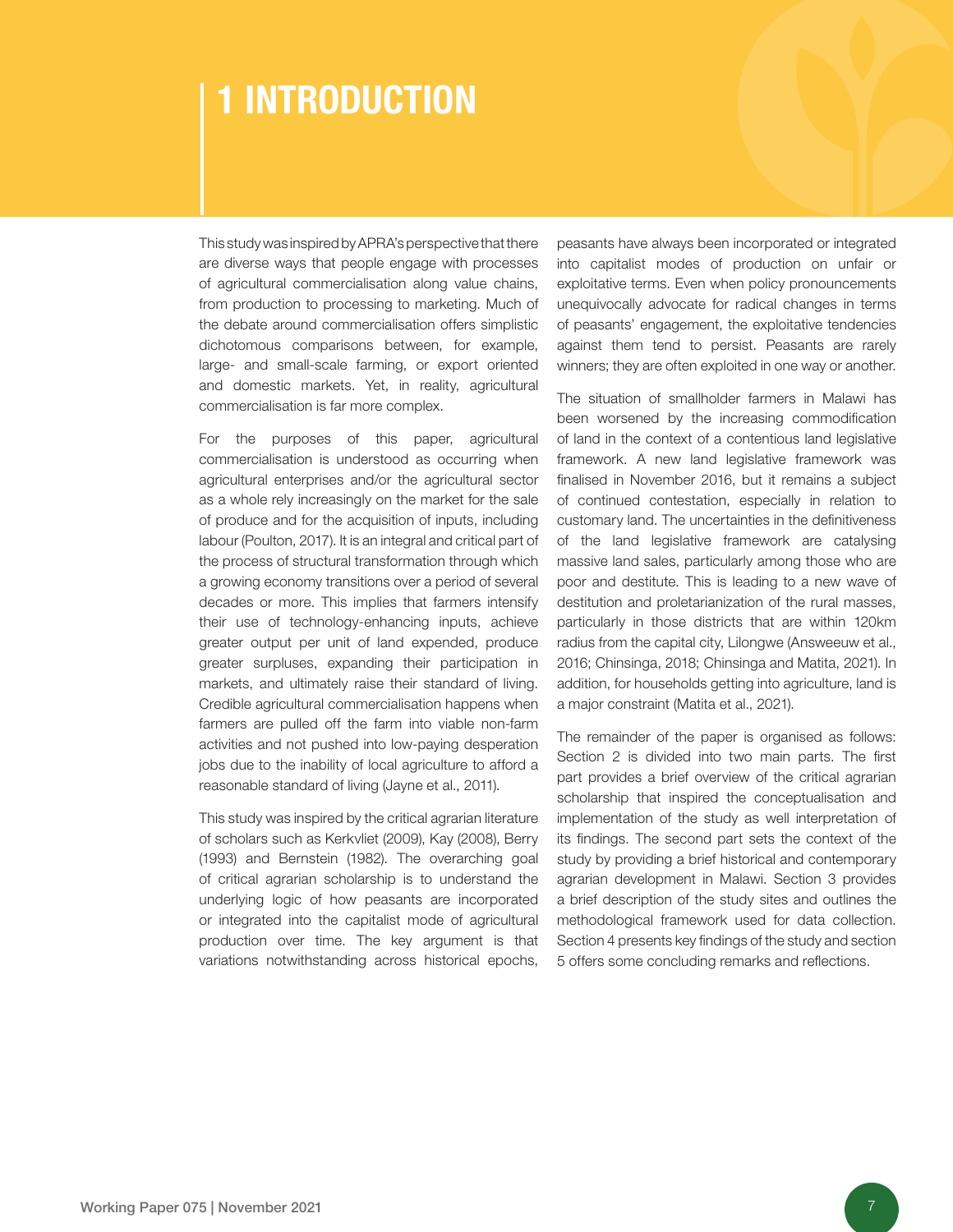# 2 CONCEPTUAL AND EMPIRICAL SCAFFOLDS

### *2.1 Contextualising the agrarian question*

The agrarian question has been and continues to be a subject of intense study across several disciplines including political science, political economy, sociology, anthropology, and agriculture. The agrarian question mainly focuses on understanding the underlying logic of how peasants have been incorporated or integrated into the capitalist mode of agricultural production over time. The underlying argument is that regardless of the variations across historical epochs, peasants have always been incorporated or integrated into the capitalist agricultural modes of production on unfair or outright exploitative terms.

According to Speijer (2016), agrarian development and transformation is a multi-dimensional process of how farming systems adapt to change in the context of the interplay of knowledge, technologies, ideas, and markets. Triggers of agrarian development and transformation include: 1) land use intensification; 2) economic diversification; 3) institutional change; 4) demographic transition; and 5) fragility of commodification. This suggests that agrarian development and transformation is a function of several different drivers that structure everyday life and decision-making. These decisions have real and visible effects acting to change the structural conditions of farming mediated by social institutions. It is against this backdrop that the following are touted as the key criteria for understanding the state of agrarian development and transformation in each society: 1) the nature of society in question; 2) its populationenvironment relationship and pressures on resources; 3) its history in engaging in commodity markets and levels of knowledge; and 4) other aspects of political and economic history (CICRED, 2007).

Most studies critical to understanding the agrarian question have engaged with the broader understanding of agrarian development and transformation using historical and contemporary perspectives (Bernstein, 1982; Berry, 1993; Borras, 2009; Kerkvliet, 2009; Scoones, 2009). There are three themes that run through these works, namely: continuity, change and challenges. According to Berry (1993), this is inevitable

because no condition is permanent, and the rural communities are never homogenous. They may include the landed, landless, rural labourers, migrant workers, forest dwellers, subsistence fishers, indigenous people, pastoralists, women, and youth-headed households, traditional social and political elites etc.

Throughout the colonial and postcolonial history, Berry (1993) argues that peasants have creatively and proactively engaged with external agents to advance and protect what they believe to be in their best interest. Her work challenges long-held assumptions that African socio-cultural and political networks are static, demonstrating that they are quite flexible and responsive to changing political realities and circumstances over time. Jallow (*undated*) observes that through her work, Berry (1993) paved the way for scholars to pay particular attention to episodes of organised collective peasant resistance to direct assaults by colonial and postcolonial states on their property or labour. The imagery of rural economies and societies as a shifting display of conflicts, alliances and manoeuvres denotes the inherent difficulty of establishing who exactly is in control. This is the basis for Berry's (1993) conclusion that no condition is permanent. Land tenure systems, access mechanisms, labour and market relations, individual and collective choices, strategies and priorities, even communal relationships and social units are in a constant state of flux, and subject to contestation and negotiation according to time and circumstance. In these communities, personal interactions are often characterised by negotiation and manipulation of kin, economic, political, and social networks.

A critical analysis of the agrarian scholarship debate yields two contending theoretical positions on rural development: residual and relational. The former is based on the belief that the cause of poverty of the rural poor is their being excluded from the market and its benefits while the latter stresses that the cause of poverty is the very terms of poor people's insertion into patterns of social relations. These perspectives imply radically different interventions to address the plight of the rural poor. For the residual perspective, the solution is to bring the market to the rural poor, or the rural poor to the market while for the relational perspective,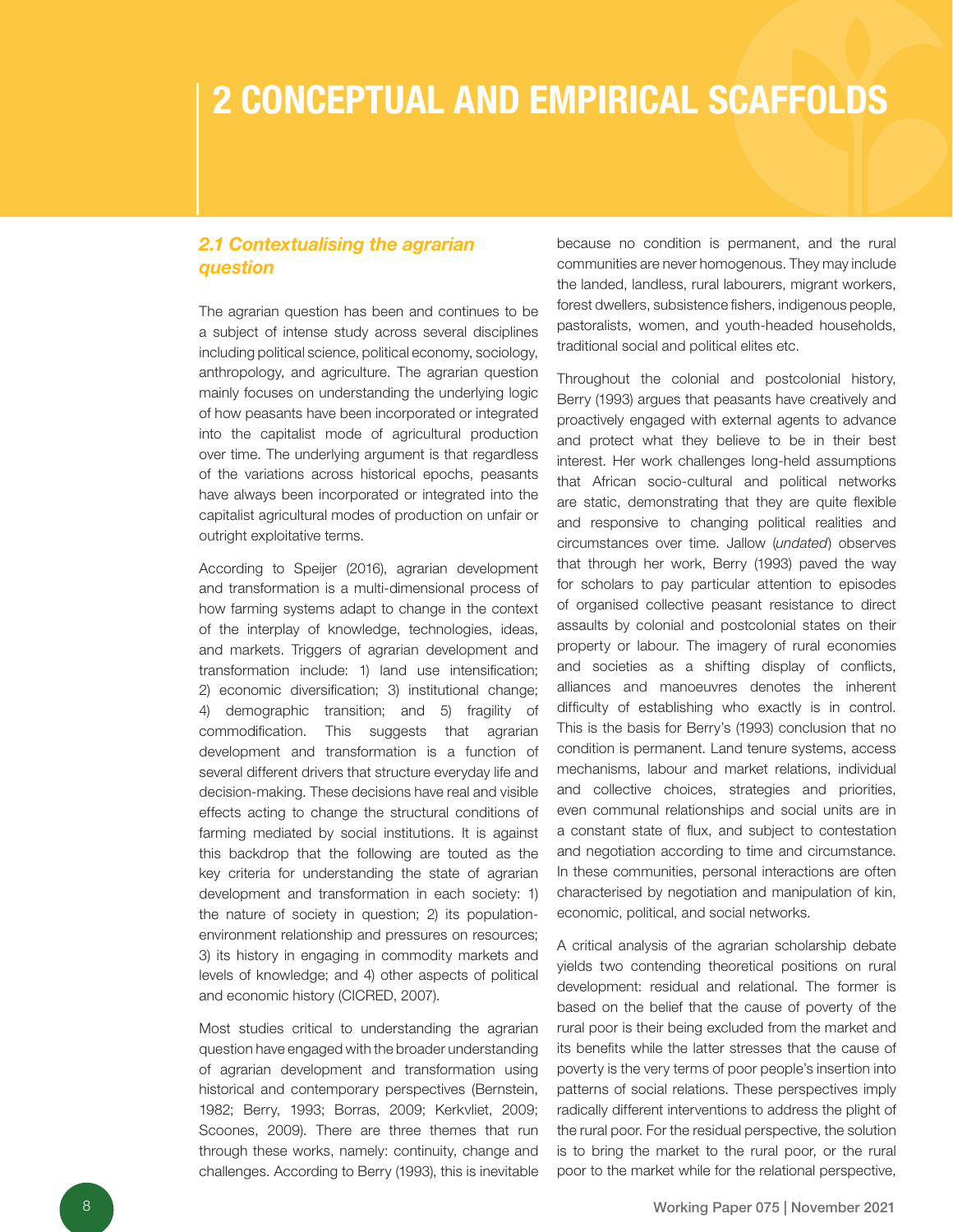the solution is to restructure existing social relations through transformative policies and political processes. The relational perspective has become the basis for agrarian populism, which is essentially against the pressures exerted by the class agents of developing property and agrarian capital and indeed projects of state-led national development in all their capitalist, nationalist, and socialist variants. The moral dimension of agrarian populism as a defence of a threatened and idealised way of life encompasses strong elements of anti-industrialism and anti-urbanism (Bernstein, 2009).

There has been tremendous intellectual engagement regarding the fate of peasants in agrarian development and transformation. The contestations notwithstanding, rural communities have demonstrated agency and resilience while grappling with a similar set of problems whose nature and scope have been changing in response to changing circumstances. Jallow (undated) observes that the optimal strategy for many rural people has been to increase diversity of their social networks and clientage to cope with the instability of resource allocation, labour availability and pricing. The possibilities for successful economic development hinges on outsiders' appreciation of this diversity, flexibility, and change that characterise African communities (Jallow, undated; Berry, 1993). This calls for a detailed analysis of the contradictory sources and impulses and multi-class character of rural struggles in a historical and contemporary perspective. It also reinforces the need to systematically look at the trajectory of political, economic, social, and cultural forces that determine or limit agrarian transformation (CICRED, 2007).

There are several concepts that are very important to understanding the underlying dynamics of agrarian societies. Social relations, class and social networks provide useful lens for comprehending the state of an agrarian society at any point in time. Social relations are defined as structured and systematic interactions of different social groups and individuals within those groups for production, exchange, consumption and reproduction, which are governed by institutions such as markets, states, civil society and households (Tsikata, 2015). The idea of intersectionality is very central to understanding the implications of social relations on the livelihoods of the people. The main thrust of intersectionality is that different social relations intersect and interlock in complicated ways, reinforcing or qualifying privilege, advantages, hierarchies, inequalities, and disadvantages (Crenshaw, 1989; Tsikata, 2015).

The notion of class is particularly important because the pattern of accumulation continuously interacts with the nature of class relations in an agrarian economy (Bhaduri, 1981). This interaction is a two-way process as at any given time the existing class configuration influences the process of accumulation, which, in turn, affects the evolving relations among classes. Olofsson's (2020) perspective on class analysis is quite illuminating. He challenges the view that smallholder farmers are largely undifferentiated as if they are economically, socially and politically homogeneous. There is thus need to deconstruct the stereotype of the smallholder farmer as a homogenous group so as to better understand socioeconomic differentiation processes and vulnerabilities and inequalities resulting from them.

Sobel (2002) describes social networks as an investment people make and maintain with an eye towards current or future benefits. The distinction between bonding and bridging social networks is particularly important. The former develops in the same sub-group often between family members, neighbours and friends while the latter develops from ties between sub-groups or different actors, for instance, between acquaintances. These social networks play different roles: bonding networks represent high levels of trust where actors believe in other to act in an agreed manner and plays a positive influence, for example, in the adoption of technologies whereas bridging networks are crucial to providing access to resources and opportunities that do not exist within a closed circle of friends, family or neighbourhood (Bourne, et al., 2017).

### *2.2 Historical and contemporary agrarian development in Malawi*

Malawi's agrarian development and transformation is a complex one. It has its origins in the colonial era although there have been tremendous changes since independence in 1964. There are several scholars who assert that Malawi's colonial past has greatly influenced its agrarian development, underpinned by patterns of continuities and discontinuities that reflect efforts to either perfect the colonial heritage or to take a completely new trajectory of agrarian development and transformation (Kydd, 1984; Chipande and Vaughan, 1986; Green, 2007; Green, 2011). The underlying argument is that the end of colonialism is not identified as a historical break, simply because it is not supported by distinct long-term rhythms of policy and practice as well as agricultural growth.

The country's transition from a one-party dictatorship to a multiparty political dispensation created possibilities for dramatic change in agricultural policy that would favour smallholder farmers as a dominant voting bloc (Poulton and Chinsinga, 2018). Several reviews indicate that the policy environment is still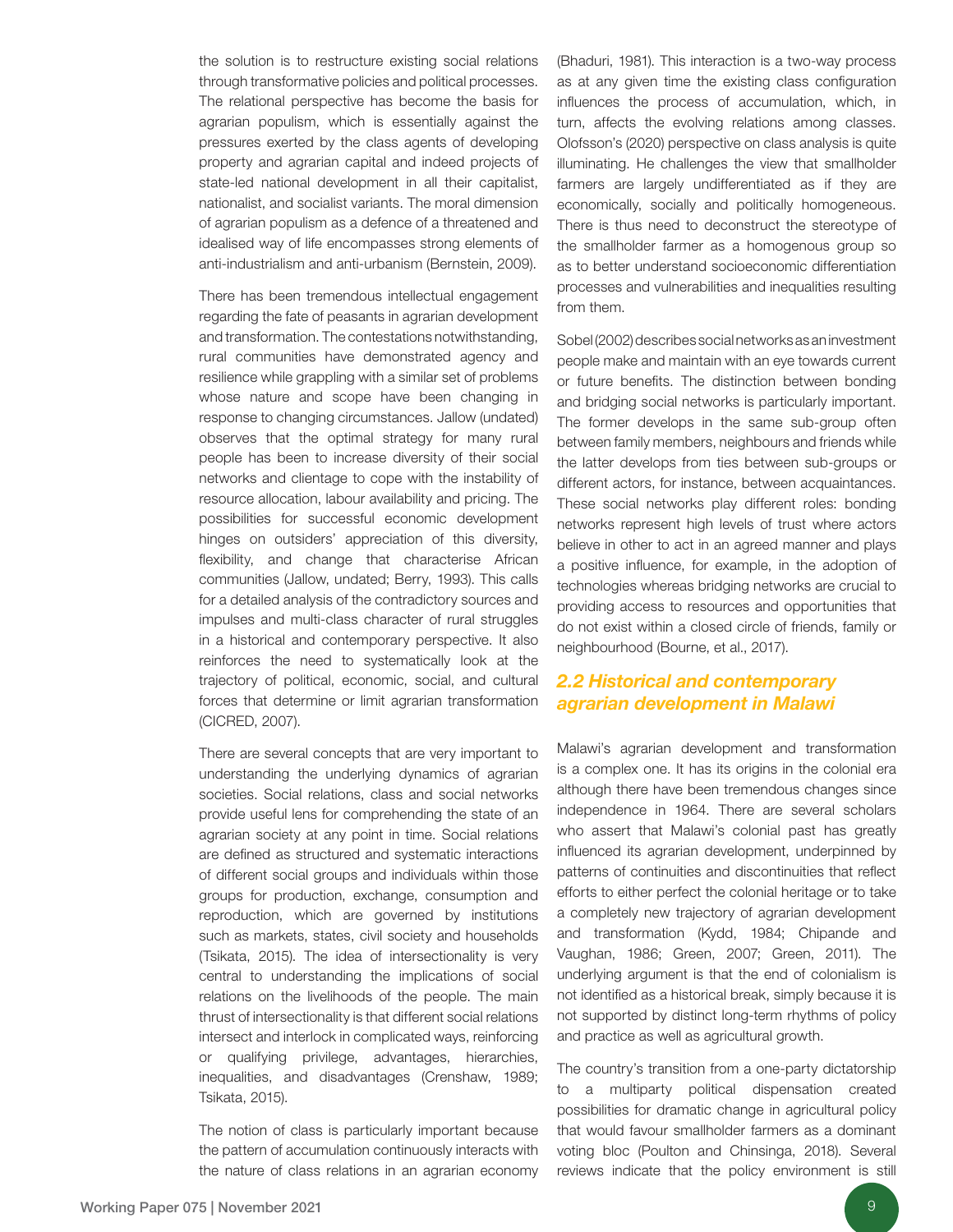skewed against the interests of smallholder farmers even when policy pronouncements are made in their favour (Chinsinga, 2012; Chinsinga, 2018; Mangani et al., 2020). This is partly attributed to the competitive, clientelistic political settlement that has seen political elites predominantly prioritising policies not because of what the policies can do for the country but rather because of the benefits and privileges, or alternatively rent-seeking opportunities, the implementation of these policies would generate (Chinsinga and Matita, 2021; Chinsinga and Mwalukumo, 2021). Several key elements of the colonial agrarian heritage that have had a lasting influence on the country's agricultural development and transformation include: the bifurcated or dualistic nature of the agricultural state into estate and smallholder sub-sectors; the land tenure system; and the crop produce marketing system (Kydd, 1984; Chinsinga, 2007; Green, 2011). The limited success in addressing these challenges has deepened and worsened the agrarian crisis in Malawi. The key elements of this crisis include: 1) the productivity crisis; 2) the land crisis; and 3) the marketing crisis.

#### 2.2.1 The productivity crisis

Several accounts attribute the productivity crisis in Malawi's agriculture to the bifurcated or dualistic nature of the agricultural sector inherited from the British colonial administration (Chirwa and Zakeyo, 2004; Green, 2011; Chirwa and Matita, 2015). The main trigger of the productivity crisis is regarded as the differential treatment that was accorded to the estate and smallholder sub-sectors. The primacy of the smallholder sector as a driver of agricultural growth and development was abandoned in the first five years of independence due to it being inefficient and ineffective (Green, 2007; Green, 2011; Chinsinga, 2018). The estate sector, dominated by influential people such as chiefs, senior servants, senior parastatal employees, security officials (Malawi Young Pioneers, Malawi Police Service and Malawi Defence Force) and leading entrepreneurs, and championed by Malawi's founding president, Dr. Banda, was accorded preferential treatment in terms of access to credit facilities, extension services, land, and cheap labour. This preferential treatment was especially entrenched through legislation. Unlike smallholder farmers, the estate sub-sector under the aegis of the Special Crops Act 1963, exercised a monopoly over the cultivation of lucrative crops such as burley tobacco, coffee, tea, and sugar (Chinsinga, 2002; Chirwa and Zakeyo, 2004).

While the consistent implementation of subsidies since the late 1980s may seem like good news for smallholder farmers, these subsidies were not primarily driven by the desire to improve their welfare but rather to create opportunities for rent seeking through

procurement, distribution, and transportation of inputs (Chinsinga, 2012). The implementation of the subsidies mainly benefits people with political connections. Further analysis of the expenditure portfolio of the subsidies show that the Ministry of Agriculture devotes about 75 per cent of its budget to buy farm inputs at the expense of key public sector investments for accelerated agricultural development (Chirwa and Dorward, 2013; Chirwa and Matita, 2015). Investment in research, extension, and infrastructure (rural roads, irrigation facilities, electricity etc.) is minimal or nonexistent (Kambewa et al., 2018). Smallholder farmers are major losers since despite being beneficiaries of these subsidies, they are unable to produce enough and are often victims of chronic almost on a yearly basis.

The productivity crisis in the smallholder sector has been further worsened by the huge gender productivity gap. While this gender gap is a widespread problem across sub-Saharan Africa, it is quite pronounced in Malawi (UN Women et al., 2015). It is estimated that the gender gap in agricultural productivity measured by the value of agricultural produce per unit of cultivated land ranges from 4 to 25 per cent, depending on country and crop. Palacio-Lopez and Lopez (2015) show that agricultural labour productivity in Malawi is on average 44 per cent lower on plots managed by females than those managed by male heads of households. They further observe that 34 per cent of this gap is explained by differences in labour market access and 29 per cent by differences in credit access and 29 per cent by differences in credit. Cook et al. (2014) make similar observations. The gender productivity gap is huge because women farmers have less access to credit and are less able to command labour, relying more on their own labour and that of their children.

The productivity crisis explains the daunting livelihood challenges in Malawi. Poverty remains widespread and inequalities between the rich and the poor continue to deepen and widen. According to the 2016/17 Integrated Household Survey (IHS), there has been no change in moderate poverty nationally and in urban areas, but poverty has increased in rural areas. In 2010/11, the incidence of rural poverty was estimated at 56.6 per cent, but spiked to 59.5 per cent in 2016/17 (NSO, 2019). At the national level, the incidence of poverty has significantly declined from 65 per cent in 2001 to about 51.5 per cent in 2016/17. While about half of Malawians live below the poverty line, the poverty situation is quite pronounced in rural areas at 59.5 per cent. The situation has not significantly changed. According to Drazi et al. (2020), the percentage of households that reported that they had very low food security in the week leading up to the fifth IHS dropped but remained high in 2019 (31.1 per cent in 2010; 39.6 per cent in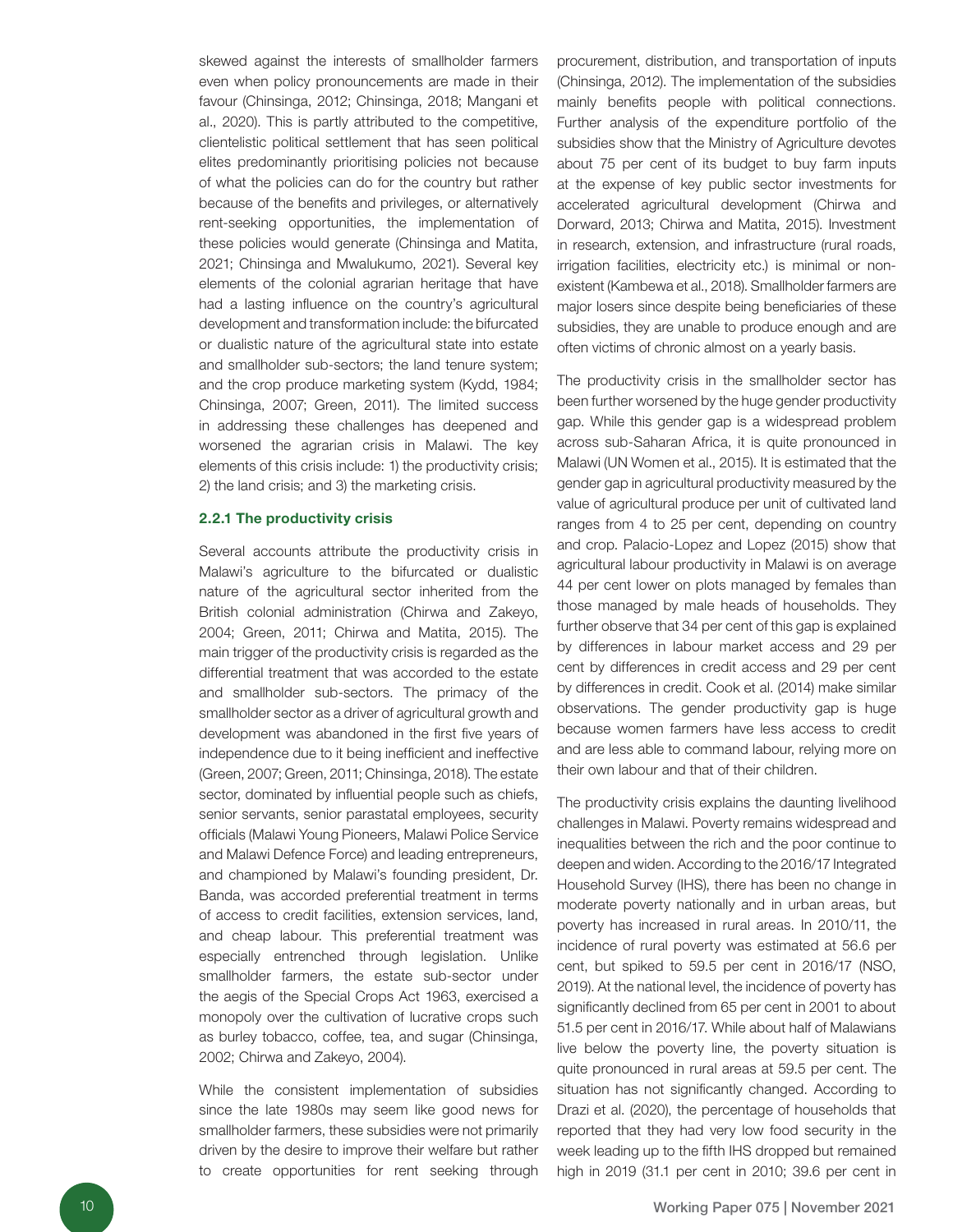2013; 55.7 per cent in 2016 and 52.2 per cent in 2019). This deeply entrenched poverty constrains many households from realising their potential.

#### 2.2.2 The land crisis

Malawi's land legislative framework is in a state of flux which is mainly attributed to the failure to reform the land tenure system inherited from the British colonial government (Ng'ong'ola, 1982; Kanyongolo, 2005; Chinsinga, 2008). Instead of implementing extensive land reforms, the Malawi Congress Party government simply inherited the colonial land tenure system with minor modifications. The postcolonial government continued with a tenure system that distinguished land into three categories: customary, private, and public land.

The post-independence land reforms were motivated by Malawi's first president's desire to revolutionise the country's agriculture and transform it from a poor one into a rich one. These reforms were further instigated by the relative superior performance of the estate sector. Estate production grew at an average annual rate of 6.6 per cent from 1964 to 1969 while the growth of output on smallholder farms was a mere 2.1 per cent per year (Dickermand and Bloch, 1991; Green, 2011). This prompted the government to pursue a policy that promoted one-way transfer of land from the customary sector to the estate sector usually with little or no compensation at all.

The transition to democracy in May 1994 offered an opportunity to put the land reform question on the agenda. A presidential Commission on Land Inquiry was established in 1996 to develop a roadmap that would guide the post one-party land reforms efforts. The commission concluded its work in 1999 (Peters and Kambewa, 2007) and a new land policy was adopted in 2002. The key feature of this policy was that it distinguished two categories of land, namely: private and public. Several initiatives were undertaken to pilot the policy, notably, through the Community Based Land Redistribution Programme supported by the World Bank (Chinsinga, 2008; Chirwa, 2008). After protracted debates and contestations about the robustness of the outcomes of this project under the Malawi Land Reform Implementation Programme, the experiences of the pilot were used to inform the development of 10 land-related laws that were adopted by parliament in November 2016. The major bone of contention was specifically the Customary Land Act. The reclassification of land into two from the three previous categories meant that customary land was considered vacant and unallocated. The implication of this reclassification is that customary claims of landholders who occupy or use the land are

not recognised in law or practice, which has turned out to be the main basis for conflicts (Kanyongolo, 2005; Chinsinga and Chasukwa, 2015; Chinsinga, 2018).

The protracted delays in establishing a definitive land legislative framework have had its own challenges. Some policies that the government has signed up to have opened the country up to foreign land grabs (Chinsinga and Chasukwa, 2015). Through the Green Belt Initiative, the government explicitly states it will facilitate the acquisition of land for private investors, but it does not indicate where this land will come from and how exactly it will be acquired. In its ascension to the G8 New Alliance for Food Security and Nutrition, the government committed itself to adopt a new land bill and conduct a survey to identify unoccupied land, both customary and leasehold, as well as to determine crop suitability with the view to setting aside 200,000ha for large-scale commercial agriculture by 2018 (Orama and Wijertna, 2014). This period of impasse has further coincided with the rise in medium-scale farms. According to Anseeuw et al. (2016), 54 per cent of these farms have resulted from the accumulation of land by small-scale farmers while the remainder (46 per cent) are acquisitions by urban-based professionals, entrepreneurs, and public sector workers. Through this agricultural growth trend an increasing number of smallholder farmers are losing their land, as they are selling it off and being displaced by this new class of farmers, who do not farm full-time and are often urban based (Chinsinga and Matita, 2021). While customary land is projected as something which cannot be sold in the local discourses, land markets for this type of land have existed for a very long time now. Chimhowu and Woodhouse (2006) denotes these markets as 'vernacular' land markets.

#### 2.2.3 The marketing crisis

The marketing crisis is related to the reforms that have been undertaken to the agricultural sector since the turn of the 1980s under the auspices of the International Monetary Fund and World Bank supported Structural Adjustment Programme (SAP) reforms. Malawi was one of the first few African countries to be subjected to SAPs following the World Bank 1981 Berg report, which argued that developing countries were experiencing serious economic problems because they overextended their state machineries (Chilowa, 1991; Chinsinga, 2002; Chilowa and Chirwa, 1997). The underlying argument was that the state in the developing world had taken on too many responsibilities to be effective in the sphere of development and transformation. It therefore needed to roll back its involvement, especially in the productive sectors of the economy such as transport, health, education, agriculture, housing and concentrate its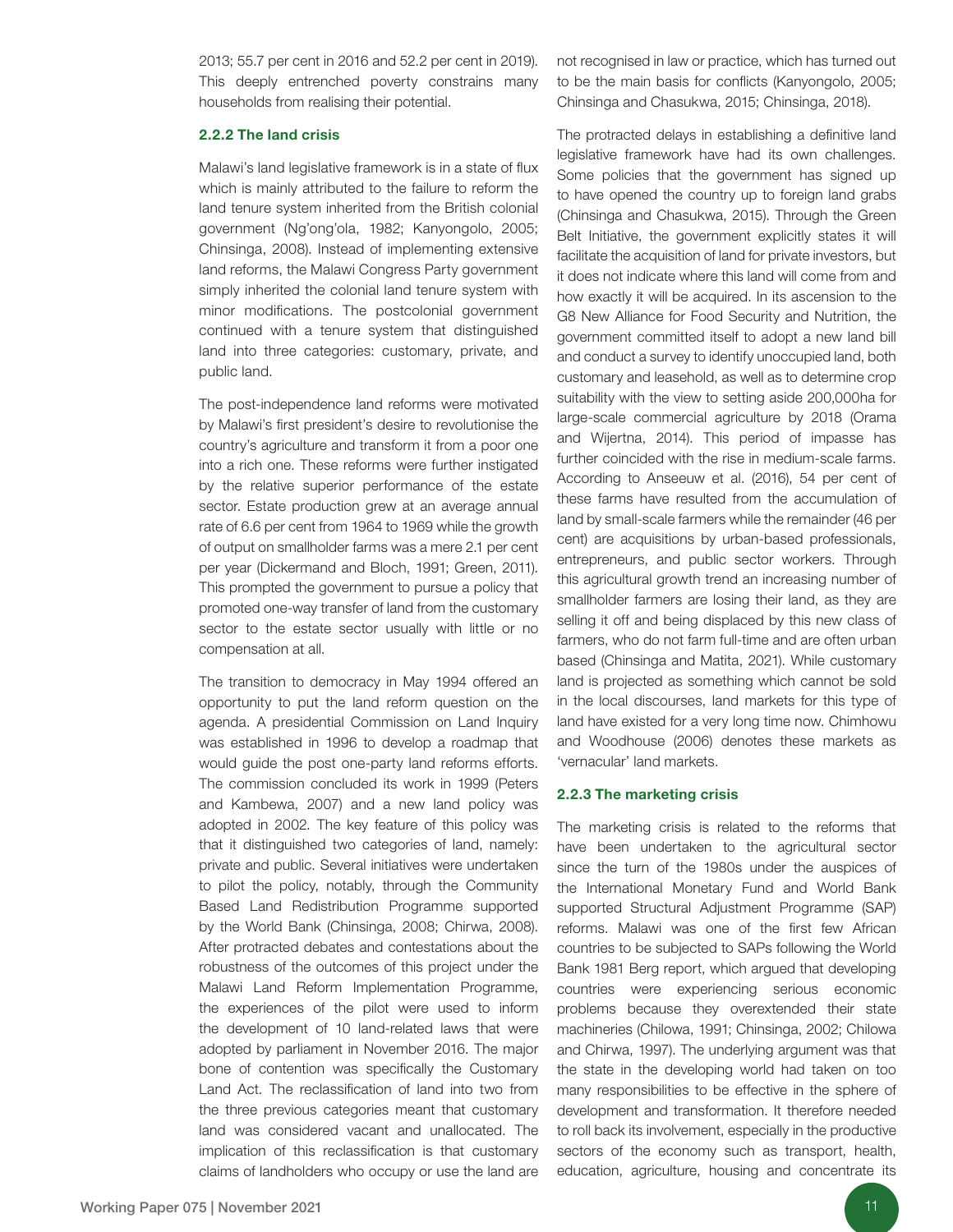efforts on providing an enabling environment for economic agents through facilitation and regulation (Chilowa, 1991; Oya, 2010).

This paradigm shift influenced the nature and scope of the reforms implemented in the country's agricultural sector (Chinsinga, 2004). Part of the reforms within the agricultural sector targeted the produce marketing board, namely ADMARC. This involved a management reform, closure of its uneconomic marketing outlets and liberalisation of the marketing of smallholder crops (Christiansen and Stackhouse, 1989). The decision to liberalise the marketing of smallholder produce culminated in the 1987 Agricultural Marketing Act, which allows private traders to participate in the marketing of agricultural produce. These reforms also included the liberalisation of the cultivation of burley tobacco to smallholder farmers. This was justified to improve farmers' access to cash income, which would not only generally improve their livelihoods but also food security. With increased disposable income from the sale of burley tobacco, smallholder farmers would be able to meet their food security obligations as they would be able to purchase food from the market and not even need to grow their own food (Masanjala, 2006; Prowse and Grassin, 2020).

Three decades later, smallholder farmers in rural Malawi struggle to market their produce at a profit. Such markets do not exist because the assumption that the vacuum created by the withdrawal of ADMARC, which had a network of markets across the country, would be taken up by the private sector has not yet materialised. A viable replacement to the ADMARC marketing arrangements is yet to be found. The private sector has not been able to rise to the challenge because of the substandard state of road infrastructural networks in most rural areas. Private sector produce buyers often restrict themselves to readily accessible areas 'because for start-up entrepreneurs and even established ones, it is financially too risky or unprofitable to operate in the remote parts of the country' (Owusu and N'gambi, 2002, p. 20). This is not surprising because over the years a disproportionate share of resources in the agricultural sector have been devoted to the procurement of inputs for subsidies at the expense of substantive investment in vital public goods such as infrastructure, research, and extension.

Several efforts have been undertaken to improve the marketing infrastructure for smallholder agricultural produce. Most of these initiatives have generally been driven by the non-state actors and development partners with the state playing hugely a facilitating role. NGOs, working with some state functionaries, have promoted the development of clubs, associations and even cooperatives (Chimombo, 2018). The aim of these initiatives is to improve the marketing capacity of smallholder farmers through collective bargaining. The success of these initiatives has been limited due to, among other things, widespread poverty among most of the farmers who would want to sell their produce as quickly as possible to meet basic survival needs, and the failure of most of these organisations to find viable markets, especially if they are working on their own without linkages to any institution.

#### 2.2.4 Implications of the triple crises

There have been considerable twists and turns in Malawi's agrarian story since independence in July 1964. The story, influenced and shaped by both internal and external forces, has not been very favourable to the progressive, transformative, and sustainable development of smallholder farmers in the country. While the smallholder farmer has not been a passive actor, the weight of external forces even after the transition to democracy in May 1994, has limited his or her options. Smallholder farmers have been consistently on the losing side which has made it difficult for them to actively shape and influence their destiny (Chinsinga, 2018).

The triple crise of productivity, land, and marketing are a direct result of policy decisions that are often projected in the name of the smallholder farmer but are designed and implemented to serve the elite's own interests. The reforms implemented in the agricultural sector in the context of SAPs have worsened the operative context of smallholder farmers over the past three decades. The country, for instance, does not have a viable domestic seed industry; farm inputs have become unaffordable to most of the farmers; access to extension services by farmers has greatly diminished; and the incidence of poverty and food insecurity among smallholder farmers has been worsening. While in the heydays of ADMARC smallholder farmers had access to a ready and predictable market, ADMARC 'taxed' farmers through pan territorial pricing and the 'profits' were never invested in smallholder agriculture, and were instead used to subsidise estate agricultural development (Chirwa and Matita, 2015; Kambewa et al., 2018).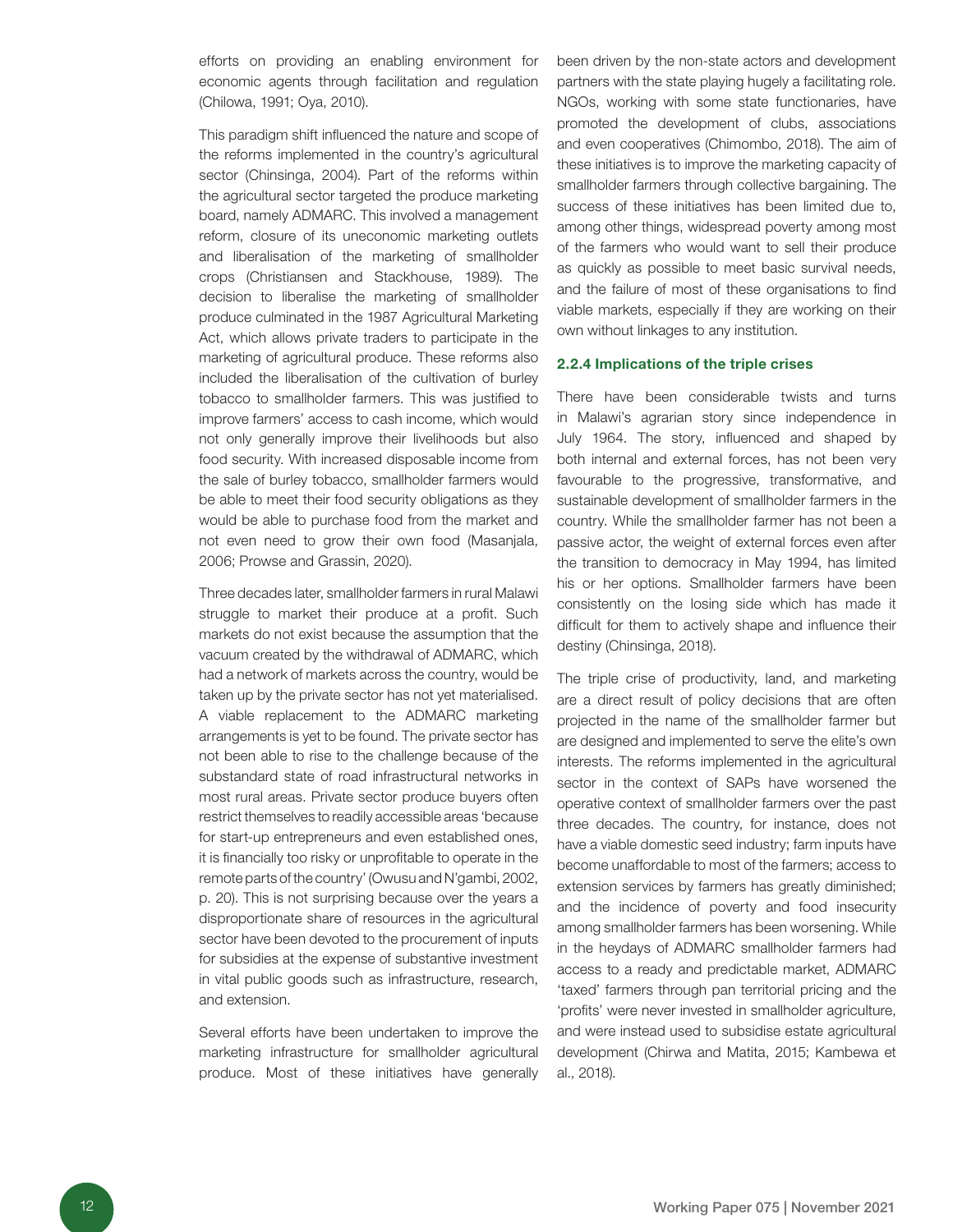# 3 METHODOLOGY

### *3.1 Study sites*

This study was conducted in the Mchinji and Ntchisi districts in central Malawi. Maps of these study sites are presented in Figure 3.1. These districts are located approximately 110km and 90km from Lilongwe, the capital of Malawi, respectively. They are both part of the Lilongwe–Kasungu plain, which is considered more favourable to crop production than most areas in the country (Asfaw et al., 2017). Tobacco is the main cash crop in both districts. Other significant crops include groundnuts, soya beans, sweet potatoes and maize which are mainly sold to Lilongwe and surrounding trading centres.

The major distinguishing feature between Mchinji and Ntchisi is that the former shares borders with both Mozambique and Zambia, the distance to the nearest border locations being 300km and 10km, respectively. The Zambian border offers Mchinji residents an opportunity to engage in cross-border livelihood strategies through formal and informal trade, migration, and casual work, particularly during the lean agricultural season. The cross-border livelihood activities are further facilitated by the existence of a railway line between the districts of Mchinji and Chipata in Zambia. According to Chirwa and Matita (2015), Zambia offers a more lucrative alternative outlet for farmers, especially those engaged in the cultivation of horticultural crops. In terms of development infrastructure and business activities Mchinji is far more vibrant than Ntchisi.

Livelihoods in rural Malawi are becoming increasingly fragile due to the worsening climate change situation (Chinsinga and Chasukwa, 2018). According to the World Bank (2010), Malawi ranks as the world's

Figure 3.1: Map of study sites – Mchinji and Ntchisi districts in central Malawi



Source: © Lero Spatial Consultance, reproduced with permission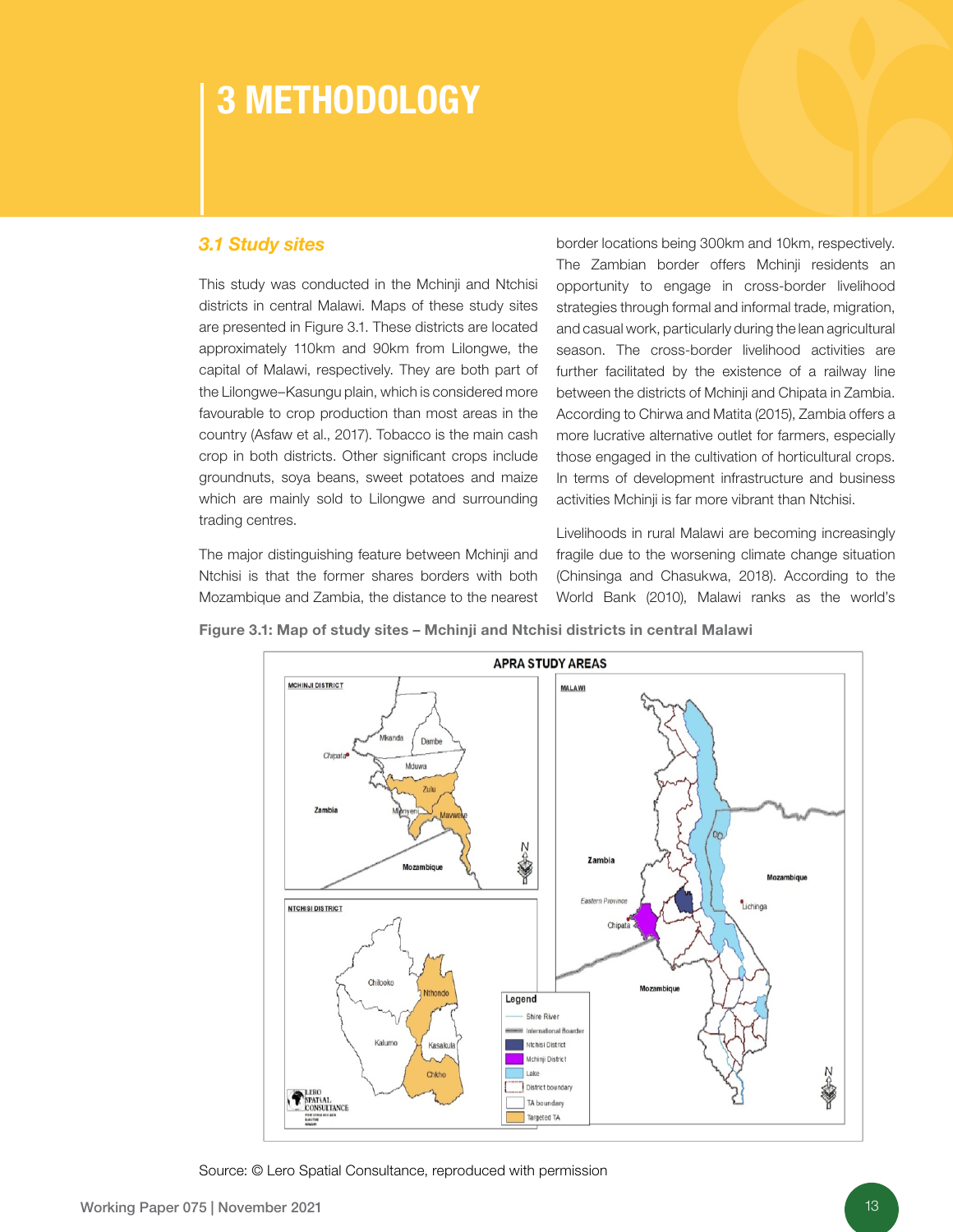twelfth most vulnerable country to the adverse effects of climate change. Malawi's vulnerability to climate change is exacerbated by increasing poverty among rural areas, increasing population pressures on a limited resource base, land degradation arising from agricultural expansion and the cultivation of marginal lands, and increasing deforestation to meet increasing demands for energy, food, and construction purpose. Farmers' vulnerability to climate change is further compounded by rapidly declining soil fertility, inadequate agricultural policies, and the HIV/AIDS pandemic, which greatly reduces farm labour and drains already meagre financial resources.

The direct effects of the worsening climate change situation on the agriculture sector include significant declines in output and accompanying price spikes for most commodities (CIAT; World Bank, 2018). These effects are exacerbated by the weak adaptive capacity for most communities in rural Malawi. For instance, current small-scale irrigation schemes benefit only 3.5 per cent of rural farming households; practices such as crop diversification are yet to be fully adopted due to biases towards maize and tobacco mono-cropping; and there are limited alternative livelihood options. It is estimated that droughts will increase poverty levels by 1.3 per cent and generate losses on average of 4.5 per cent for maize, the primary food crop.

According to the National Statistics Office (NSO) (2019), the poverty prevalence in both Mchinji and Ntchisi mirrors the national averages. It is estimated that about 46 and 43 per cent of households live below the poverty line in Ntchisi and Mchinji, respectively. Both districts have a mixed tribal heritage of the Chewa and Ngoni. They are further leading agricultural districts in the country attracting migrant labourers from within and other districts across the country. Based on the 2018 Population and Housing Census, Mchinji is more populous than Ntchisi with their populations estimated at 602,305 and 317,069, respectively (NSO, 2019). However, both districts have high population densities estimated at 192 people per km2 and 186 people per km2 for Ntchisi (*ibid*.).

#### *3.2 Methodological framework*

We used a mixed-methods approach to data collection and analysis for this study due to the unique nature of the study design – to investigate the processes of change in smallholder farmers' engagement with markets and inherent pathways of commercialisation. This required a dataset that was at least 30 years old as a benchmark to allow us to assess the patterns, configurations, and pathways of change in the livelihoods of the tracked households with sufficient breadth and depth.

In the absence of such a dataset, we opted to use a dataset that was at least 10 years old and which was collected by the SOAS and the NSO as part of the evaluation of the 2006/2007 FISP in Malawi (SOAS et al., 2008). This survey randomly selected respondents from across the country. For the purposes of our study, a sub-dataset for Mchinji and Ntchisi was extracted from the SOAS survey, which we then used for our surveys. The benchmark sub-dataset had 240 households, which we described as 'original households' and their split households as 'branching out' households. Using this sub-dataset, three rounds of fieldwork were carried out as follows: a reconnaissance survey; a quantitative tracker survey; and a qualitative tracker survey.

The districts of Mchinji and Ntchisi were chosen for this study because they are amongst the leading groundnut growing districts in the country. The propensity for commercialisation in these districts is very high because groundnuts are emerging as an alternative cash crop to tobacco which has been in decline since the turn of the 2000s (Chinsinga, 2018; Chinsinga and Matita, 2021). Mchinji was chosen because of the decade-long efforts of the National Association of Smallholder Farmers in Malawi (NASFAM) to promote the commercialisation of groundnuts in the district. Ntchisi was selected for comparative purposes with respect to smallholder farmers' participation in and engagement with markets and commercialisation.

#### 3.2.1 Reconnaissance survey

The first step in this study was the reconnaissance survey. A reconnaissance survey provides a snapshot of the situation in an area, often in a historical and contemporary perspective, which is used for planning purposes. Surveys of this nature can provide data on various dimensions of interest sorted, inter alia, by historical period, context, or geographic location (Hamazakaza, undated). A reconnaissance survey was chosen for this study because of its usefulness in forming the basis for more intensive surveys.

The reconnaissance survey was carried out in May 2018 to explore the communities' experiences with commercialisation as well as assess the patterns of change in their livelihoods since the 1980s. Through the survey, we carried out a brief audit of the smallholder farmers' experiences with agricultural commercialisation within the context of policy developments and changes over the last 30 years, focusing on the enablers and constrainers of agricultural commercialisation. The reconnaissance survey used qualitative techniques of data collection, which included key informant interviews (KIIs) and focus group discussions (FGDs). In both districts, the KIIs were carried out with officials at the district level and included NASFAM officials,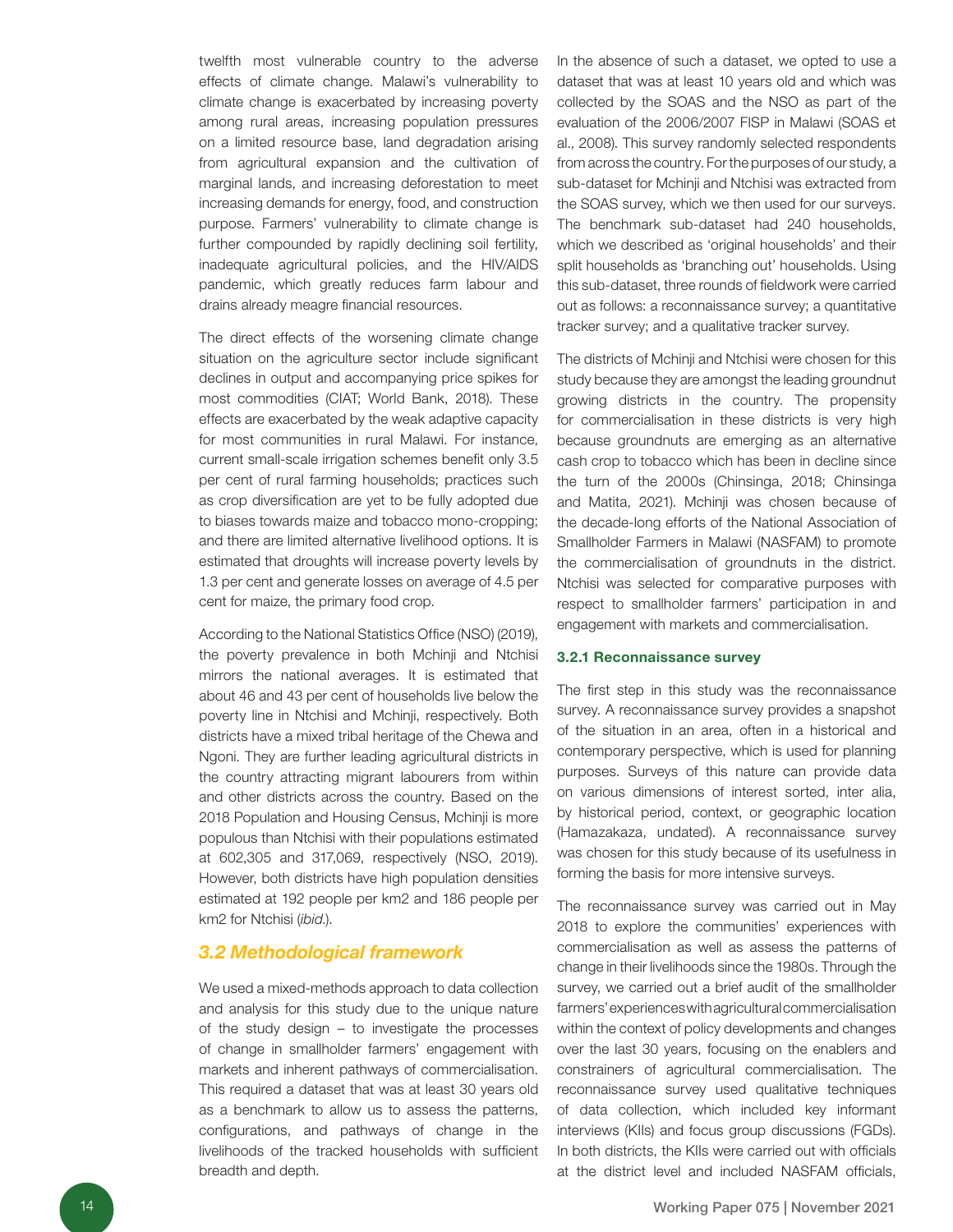District Trade Officers, District Agribusiness Officers and Agricultural Extension Development Officers. Two FGDs were carried out with farmers in each district, one for farmers who belonged to some form of organisation or association and the other for those not part of any organisation or association. The findings of the reconnaissance survey provided useful insights into the enablers, mediators, and constrainers to smallholder agricultural commercialisation in central Malawi. These findings then fed into the design of the quantitative and qualitative tracker study that targeted both 'original' and 'branching out' households from the original sample of 240.

#### 3.2.2 Quantitative survey

A quantitative survey was conducted during the 2018/2019 growing season. The survey was designed to target all households in the sub-dataset for Mchinji and Ntchisi who were interviewed by SOAS et al. (2008) at baseline, as well as 'branching out' households. Branching out households were only surveyed if they were totally independent from their original households and were approached for the survey if they were living within the borders of Malawi. The rationale for tracing these households was to understand the underlying dynamics and consequent pathways of smallholder agricultural commercialisation. This allowed for comprehensive analysis and deeper understanding of possible pathways of commercialisation and their impact on the different livelihood trajectories.

Table 3.1 shows that we surveyed 210 out of the 240 original households and 302 household members that branched out of the original household. The attrition rate, estimated at 9.6 per cent, among the original households compares very well with similar longitudinal studies elsewhere (Thomas et al., 2012). Through this survey, we modified the SOAS et al. (2008) questionnaire and collected a wider range of information on agricultural practices, input access, household income sources, household engagement with agricultural markets, food security and nutrition among many others.

#### 3.2.3 Qualitative survey

The final qualitative survey was undertaken in September 2019 and its design was informed by the findings of the quantitative tracker. Households were classified into five different trajectories: stepping out, stepping up, hanging in, dropping out, and stepping in. This classification was inspired by the Dorward (2009) livelihood framework explained in Matita et al. (2021).

Life histories were chosen as the final qualitative method for this study. According to Ssali et al. (2015), a life history is a qualitative method of data collection where people are asked to document their life over a period in their own words. The life history interviewees were drawn from both original and branching out households. Twelve households were interviewed per livelihood trajectory from the original households, while eight households per trajectory were interviewed from the branching out households. These interviews focused on the role of agriculture and groundnut commercialisation at different stages of their lives. Participants were asked to recall their lived experiences from childhood to old age particularly with reference to how those experiences either facilitated or hindered their families' quest for agricultural commercialisation. These stories were critical to understanding the drivers and dynamics of agricultural commercialisation in rural Malawi.

#### 3.2.4 Data analysis

We used both qualitative and quantitative techniques to analyse the data collected for this study. Thematic analysis was used to analyse the results of the reconnaissance survey and life histories. This approach involves closely examining the data to identify common themes, topics, ideas, and patterns of meaning that come up repeatedly (Maguire and Delahunt, 2017; Caulfield, 2020). We interpreted the data using both inductive and deductive approaches although the former dominated. This approach was chosen to juxtapose the participants' accounts and perspectives with our prior knowledge, perspectives, and experiences.<sup>1</sup>

|         | 2007<br>Original households | 2018<br><b>Tracked original</b><br>households | 2018<br><b>Branching out</b><br>households | 2018<br>All households |
|---------|-----------------------------|-----------------------------------------------|--------------------------------------------|------------------------|
| Mchinji | 120                         | 102                                           | 143                                        | 245                    |
| Ntchisi | 120                         | 108                                           | 159                                        | 267                    |
| Total   | 240                         | 210                                           | 302                                        | 512                    |

| Table 3.1: Sample distribution by year and district |  |  |  |  |  |
|-----------------------------------------------------|--|--|--|--|--|
|-----------------------------------------------------|--|--|--|--|--|

Source: Authors' own

<sup>1</sup> An inductive approach involves allowing the data to determine themes for analysis while the deductive approach involves coming to the data with some preconceived themes expected to be reflected in the data based on theory or existing knowledge (see Caulfield, 2020).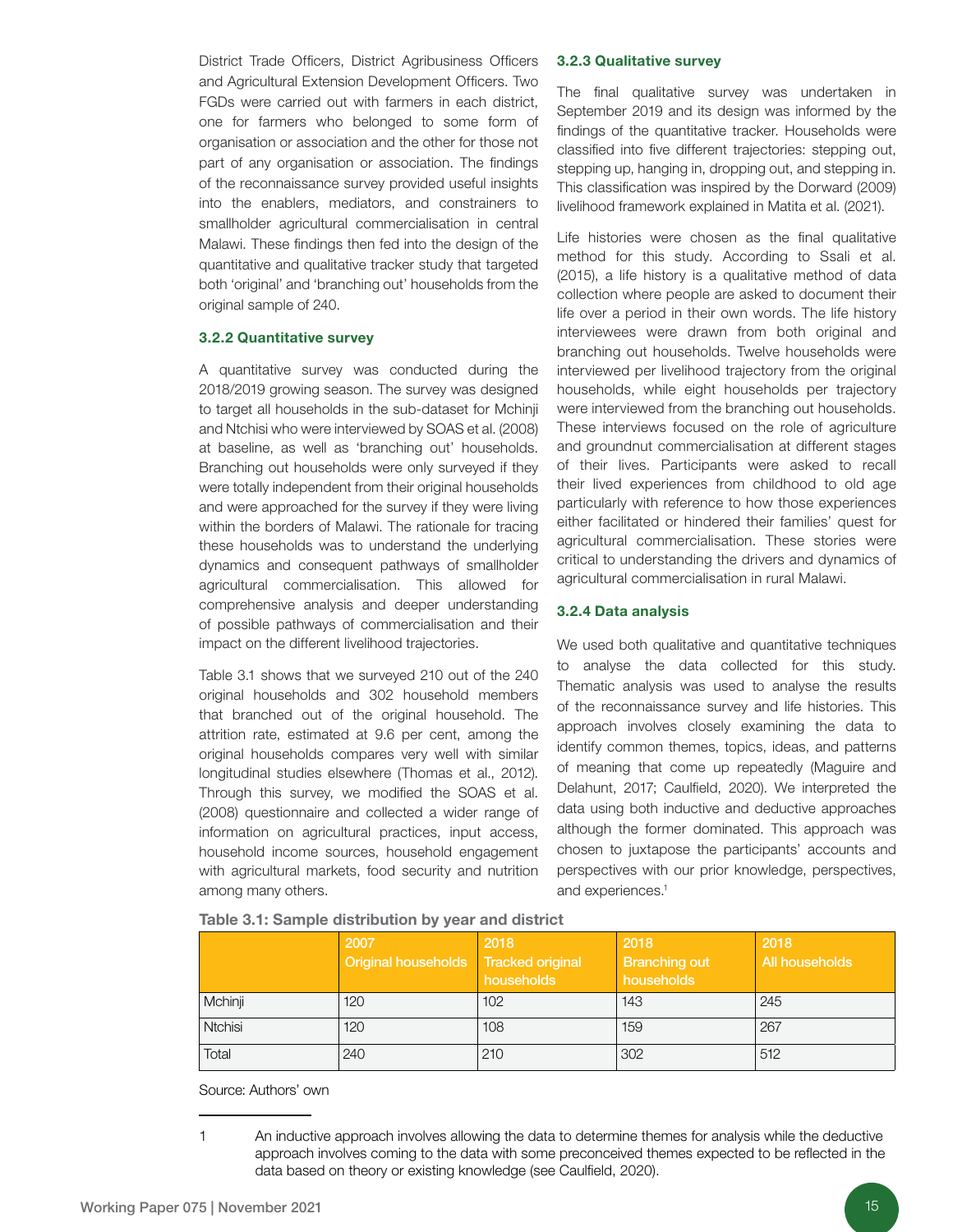The quantitative analysis in this study mainly focused on descriptive statistics to draw inferences about smallholder farmers' experiences with agricultural commercialisation. The first main analysis involved classifying the households surveyed into five different livelihood trajectories based on several indicators namely: proportionate change in shares of income from different sources between 2006/07 and 2017/18 season, participation in social safety nets, diversification of income sources, and participation in piece work commonly called '*ganyu*<sup>2</sup> '. In this classification, stepping out implies diversifying away from agriculture; stepping up entails farmers intensifying agricultural production; hanging in means farmers producing barely enough for subsistence; dropping out involves farmers being pushed out of agriculture; and stepping in indicates new people engaging in agriculture having mobilised resources from other livelihood strategies as well as those that never registered agricultural income at baseline (Matita et al., 2021). For the branching out households we used the initial conditions of their original households in the 2006/07 growing season as their baselines. The results of this analysis are presented in Table 2.2, which shows that 13 households stepped out; 64 stepped up; 123 were hanging in; 47 dropped out; and 143 stepped into agriculture.

|  |  | Table 3.2: Sample distribution by livelihood trajectory |  |  |  |  |
|--|--|---------------------------------------------------------|--|--|--|--|
|--|--|---------------------------------------------------------|--|--|--|--|

|                | Stepping out | Stepping up | Hanging in | Dropping out | Stepping in |
|----------------|--------------|-------------|------------|--------------|-------------|
| Mchinji        |              | 20          | 70         | 22           | 53          |
| <b>Ntchisi</b> |              | 44          | 53         | 25           | 90          |
| Total          | 13           | 64          | 123        | 47           | 143         |

Source: Authors' own

<sup>2</sup> Whiteside (2000) offers a comprehensive definition of ganyu. He defines it as any off own farm work done by rural people on a casual basis. It usually covers a period of days or weeks, remuneration may be in cash or kind (such as food) and is often, but not exclusively, calculated as piece work. Ganyu may be done for relatives, neighbours, smallholders further afield, for estates or even in neighbouring coun tries. The work is often but not exclusively relatively unskilled and agriculturally based. Men, women, and children can do ganyu.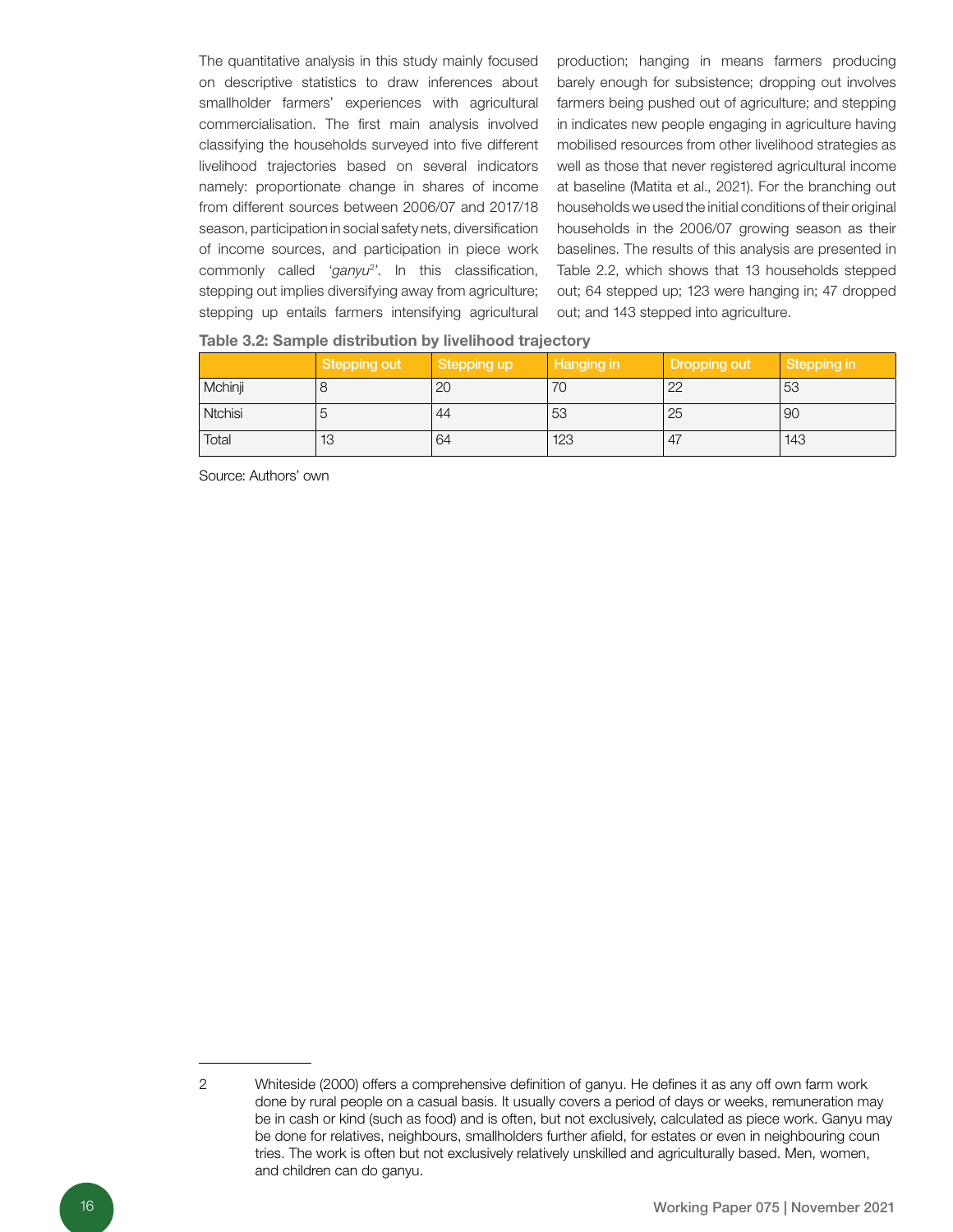# 4 FINDINGS AND IMPLICATIONS OF THE **STUDY**

We present the findings of the study in two major parts. The first part is based on the analysis of the lived experiences of the households that were tracked between the 2007/08 and 2017/18 period. These include both original and branching out households. The second part examines how the lived experiences of these households have either promoted or undermined agricultural commercialisation. These experiences are analysed through several lenses, namely: access to land; social dynamics at household and community levels; production dynamics; access to markets; gender; and social differentiation. The latter two are crosscutting thematic lenses with a particular focus on how they relate to the success and failure of agricultural commercialisation. These findings are situated in the broader context of Malawi's history of agrarian development and transformation, especially since the attainment of independence in July 1964.

#### *4.1 Livelihood mapping and outcomes*

There are striking differences between original and branching out households as shown in Table 4.1. The results show that the average household size is higher for the original households than for the branching out households. Furthermore, original households have a smaller proportion of MHHs than branching out households, which may be attributed to death. This should not be surprising because men in Malawi have a lower life expectancy than their female counterparts (NSO, 2019). There were significant changes in the composition of the original households. The age of the household head increased from about 47 years in 2006/07 to 56 years in 2018/19. The proportion of economically active household heads reduced from 98 per cent in 2006/07 to 84 per cent in 2018/19 – an inevitable consequence of ageing. The number of

| <b>Variable</b>                                    | 2007  | <b>Original household</b> | 2018        | <b>Original household</b> | <b>Branching out</b><br>household |              |
|----------------------------------------------------|-------|---------------------------|-------------|---------------------------|-----------------------------------|--------------|
|                                                    | Mean  | Std.<br>Dev.              | <b>Mean</b> | Std.<br>Dev.              | <b>Mean</b>                       | Std.<br>Dev. |
| Household size                                     | 6.28  | 2.54                      | $9.32***$   | 2.74                      | 4.30                              | 1.63         |
| $=1$ if head is male                               | 0.81  | 0.39                      | $0.73***$   | 0.45                      | 0.89                              | 0.31         |
| Age of household head                              | 47.19 | 16.98                     | $55.5*$     | 13.1                      | 29.9                              | 8.03         |
| =1 if head is economically active                  | 0.98  | 0.14                      | $0.84***$   | 0.37                      | 0.98                              | 0.13         |
| Number of female members below 5 years of age      | 0.54  | 0.71                      | $0.26***$   | 0.53                      | 0.55                              | 0.62         |
| Number of male members below 5 years of age        | 0.44  | 0.62                      | $0.25***$   | 0.50                      | 0.55                              | 0.68         |
| Number of female members aged 6-14 years old       | 0.72  | 0.88                      | 0.73        | 0.87                      | 0.40                              | 0.74         |
| Number of male members aged 6-14 years old         | 0.67  | 0.80                      | 0.68        | 0.87                      | 0.39                              | 0.68         |
| Number of female members aged 15-55 years old      | 1.21  | 0.82                      | $1.34*$     | 1.12                      | 1.07                              | 0.44         |
| Number of male members aged 15-55 years old        | 1.38  | 1.03                      | 1.39        | 1.13                      | 1.08                              | 0.45         |
| Number of female members older than 55 years       | 0.83  | 1.28                      | $0.42***$   | 0.58                      | 0.02                              | 0.14         |
| Number of male members older than 55 years         | 0.25  | 0.43                      | $0.40***$   | 0.55                      | 0.01                              | 0.08         |
| Adult equivalent                                   | 4.90  | 2.09                      | $5.07***$   | 2.26                      | 3.40                              | 1.36         |
| =1 if household has male adults only               | 0.09  | 0.28                      | 0.13        | 0.33                      | 0.03                              | 0.18         |
| =1 if household has female adults only             | 0.11  | 0.31                      | 0.15        | 0.36                      | 0.04                              | 0.20         |
| $=$ 1 if household has both male and female adults | 0.80  | 0.40                      | $0.72*$     | 0.45                      | 0.92                              | 0.27         |

| Table 4.1: Characteristics of tracked households |  |  |
|--------------------------------------------------|--|--|
|--------------------------------------------------|--|--|

 $*$  p < 0.10,  $*$  p < 0.05,  $*$  $*$  p < 0.01 Source: Authors' own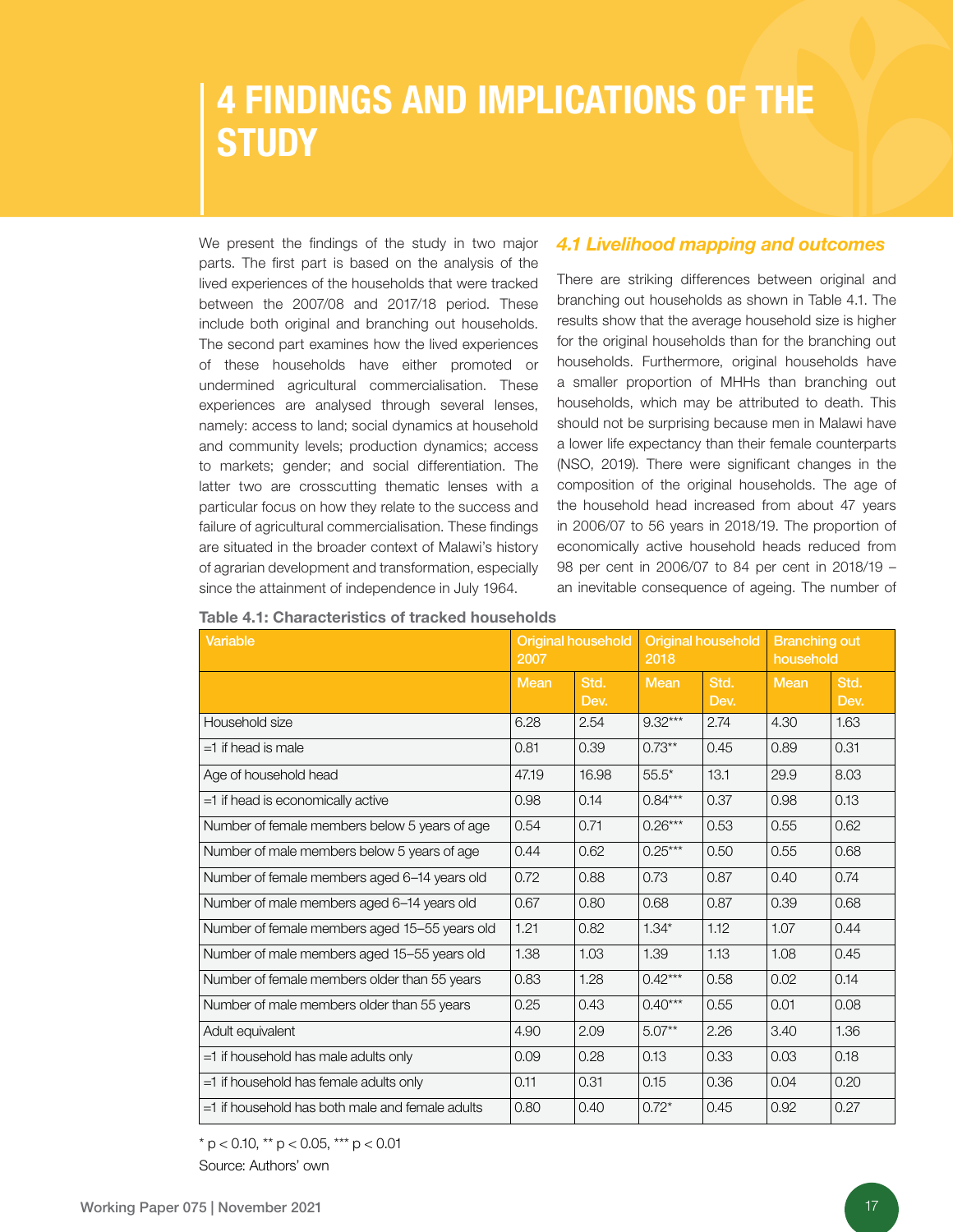children under the age of five declined over the two periods, though without significant changes in those aged between six and 14 years. There were marginal increases in the number of female household members aged between 15 and 55 years and no changes among males. Whilst the number of female household members aged more than 56 years decreased – possibly due to deaths – that of males increased likely because of new marriages. The proportion of households with both male and female adults marginally decreased from 80 per cent in 2006/07 to 72 per cent in 2018/19.

It is apparent from this table that branching out households are relatively young, averaging 30 years in age of household heads. These are largely male dominated with about four household members representing on average three adult equivalents. Many of these households are economically active (98 per cent), which is far higher than the estimate for original households. The age-structure composition of branching out households seems to reflect a low dependency burden with one male or female child under the age of five and no members above the age of 55. Most of the branching out households have both male and female adults as members (92 per cent); those with one gender of adult members are below 5 per cent.

Table 4.2 shows the characteristics of original households by livelihood trajectory. Households that are dropping out of agriculture are disproportionately elderly while those stepping out, stepping up and stepping in are predominantly middle-aged. At 62 years, the age of household heads dropping out of agriculture is higher on average than the rest of the livelihood trajectories. This suggests that most

of these households are elderly, getting out of the productive age range. This is further reflected in terms of economically active heads in each of these livelihood trajectories. Most households dropping out of agriculture are those that are not economically active and often have either male adults only or female adults only. While the remaining categories have over 90 per cent of economically active household heads, only 76 per cent of those from the dropping out category are economically active. These households are invariably pushed into destitution.

The results do not show any differences in household size among the different livelihood trajectories with an equivalent average of five adult members. It is, nonetheless, important to note that all stepping out households have both female and male adults. These households boast a diversified portfolio of sources of livelihoods, which plays a key role for them to weave their way in and out of agriculture. This makes these households relatively resilient. The proportion of households with both male and female adults is 52 per cent for dropping out households; 74 per cent for stepping up households; 75 per cent for hanging in households; and 74 per cent for stepping in households. Strikingly, the proportion of households with both male and female adults is lower for dropping out households, which may mean that most of these households have either male adults only (20 per cent) or female adults only (20 per cent).

### *4.2 Socio-economic characteristics of households*

This section presents the socio-economic performance of both original and branching out households between

| <b>Variable</b>                                         |       | L1<br>$(N=3)$ |       | L2<br>$(N=25)$ |       | L3<br>$(N=31)$ |       | L4<br>$(N=56)$ |       | L <sub>5</sub><br>$(N=65)$ |
|---------------------------------------------------------|-------|---------------|-------|----------------|-------|----------------|-------|----------------|-------|----------------------------|
|                                                         | 2007  | 2018          | 2007  | 2018           | 2007  | 2018           | 2007  | 2018           | 2007  | 2018                       |
| $=1$ if head is male                                    | 1.00  | 1.00          | 0.72  | 0.56           | 0.83  | 0.74           | 0.89  | 0.82           | 0.77  | 0.69                       |
| Age of head in years                                    | 50.00 | 52.67         | 54.68 | 61.56          | 42.83 | 53.81          | 46.64 | 56.29          | 45.73 | 54.71                      |
| $=1$ if head is<br>economically active                  | 1.00  | 1.00          | 1.00  | 0.76           | 1.00  | 0.90           | 0.98  | 0.93           | 0.97  | 0.82                       |
| Adult equivalent                                        | 4.69  | 6.03          | 5.23  | 4.94           | 5.10  | 5.25           | 4.95  | 4.88           | 5.29  | 5.93                       |
| Household size                                          | 7.00  | 10.00         | 6.80  | 9.52           | 6.53  | 9.61           | 6.11  | 9.09           | 6.75  | 9.97                       |
| $=1$ if household has<br>male adults only               | 0.00  | 0.00          | 0.12  | 0.20           | 0.03  | 0.13           | 0.13  | 0.11           | 0.03  | 0.09                       |
| $=1$ if household has<br>female adults only             | 0.00  | 0.00          | 0.28  | 0.20           | 0.10  | 0.13           | 0.02  | 0.14           | 0.15  | 0.17                       |
| $=1$ if household has<br>both male and female<br>adults | 1.00  | 1.00          | 0.60  | 0.52           | 0.87  | 0.74           | 0.85  | 0.75           | 0.82  | 0.74                       |

#### Table 4.2: Original household characteristics by livelihood trajectory

Notes: L1 = stepping out; L2 = dropping out; L3 = stepping up; L4 = hanging in; and L5 = stepping in. Source: Authors' own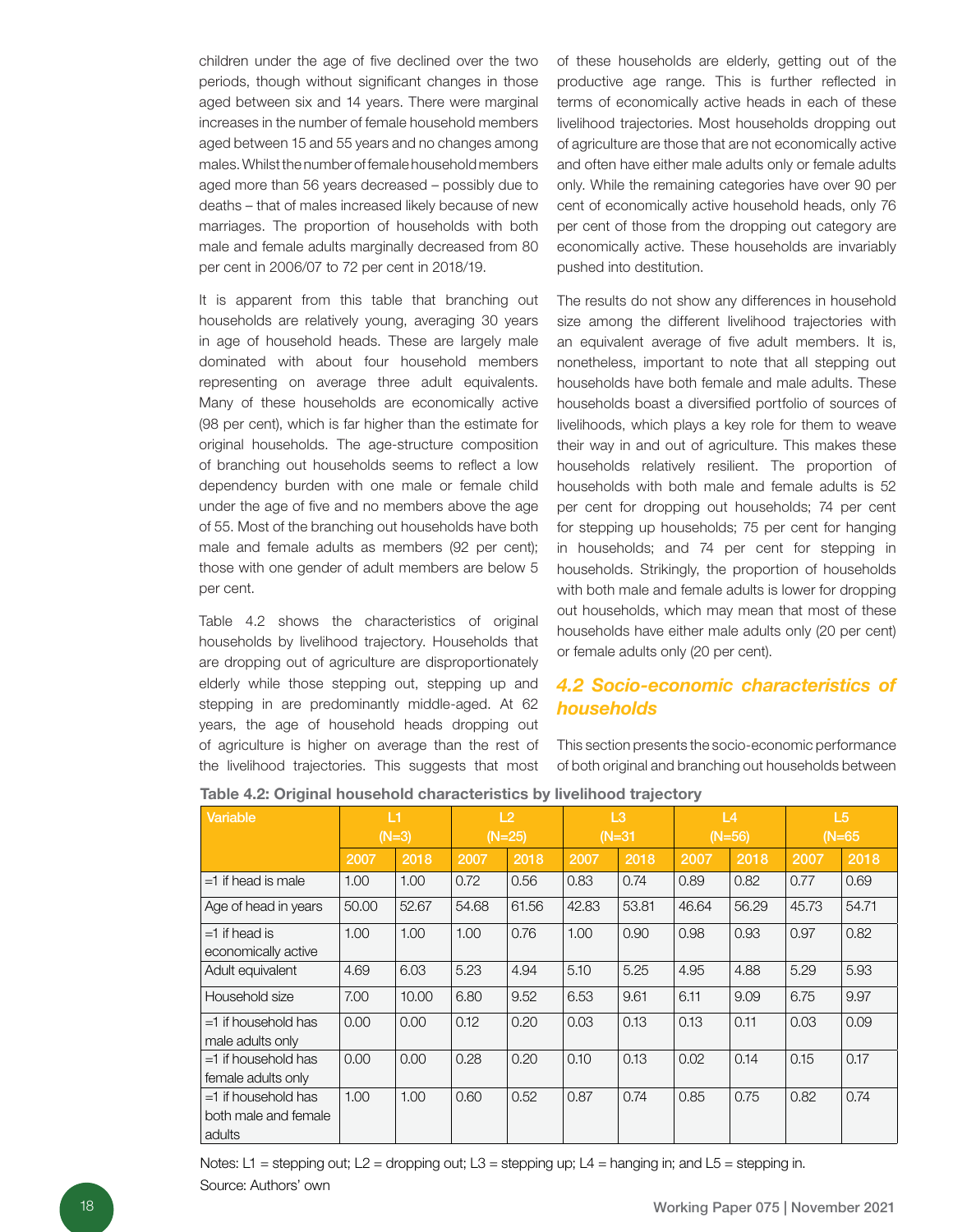2007/08 and 2017/18 period. According to Table 4.3, the original households demonstrate varied patterns of asset accumulation across the different livelihood trajectories. The results indicate that households' value of assets increased across all the livelihood trajectories with remarkable increase for households that are stepping out, stepping up, and stepping in agriculture. Households that are dropping out and hanging in agriculture experienced marginal increases in the value of their assets. The number of livestock units marginally increased across the livelihood trajectories with smaller increases for households that are dropping out, stepping up, and stepping in agriculture. There was a decrease in the number of livestock units for households in stepping out and hanging in livelihood trajectories. The proportion of households that purchase commercial fertiliser increased across the livelihood trajectories, except for stepping out households. This is not surprising because these households have scaled down their involvement in agriculture. Access to subsidised inputs decreased over time and across all trajectories. This could be attributed to fluctuations in the number

of FISP beneficiaries between 1.3 million farmers to 900,000 farmers in recent years (Nkhoma, 2018).

The results show that land ownership progressively decreased over time and across trajectories apart from the stepping in households. These households experienced increases in land at their disposal due to purchasing or renting land to boost agricultural production. The amount of land cultivated under irrigation increased over time and across the trajectories, but the proportion of households that cultivate under irrigation decreased over the two periods and across the trajectories. In contrast, the amount of land cultivated under rain-fed irrigation declined overall.

In addition, the results indicate that both the amount of land rented out and rented in increased marginally over time and across the trajectories, except for those stepping out of agriculture households. The proportion of households that hire in agricultural labour also increased marginally over time and across the trajectories. The amount of land available to each household is diminishing due to original households

| Variable                                              |        | <b>All households</b> |       | L1      |       | L2       |          | L <sub>3</sub> |          | L4     |
|-------------------------------------------------------|--------|-----------------------|-------|---------|-------|----------|----------|----------------|----------|--------|
|                                                       |        | $(N=173)$             |       | $(N=3)$ |       | $(N=25)$ | $(N=30)$ |                | $(N=55)$ |        |
|                                                       | 2007   | 2018                  | 2007  | 2018    | 2007  | 2018     | 2007     | 2018           | 2007     | 2018   |
| Value of assets in US\$                               | 158.40 | 307.27                | 46.5  | 289.44  | 26.05 | 40.37    | 72.49    | 302.06         | 149.01   | 139.69 |
| Total livestock units                                 | 0.82   | 0.85                  | 2.87  | 1.02    | 0.10  | 0.22     | 0.79     | 1.01           | 0.96     | 0.91   |
| Land owned (ha)                                       | 2.11   | 2.00                  | 7.00  | 1.13    | 1.58  | 1.11     | 1.83     | 1.18           | 2.67     | 2.24   |
| =1 if purchase<br>commercial fertiliser               | 0.36   | 0.63                  | 0.67  | 0.33    | 0.20  | 0.44     | 0.43     | 0.57           | 0.31     | 0.71   |
| =1 if receive subsidy<br>coupon                       | 0.53   | 0.08                  | 0.67  | 0.00    | 0.48  | 0.00     | 0.53     | 0.07           | 0.65     | 0.09   |
| =1 if hire agricultural<br>labour                     | 0.16   | 0.27                  | 0.00  | 0.33    | 0.04  | 0.24     | 0.17     | 0.23           | 0.25     | 0.36   |
| Amount of land<br>cultivated under<br>irrigation (ha) | 0.26   | 0.61                  | 0.47  | 1.60    | 0.27  | 0.36     | 0.21     | 0.30           | 0.40     | 0.69   |
| Amount of land<br>cultivated under rain-<br>fed (ha)  | 1.85   | 1.86                  | 6.53  | 1.60    | 1.31  | 1.10     | 1.62     | 1.28           | 2.27     | 2.21   |
| =1 if cultivate under<br>irrigation                   | 0.64   | 0.33                  | 1.00  | 0.67    | 0.68  | 0.32     | 0.63     | 0.30           | 0.82     | 0.33   |
| Amount of land<br>rented-out (ha)                     | 0.06   | 0.12                  | 0.00  | 0.00    | 0.03  | 0.05     | 0.00     | 0.04           | 0.13     | 0.28   |
| Amount of land<br>rented-in (ha)                      | 0.08   | 0.12                  | 0.00  | 0.00    | 0.02  | 0.06     | 0.03     | 0.12           | 0.11     | 0.10   |
| =1 if had adequate<br>food last month                 | 0.69   | 0.35                  | 1.00  | 0.33    | 0.40  | 0.24     | 0.63     | 0.30           | 0.76     | 0.36   |
| Commercialisation<br>index                            | 23.36  | 53.53                 | 40.36 | 0.00    | 18.05 | 23.83    | 30.46    | 57.68          | 28.18    | 55.01  |
| =1 if access any credit                               | 0.14   | 0.10                  | 0.00  | 0.00    | 0.24  | 0.08     | 0.20     | 0.13           | 0.15     | 0.11   |

Table 4.3: Socio-economic characteristics of original households by livelihood trajectory

Notes: L1 = stepping out; L2 = dropping out; L3 = stepping up; L4 = hanging in; and L5 = stepping in.

Source: Authors' own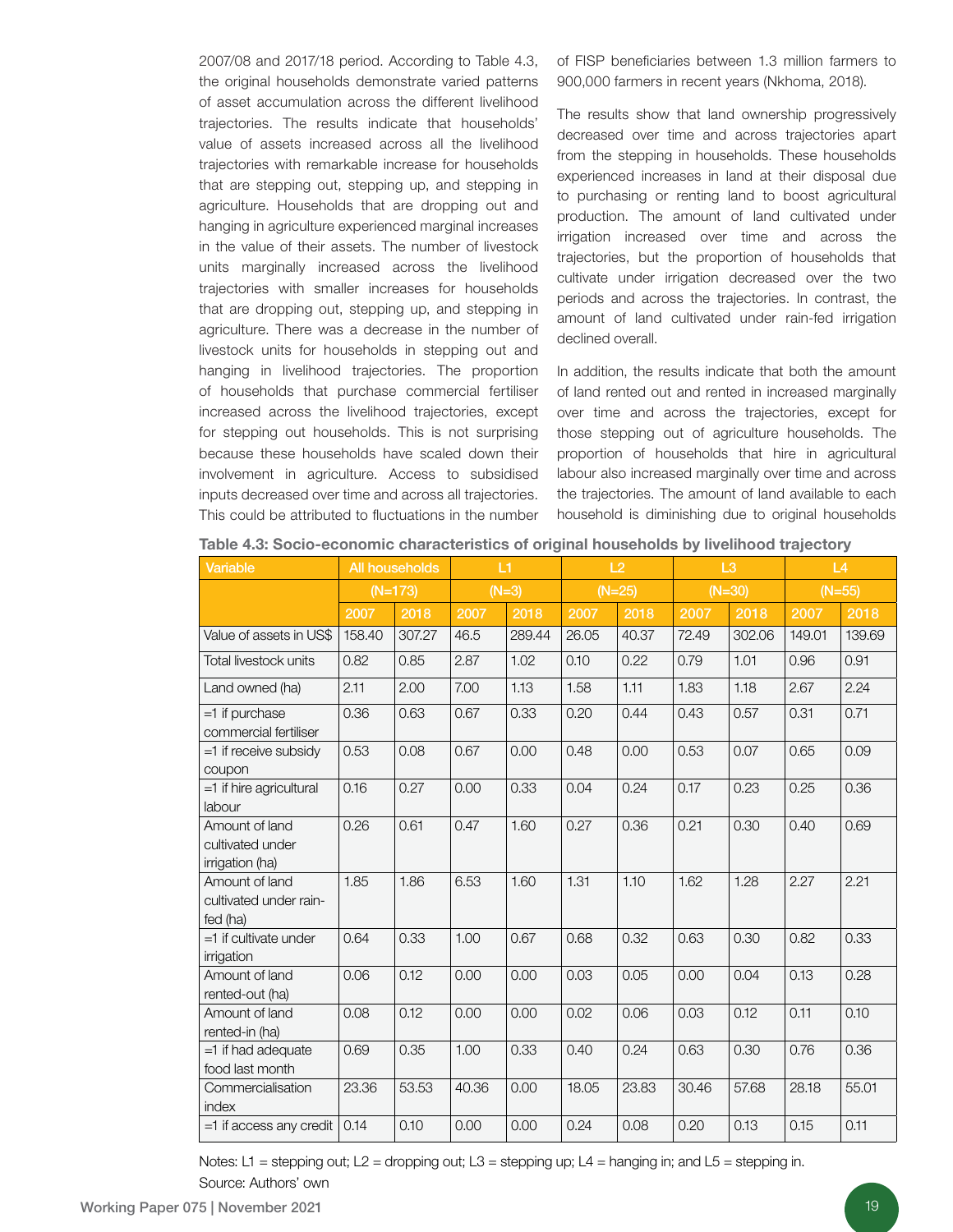further dividing their land as inheritance for branching out households with possibilities of renting in land for those who can afford it.

The results in Table 4.4 demonstrate the worsening food security situation in rural Malawi, showing an increase in the proportion of households that did not have adequate food a month before the survey was carried out. This is likely related to the timing of the survey. The 2018/19 survey was conducted in October, which is part of the lean season while the 2007/08 survey was carried out in May during the harvest period. As expected, the results showed deteriorating food security because during October most households have lean food stocks or experience food stocks-outs. In addition, the food security situation deteriorated across all livelihood trajectories, which highlights the increasing fragility of livelihoods in rural Malawi. On the other hand, the proportion of households' marketing their produce as measured by the household commercialisation index (HCI) increased over time and across trajectories. With the liberalisation of crop marketing, strides have been made in integrating households into markets, though these are often informal, characterised by middlemen that offer low prices relative to government set prices. The proportion of households with access to some form of credit marginally decreased over this period and across the trajectories, except for stepping in households.

The results in Table 4.4 also show that branching out households are generally better off than their original households except in the hanging in and stepping in

category. Stepping out, dropping out, and stepping up households have a higher value of assets than their original households in 2007 while hanging in and stepping in households have a lower value of assets than their original households. Branching out households own less livestock units and amount of land compared to their original households across all livelihood trajectories. The proportion of branching out households that purchase commercial fertilisers is higher for stepping out and stepping up households and lower for dropping out, hanging in, and stepping in households than their original households. The proportion of households with access to subsidised inputs is higher for dropping out and hanging in branching out households and lower for stepping in branching out households compared to their original households. Similar to original households, none of the stepping out branching out households received subsidy coupons under the auspices of FISP.

In addition, the results indicate that stepping up and stepping in branching out households rent out more land while dropping out and hanging in branching out households rent out less land than their corresponding original households at baseline. Conversely, stepping out, stepping up, and hanging in branching out households rent in marginally more land whereas dropping out branching out households rent in marginally less land than their corresponding original households. The proportion of households that hire in agricultural labour is higher for dropping out households – likely due to a lack of physical labour as

| <b>Variable</b>                           | L1    |        |       | L2     |       | L3     |        | L4     |
|-------------------------------------------|-------|--------|-------|--------|-------|--------|--------|--------|
|                                           | 2007  | 2018   | 2007  | 2018   | 2007  | 2018   | 2007   | 2018   |
| Value of assets in US\$                   | 46.52 | 245.92 | 26.05 | 121.62 | 72.49 | 180.59 | 149.01 | 129.87 |
| Total livestock units                     | 1.02  | 0.63   | 0.22  | 0.16   | 0.98  | 0.27   | 0.89   | 0.30   |
| Land owned (ha)                           | 3.20  | 1.50   | 1.46  | 0.82   | 1.54  | 1.15   | 2.85   | 0.92   |
| $=1$ if purchase commercial<br>fertiliser | 0.33  | 0.50   | 0.44  | 0.41   | 0.55  | 0.58   | 0.70   | 0.63   |
| $=1$ if receive subsidy coupon            | 0.00  | 0.00   | 0.00  | 0.09   | 0.06  | 0.06   | 0.09   | 0.10   |
| =1 if hire agricultural labour            | 0.33  | 0.30   | 0.24  | 0.27   | 0.23  | 0.12   | 0.36   | 0.28   |
| Amount of land rented-out (ha)            | 0.00  | 0.00   | 0.05  | 0.03   | 0.04  | 0.06   | 0.28   | 0.01   |
| Amount of land rented-in (ha)             | 0.00  | 0.14   | 0.06  | 0.05   | 0.13  | 0.14   | 0.10   | 0.32   |
| $=1$ if had adequate food last<br>month   | 0.33  | 0.50   | 0.24  | 0.45   | 0.32  | 0.30   | 0.36   | 0.43   |
| =1 if access any credit                   | 0.00  | 37.17  | 0.08  | 34.43  | 0.13  | 58.87  | 0.11   | 53.55  |
| Commercialisation index                   | 0.55  | 0.59   | 0.24  | 0.39   | 0.59  | 0.77   | 0.55   | 0.69   |
| N                                         | 3     | 10     | 25    | 22     | 31    | 33     | 56     | 67     |

Table 4.4: Socio-economic characteristics of branching out households by livelihood trajectory compared to their original households.

Notes: L1 = stepping out; L2 = dropping out; L3 = stepping up; L4 = hanging in; and L5 = stepping in. Source: Authors' own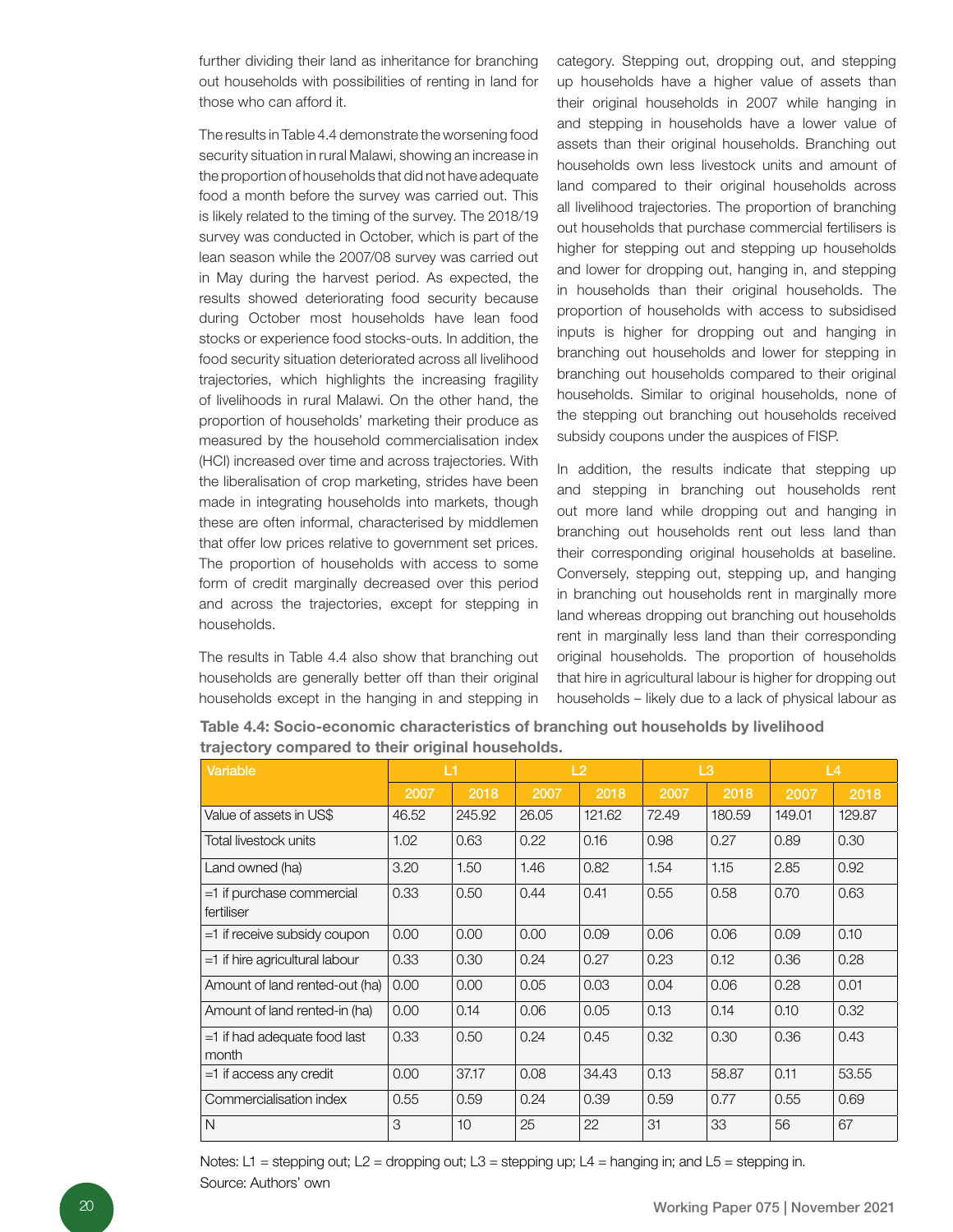they age – and stepping in branching out households, and lower for stepping out, stepping up, and hanging in branching out households than their corresponding original households.

The results further show that branching out households appear more food secure than their original households except for stepping up households. The proportion of households that had adequate food a month before the survey is higher for branching out households than their corresponding original households at baseline, except for stepping up branching out households. This suggests that the food security situation for most branching out households is better than the food security situation for their corresponding original households. The proportion of branching out households with access to some form of credit is higher across the trajectories than that recorded for original households. Similarly, branching out households engage more with output markets than their corresponding original households at across the trajectories.

### *4.3 Sources of income for households*

This section examines the composition of income sources for both original and branching out households. Table 4.5 presents the components of these sources for original households.

The results indicate that the contribution of crop sales to household income increased over the ten-year period between 2008 and 2018. Across the trajectories, crop sales' contribution increased for stepping in households and decreased for dropping out and hanging in households. The proportion of income from livestock sales also increased between 2008 and 2018. This income, however, decreased across stepping out, dropping out, stepping up, and hanging in households and increased for stepping in households. The contribution of livestock products to household income marginally increased over time with stepping in households getting a greater contribution and stepping up households receiving a lower contribution than at baseline. Overall, the contribution of business enterprises to household income decreased between the two periods, increasing only for stepping out and decreasing for the rest of the livelihood trajectories. Similarly, the contribution of ganyu to household income decreased between the two periods. Stepping out households no longer receive income from ganyu while the proportion of reliance on ganyu decreased for dropping out, stepping up, and stepping in households. Conversely, the importance of ganyu income increased for hanging in households, which is unsurprising given that the livelihoods of households in this category border on destitution.

| Variable                   |      | All<br>households | <b>T</b> |      |      | L <sub>2</sub> |      | L3   |      | L4   | L5   |      |
|----------------------------|------|-------------------|----------|------|------|----------------|------|------|------|------|------|------|
|                            | 2007 | 2018              | 2007     | 2018 | 2007 | 2018           | 2007 | 2018 | 2007 | 2018 | 2007 | 2018 |
| Crop sales                 | 0.48 | 0.90              | 1.00     | 0.00 | 0.48 | 0.44           | 1.00 | 1.00 | 1.00 | 0.98 | 0.00 | 1.00 |
| Livestock sales            | 0.24 | 0.29              | 0.33     | 0.00 | 0.24 | 0.16           | 0.47 | 0.26 | 0.49 | 0.30 | 0.00 | 0.35 |
| Livestock products         | 0.02 | 0.07              | 0.00     | 0.00 | 0.00 | 0.00           | 0.07 | 0.06 | 0.02 | 0.02 | 0.00 | 0.15 |
| <b>Business enterprise</b> | 0.42 | 0.17              | 0.00     | 0.67 | 0.48 | 0.08           | 0.67 | 0.29 | 0.16 | 0.16 | 0.42 | 0.14 |
| Any ganyu                  | 0.47 | 0.40              | 0.67     | 0.00 | 0.68 | 0.40           | 0.70 | 0.55 | 0.24 | 0.36 | 0.50 | 0.38 |
| Number of<br>observations  | 239  | 180               | 3        | 3    | 22   | 25             | 30   | 31   | 55   | 56   | 60   | 65   |

#### Table 4.5: Income sources for original households (proportion)

Notes: L1 = stepping out; L2 = dropping out; L3 = stepping up; L4 = hanging in; and L5 = stepping in. Source: Authors' own

|  | Table 4.6: Income sources for branching out households in 2018 (proportion) |  |
|--|-----------------------------------------------------------------------------|--|
|--|-----------------------------------------------------------------------------|--|

| Income sources             | All HH | LH <sub>1</sub> | LH2  | LH <sub>3</sub> | LH4  | LH <sub>5</sub> |
|----------------------------|--------|-----------------|------|-----------------|------|-----------------|
| Crop sales                 | 0.78   | 0.40            | 0.41 | 0.88            | 0.87 | 0.82            |
| Livestock sales            | 0.21   | 0.00            | 0.09 | 0.24            | 0.21 | 0.27            |
| Livestock products         | 0.01   | 0.00            | 0.00 | 0.00            | 0.03 | 0.01            |
| <b>Business enterprise</b> | 0.33   | 0.80            | 0.23 | 0.24            | 0.34 | 0.32            |
| Any ganyu                  | 0.57   | 0.50            | 0.68 | 0.70            | 0.55 | 0.50            |
| Number of observations     | 210    | 10              | 22   | 33              | 67   | 78              |

Notes: L1 = stepping out; L2 =dropping out; L3 = stepping up; L4 = hanging in; and L5 = stepping in. Source: Authors' own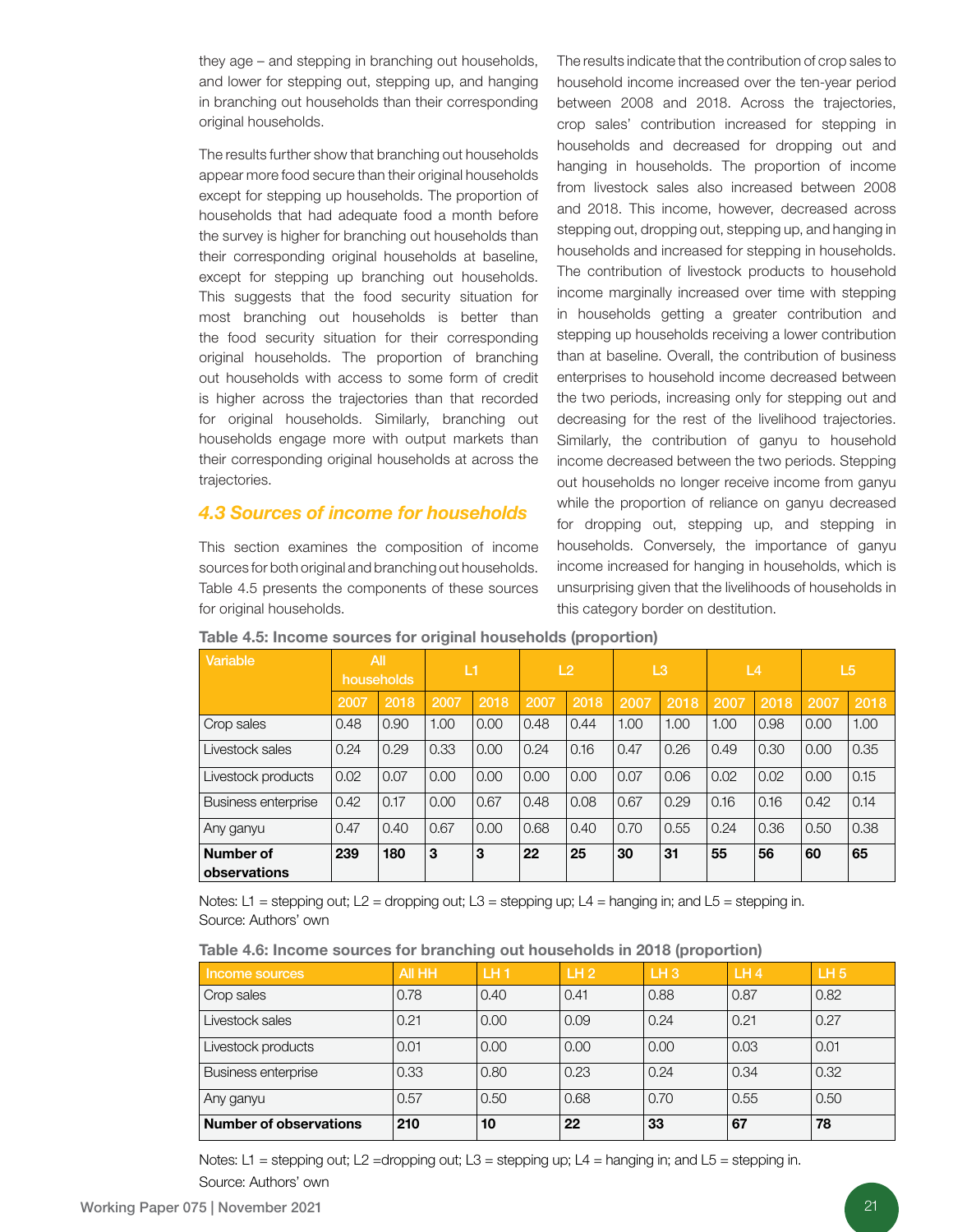Broadly similar patterns were observed in branching out households as presented in Table 4.6. The results show that branching out households generally engage more with markets than their original households. Both original and branching out households have a higher commercialisation index, but the returns to farmers are not high enough to drive commercialisation sustainably.

The results indicate that dropping out households mostly get their income from *ganyu* work while stepping up branching out households get most of their income from crop sales (88 per cent), and *ganyu* (70 per cent). In addition, hanging in branching out households receive most of their income from crop sales (87 per cent), and *ganyu* (55 per cent) whereas stepping in branching out households get most of their income from crop sales (82 per cent) and *ganyu* (50 per cent). Stepping out households rely more on business enterprise as their main source of income; dropping out on *ganyu* as their main source of income; while stepping out, stepping in and hanging in rely more on crop sales. This is line with the expectation that those that step out should make more investments outside agriculture while those that step in enhance their investments within agriculture. However, *ganyu* seems to be a secondary source of income for those stepping up, stepping in and hanging in.

While inequalities remain deeply entrenched in rural Malawi, there have been some notable changes over the two periods. In 2007, the top 20 per cent of the population were getting 80 per cent of all income while the bottom 20 per cent received only 0.2 percent of all income. There seemed to be even distribution in terms of households in different income quintiles. In 2018, the top 20 per cent of the population received 87 per cent of all income whilst the bottom 20 per cent obtained 0.4 per cent of all income. Furthermore, inequalities defined in terms of Gini coefficients remained pervasive. The Gini coefficient of income per adult equivalent in 2007 among original households was 0.77 compared to 0.87 estimated in 2018 representing increasing inequalities in the communities. The Gini coefficient for branching out households was estimated at 0.80 in 2018. The income inequalities were more pronounced in Mchinji than Ntchisi district with Gini coefficients estimated at 0.89 and 0.71 among the original households, respectively in 2018.

### *4.4 Production dynamics and agricultural commercialisation*

There have been several changes in the overall operative environment for the agricultural sector since the baseline was conducted in the 2006/07 growing season. During this period, for instance, tobacco

continued to lose its prominence as the country's leading cash crop due to a combination of factors including the fierce anti-smoking lobby mounted within the context of the World Health Organisation Framework Convention on Tobacco Control (Prowse and Grassin, 2020). The groundnut value chain has continued to recover, particularly in terms of production due to various NGO and donor initiatives, government policies and programmes, and the continued decline of tobacco. Through the National Export Strategy, there have been concerted efforts to promote legumes, particularly soybeans and groundnuts, as potential alternative cash crops to tobacco. Several policies have been adopted including the National Agricultural Policy (NAP), which provides an overarching framework for harnessing transformative agricultural development in the country. The adoption of the NAP has witnessed renewed efforts to fully operationalise the pluralistic demand-driven extension policy that was inaugurated at the turn of the new millennium. The policy promotes the development of pluralistic and demand driven agricultural extension services by involving stakeholders and promoting participatory planning and implementation of agricultural programmes (GoM, 2000).

The results in Table 4.9 indicate that the proportions of households that cultivate certain crops have changed over the years. For instance, 49 per cent of the households cultivated groundnuts, 27 per cent soybeans, 20 per cent tobacco, and 18 per cent maize in 2007, while 24 per cent of the households cultivated groundnuts, 59 per cent soybeans, 11 per cent tobacco, 79 per cent maize, 18 per cent beans, and 15 per cent sweet potatoes in 2018. Consistent with national trends seen based on integrated surveys, households have shifted away from tobacco, which is grown principally as a cash crop towards more food crops, which households also sell to earn an income. The in-depth interviews with some of these households revealed that a decision to cultivate groundnuts or soybeans is largely informed by the market prices for these crops and the diminishing profits from tobacco due to a decrease in quality and yields, and increased transport, transportation, and marketing costs. Households cultivate more groundnuts and less soybeans in the next agricultural season if the price of groundnuts is better than that of soybeans in the current agricultural season or vice versa. The provision of improved legume seed under FISP and availability of markets might be contributing factors to increased production of legumes while a reduction in the proportion of households that cultivate tobacco might be attributed to lower prices offered at auction floors and increased rejection of non-contract tobacco producers.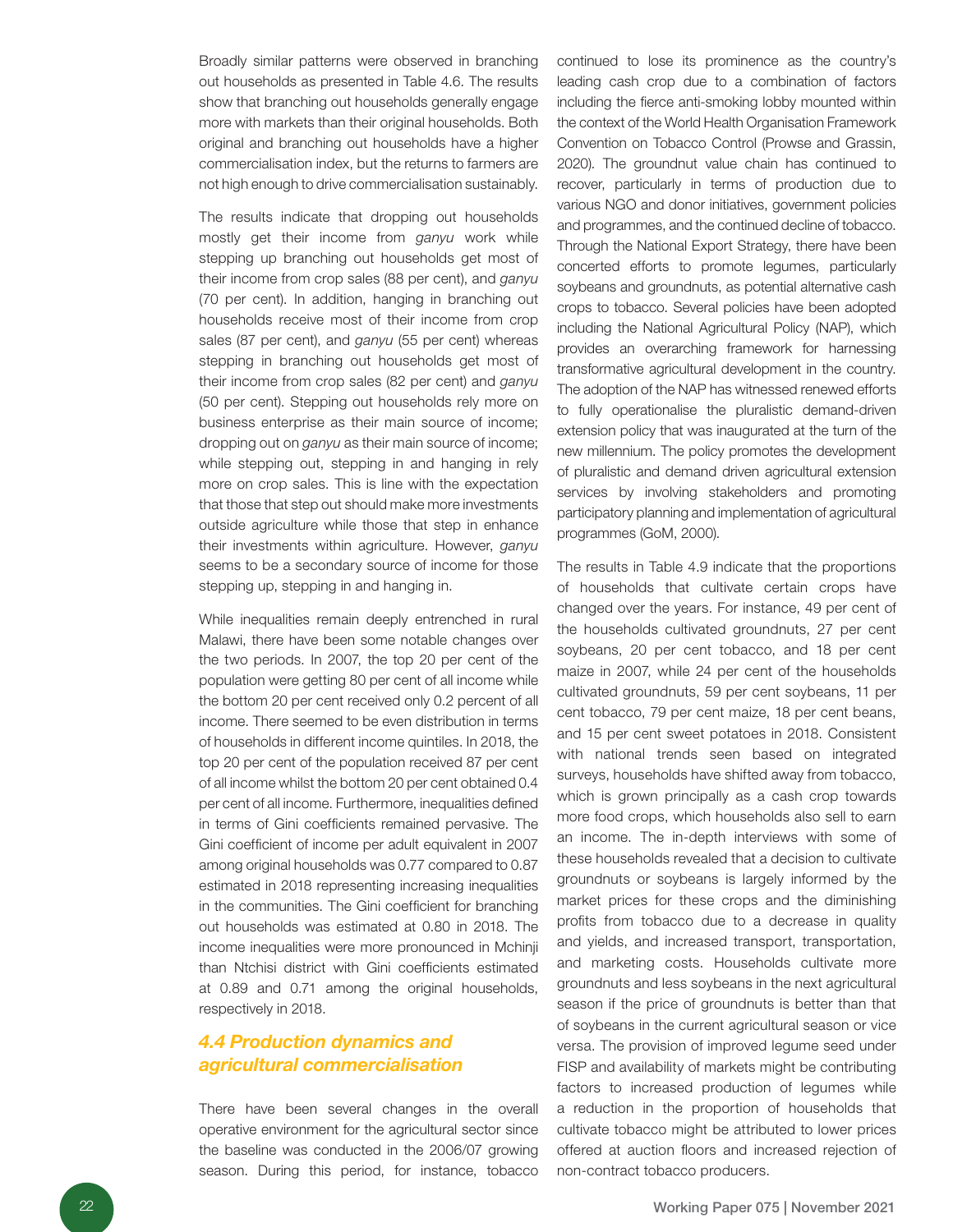The results show that there has been a great improvement in farmers' access to extension services despite most of them consistently complaining about the near absence of, or poor quality of extension services. While only 22 per cent of original households reported receiving any extension service in 2007, 83 per cent (85 per cent for branching out households) reported doing so in 2018. This could possibly be attributed to the positive impact of the pluralistic extension policy of 2000 that allows private sector entities and NGOs to participate in the provision of agricultural extension services. The results further show that on average, households received information on nine good agricultural practices in 2018. The top messages reported by about 50 per cent of branching out households included those on crop rotation, timely planting, weeding and fertiliser application and food and nutrition practices. For the original households, the top messages in 2018 were on timely planting, weeding and fertiliser application, application of inorganic fertilisers and agroforestry.

The proportion of households with access to subsidised fertilisers decreased from 52 per cent in 2007 to 6 per cent in 2018. Conversely, the proportion of households that purchase commercial fertiliser increased from 35 per cent in 2007 to 59 per cent in 2018. A move towards more commercial fertiliser is a positive step to increase agricultural output and level of household engagement with input markets given

that access to subsidised fertilisers is unsustainable. These are significant differences, but challenges remain to achieve higher productivity especially among the poorest households. Over the years soils have also degraded to the extent that cropping without soil fertility management practices does not give optimal yields<sup>3</sup>.

The proportion of households with uncultivated portions of land declined from 29 per cent in 2007 to 21 per cent in 2018. There are two main factors that have contributed to this development. Original households have passed on more land to branching out households coupled with increasing pressure to provide for growing families. The practice of renting in land has intensified, especially by people outside the local communities. In estimating the land that households have cultivated, they included land that they had not directly cultivated, but they had rented out to others. As the pressure for land acquisition by emerging medium-scale farmers mount, there will be no fallow land in these areas (Chinsinga and Matita, 2021).

#### *4.5 The land question in rural Malawi*

Land is the single most important productive asset for each household in rural Malawi. Almost all households indicated having at least some piece of land, which they used for cultivation of crops. In several FGDs and life histories, land was described as 'life so much that without land one is as good as dead'.<sup>4</sup> In the wealth ranking exercises, communities described the poorest

| Variable                                   | 2007           | LH.  |  |  |  |
|--------------------------------------------|----------------|------|--|--|--|
|                                            | $(N=239)$      | 2018 |  |  |  |
| Crops cultivated                           |                |      |  |  |  |
| $=1$ if cultivate groundnuts               | 49             | 24   |  |  |  |
| $=1$ if cultivate soybeans                 | 27             | 59   |  |  |  |
| $=1$ if cultivate tobacco                  | 20             | 11   |  |  |  |
| $=1$ if cultivate maize                    | 18             | 79   |  |  |  |
| $=1$ if cultivate beans                    | 5              | 18   |  |  |  |
| =1 if cultivate sweet potatoes             | $\overline{7}$ | 15   |  |  |  |
| Access to fertilisers                      |                |      |  |  |  |
| =1 if access subsidised fertilisers        | 52             | 6    |  |  |  |
| $=1$ if access commercial fertilisers      | 35             | 59   |  |  |  |
| $=1$ if left some land uncultivated/fallow | 29             | 21   |  |  |  |
| Accessed any extension services            | 22             | 83   |  |  |  |

#### Table 4.7: Production dynamics for original households

Source: Authors' own

<sup>3</sup> Life history interview with D110 at Tsekaphata Village, TA Chinkho in Ntchsi, November 2019; D64 at Malison Village, TA Simphasi in Mchinji, September 2019

<sup>4</sup> Life history interview with D1 at Mchaka Group Village Head (GVH), Mchinji District, September 2019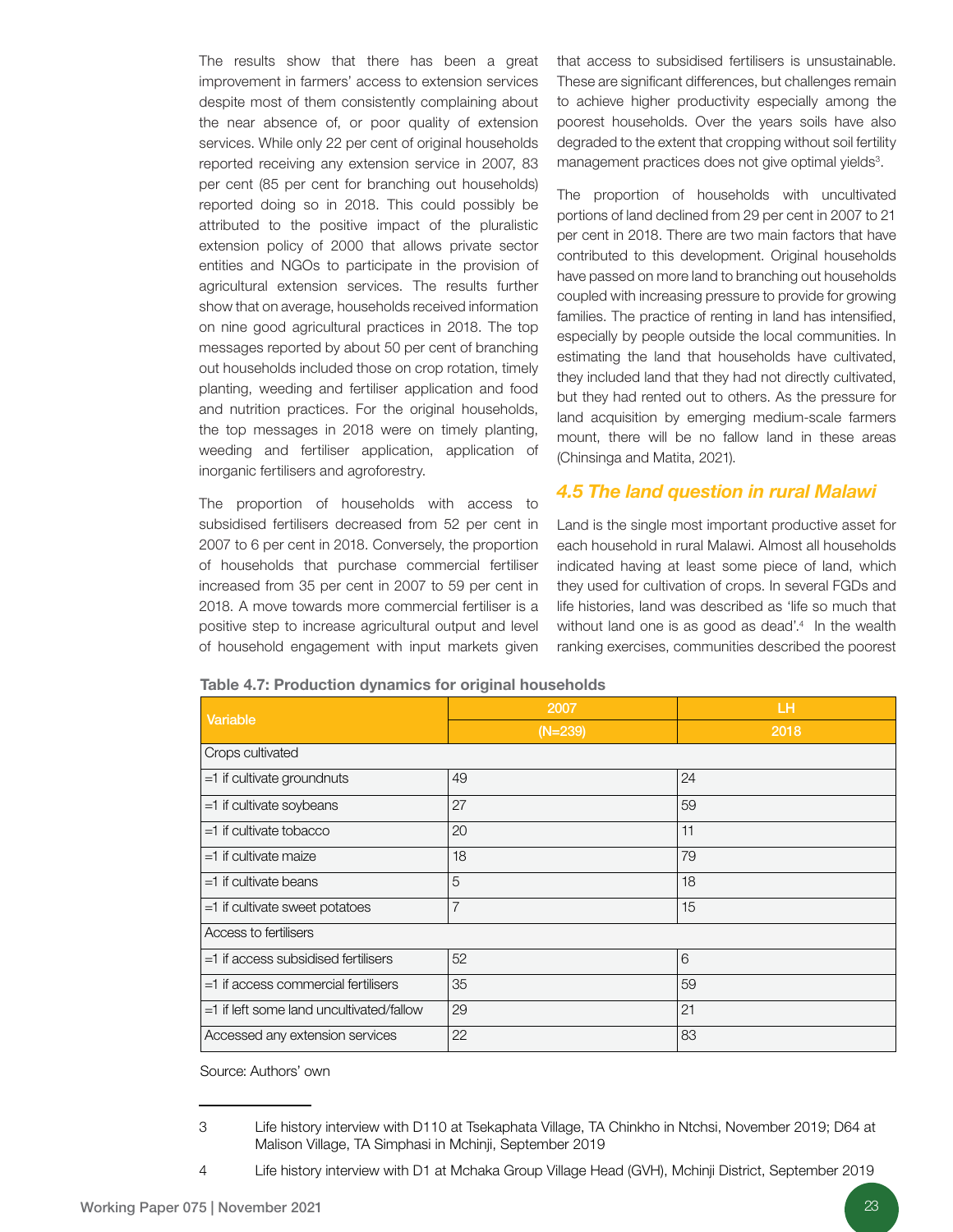as those who do not have access to land either because they sold it off or perpetually rent it out. They survive on either *ganyu* or piece work for which they are paid either in cash or kind (Chinsinga, 2004).

The findings of this study show that land access in rural Malawi is still predominantly through traditional means (Kishindo, 2004; Peters, 2004; Takane, 2008). The customary land tenure and inheritance laws stipulate that every individual, by virtue of membership in a community, is entitled to access a piece of land while outsiders such as migrants may be allocated a piece of land, provided that vacant land is available and the recipients respect community tradition and customs. Once acquired, land rights can be handed over to heirs on a quasi-permanent basis. When a land holder and his or her kin members all die or move out of the village the land must be returned to the community for reallocation to other community members. Under this arrangement, the notion of selling land therefore does not exist (Mkandawire, 1984) yet land markets for customary land have existed for generations. Increasingly, community members are augmenting their land through renting on an annual basis from those who either have surplus land or cannot simply manage to cultivate it. Both buying and renting of land are driven by different forces but appear to benefit disproportionately those who are endowed with monetary resources (Takane, 2008; Peters, 2004).

The results of the study also demonstrated increasing land scarcity in rural Malawi which may be attributed to rapid proliferation of estates between the 1970s and 2000s and exponential population growth estimated at 3.2 per cent annually (Kishindo, 1997; Whiteside, 2000; Mangani et al., 2020). It is estimated that the number of estates grew from 229 in 1970 to 22,000 in 2000. Dickermand and Bloch (1991), for example, established that in Mchinji 45 per cent of arable land was held by estates and the average customary land holding size dropped from 2ha in 1980/81 to 1.6ha in 1987. Life history interviews consistently echoed the problem of increasing land scarcity. This was principally attributed to increasing land fragmentation arising out of inheritance particularly for larger families. One of the respondents, for example, indicated that 'I have inherited some land from my parents, but it is not as big as I would have liked… it less than a hectare… it is all because there were too many children in our family'<sup>5</sup>. The problem is even more pronounced in polygamous families. While traditionally, inheritance prioritises children from senior wives, the practice is different. From this study, it greatly depends on

the relationships between the parent and his or her benefactors as evidenced by one respondents' life history account:

> Our family has grappled with serious shortage of land. My siblings and I do not have adequate land inherited from our parents. It was not simply possible because my mother's side did not have adequate land; we relied on my father's side. The challenge is that my grandfather had several wives hence many children amongst whom to share the land. My father has been sharing it to us the little piece of land he inherited from my polygamous grandfather. (Life history interview with D90 at Nkone Village, T/A Chilowoko, Ntchisi District, 8 November 2019)

In addition, the land market in rural Malawi, in terms of both renting and outright sales, has been deepened and broadened following the emergence of weekend farmers (Answeeuw et al., 2016; Chinsinga, 2018; Chinsinga and Matita, 2021). Most of the stepping in farmers are urban-based professionals, entrepreneurs, and civil servants who are moving into agriculture largely as a post-retirement occupation. Through the 'vernacular' land markets, the emerging farmers are buying land mostly from smallholder farmers that are either 'hanging in' or dropping out of agriculture. These land sales are driven by distress or desperation to survive and are an indicator of greater and worsening impoverishment of smallholder farmers in rural Malawi (Dickermand and Bloch, 1991; Muyanga et al., 2020). These districts are therefore experiencing massive proletarianization, whereby displaced villagers rely almost exclusively on their labour as a means of livelihood, working on land that they previously owned. Most of these farmers have become what Bernstein (1982) calls petty commodity producers, who individually cultivate pieces of land that are too small to commercialise their agricultural enterprises successfully and profitably.

The land rental market is particularly thriving in Mchinji. Several life history respondents indicated that the land rental market has been given a new lease of life with the re-emergence of groundnuts as a lucrative cash crop and a potential alternative to tobacco. In both districts, Burundians, who operate the Mgona informal groundnut export market, either commission community members to grow groundnuts which they must sell to them or cultivate the land themselves. This has pushed up the demand for land for renting purposes. The annual rent fee per acre fluctuated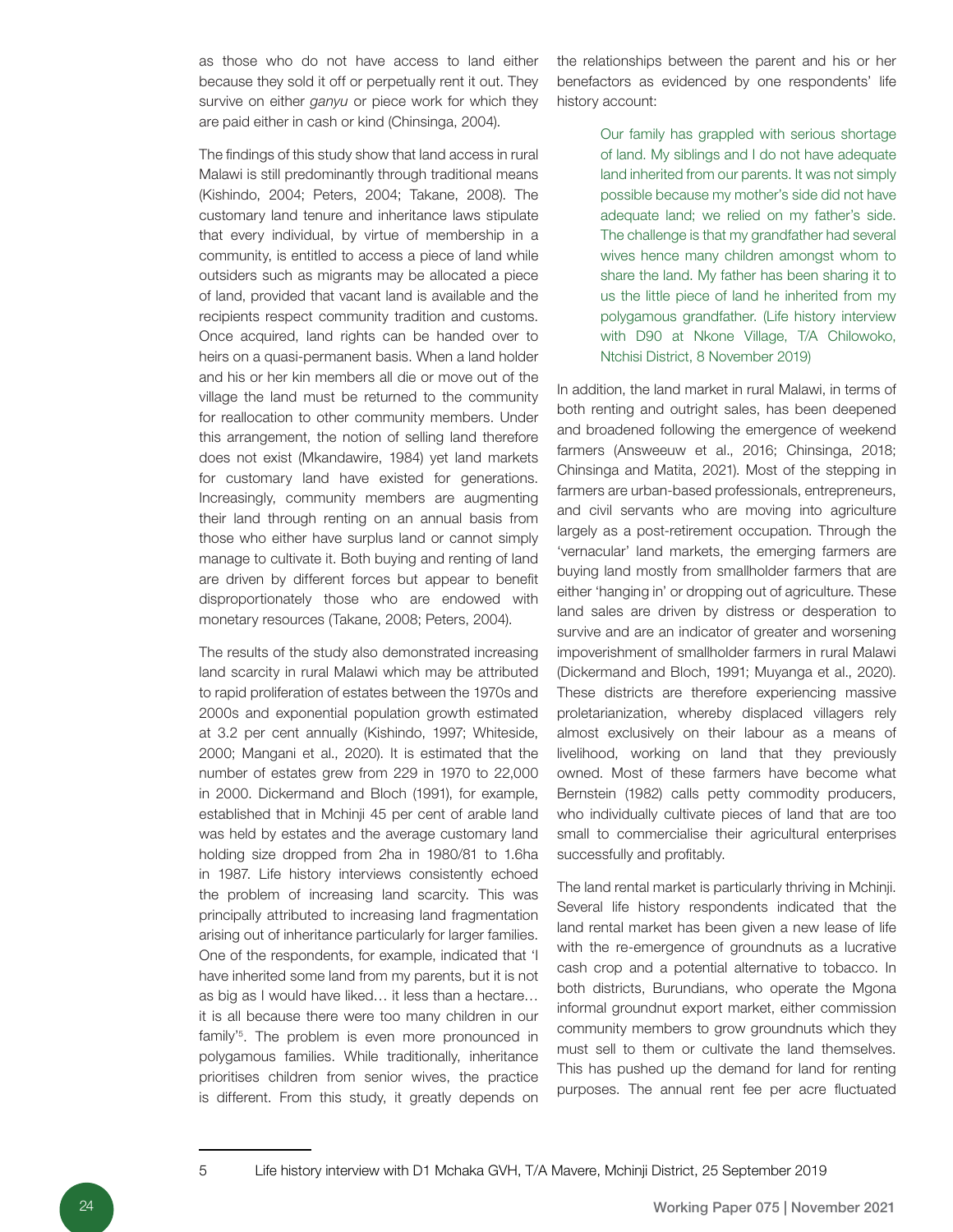between MK20,000 and MK50,000<sup>6</sup>. In addition, there is also an increasing number of households who are renting in land 'as a means to expand their hectarage for food production to guarantee food security'.7 These developments are taking place when the country's land legislative framework is yet to be settled to provide definitive guidance on land matters.

Finally, several life history respondents reported being involved in protracted land disputes. Land disputes are often long drawn out partly because the land legislative framework is in a state of flux. These cases should be ideally adjudicated on by traditional leadership structures, but increasingly community members are losing trust in them. Most of the respondents indicated that 'with the allure of money from better off parties to land disputes, traditional leaders rarely dispense justice impartially in land matters.<sup>8</sup>

While there are various forms of land disputes, the dominant disputes involve paternal relations grabbing land from either children of the deceased or their widows<sup>9</sup>. In most cases, the children and wives just give up and descend into destitution. These cases are reportedly rampant in cases of virilocal residence. One life history respondent stated:

> We were living at my father's home village, cultivating land from his parent's side. Our problems started immediately after our father died. My mother was ordered to leave. We moved out of my father's land. We were saved by a traditional leader from the nearby village who acted as a well- wisher… he allocated us a new piece of land. (Life history interview with D120 at Filipo Village, T/A Nthondo, Ntchisi District, 28 October 2019)

In cases where victims of land grabbing have fought to reclaim the land, the consequences have often been quite damaging to their livelihoods. From life history interviews, these cases take on average three to five years to get fully resolved, are costly and not always in favour of the complainants. Most complainants prefer to take land matters to the district level court system rather than to traditional leaders.

Due to the protracted nature of land cases and the location of the court's litigants are often forced to sell some of their productive assets such as livestock and household effects to fund court appearances. The following sentiments from a life history interview illustrate these challenges:

> When my father died, his relatives started cultivating his land at the expense of my mother and us children. My mother sold the livestock we had to raise money to facilitate her movements to the district court where she had sued her inlaws for grabbing our land. It was a long court process, which required frequent attendance. We lost everything that we had including some durable household assets to fund the land litigation process. It was a double jeopardy for us: the case just died a natural death. (Life history interview with D1 at Mchaka GVH, T/A Mabvere, Mchinji District, 25 September 2019)

Overall, the findings of the study reveal that there are several processes at play vis-à-vis the land question in rural Malawi. These processes are mixed, complex, and non-unidirectional. This reinforces Berry's (1993) observation that land in rural Africa is subject to multiple controls and to a dynamic litigation and struggle that fosters investment in social relations maintaining fluidity and negotiability. The commoditisation of land through the vernacular markets, particularly in the context of the land legislative impasse co-exists with the customary view of land as a collective community or lineage resource which is not sold (Mkandawire, 2004; Takane, 2008).

### *4.6 Social dynamics and agricultural commercialisation*

The examination of the influence of social dynamics on agricultural commercialisation focused on the following broad areas: 1) gender, kinship, and agricultural commercialisation; 2) class, asset accumulation and agricultural commercialisation and 3) social networks, migration, shocks, and agricultural commercialisation.

<sup>6</sup> About US\$25 to US\$62at US\$1 = MK810 according to the Reserve Bank of Malawi, 27th July 2021 available at https://www.rbm.mw/statistics/MajorRates/

<sup>7</sup> Life history interview with D10 at Kachepa Village, T/A Mduwa, Mchinji District, 6 October 2019

<sup>8</sup> Life history interview with D80 at Chisusu Village, T/A Kapichila, Kasungu District, 12 November 2019

<sup>9</sup> The land grabbers are predominantly in-laws, uncles and brothers to their late husbands or fathers. Due to these land grabs, most widows indicated that death of their husbands was the most devastating shock that they have experienced. The deaths stand out as turning point for the worse in their livelihood status. The deaths triggered downward spirals in livelihood status that they have not been able to reverse. These are compounded by the responsibility shoulder school fees, medical bills and productivity decline following little or limited access to land and in the context of worsening effects of climate change.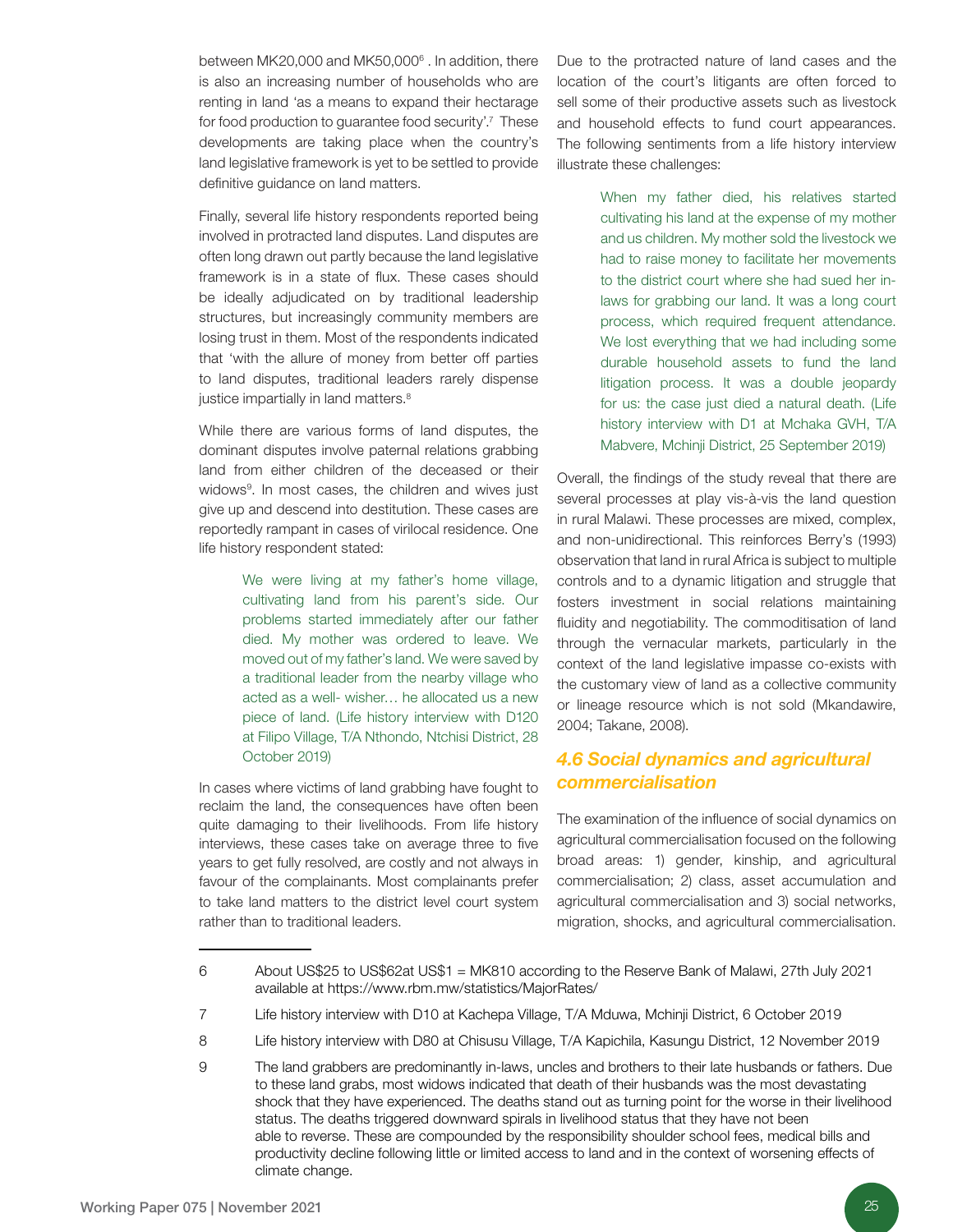These categories are not mutually exclusive; there are considerable overlaps. They have been delineated as such largely for conceptual and analytical purposes.

#### 4.6.1 Gender, kinship, and agricultural commercialisation

We focused on two distinct scenarios to examine the influence of gender and kinship on agricultural commercialisation. In the first scenario, we compared the performance of MHHs and FHHs regarding agricultural commercialisation and examined the drivers behind their diverse experiences, including the role of their engagement in economic activities. In the second scenario, we concentrated on the intrahousehold social dynamics between men and women and the rest of the household members. We examined issues such as decision-making processes; access, control, and ownership of productive resources; and the distribution of benefits from both on-farm and offfarm enterprises.

The results of the study show that most farmers in rural Malawi are struggling. They are grappling with a worsening productivity crisis and are unable to grow enough crops to feed themselves throughout the year (Whiteside, 2000; da Corta et al., 2018; Mangani et al., 2020). Most of the farmers are simply 'hanging in' in agriculture. A limited number of farmers are 'stepping in', 'stepping up' or 'stepping out' of agriculture. The HCI shows significant statistical differences in the degree or level of commercialisation between MHHs and FHHs. The HCI shows that MHHs are more commercialised than FHHs with an average of 0.58 for MHHs and 0.50 for FHHs (Matita, et al., 2021).

This is not a surprising finding. Djurfeldt et al. (2018) obtained similar results in Malawi. They attributed these findings to differential access to markets by men and women; challenges in mobility to get agricultural produce to the market including the associated transaction costs; and women's involvement in commercial agriculture does not excuse them from their housework and childcare responsibilities. They further observed that further observed that while both MHHs and FHHs diversified their livelihood sources, overall, MHHs were more likely to receive income from agriculture than FHHs. The latter tend to dominate non-farm income sources such as agricultural wages and ganyu. Studies on *ganyu* characterise it predominantly as a coping mechanism during periods of acute food shortages and households engage in it as a survival technique of the last resort (Whiteside, 2000; Chinsinga, 2004). It is thus the most important coping strategy for very poor households in the crucial hungry period between food stores running out and the next harvest. Even though women dominate *ganyu*

labour, they are constrained by labour availability. In the life histories, respondents consistently indicated that women are unable to command labour from other sources such as their children; they therefore exclusively depend on their labour for both working on their own farms and for *ganyu* opportunities. This is in tune with the findings of Leach (1995) which indicated that on average MHHs had 3.18 workers available for *ganyu* while FHHs had 2.71. She also found that workers from MHHs were paid daily rates 38 percent higher than those from FHHs. The paradox, however, is that FHHs spend more of their labour time on *ganyu*, but for lower rewards.

The findings of this study show that FHHs are as diversified as their MHHs counterparts, but the myriad activities that they are engaged in are often for survival rather than accumulation. This, in turn, undermines their efforts to commercialise agricultural production. The high proportion of smallholder farmers dropping out of agriculture signifies a process of de-agranisation. A disproportionate share of rural households simply cannot make a living out of the land and must complement their efforts to earn a living from alternative livelihood sources. These constraints are pushing households in rural Malawi to straddle agrarian and non-agrarian livelihood activities and/or try to make a living in both agrarian and non-agrarian rural and urban areas (Ellis, 2000; Tsikata, 2015).

The results of this study also demonstrate that women generally play second fiddle in MHHs. This, however, does not happen in a one-size-fits-all manner. We established four different patterns of intra-household dynamics that affect agricultural commercialisation. The dominant pattern involved men making all the decisions and having sole control over productive resources. Life history respondents consistently observed that men made the decisions about crop production. Men also dominated when it came to the disposal of household assets, especially land, and other assets such as household furniture, bicycles, or oxcarts. As one interviewee observed:

> At that time, all the decision-making powers in our household were with my father. My mother was simply told what to do and how to do it. This affected our farming as a family because my mother could not voice out her ideas. Our farming was affected because my father could just use proceeds from crop sales any way he wished, without accounting for them. This made planning for the next farming season very difficult. (Life history interview with D1 at Mchaka GHV, T/A Mabvere, Mchinji District, 25 September 2019)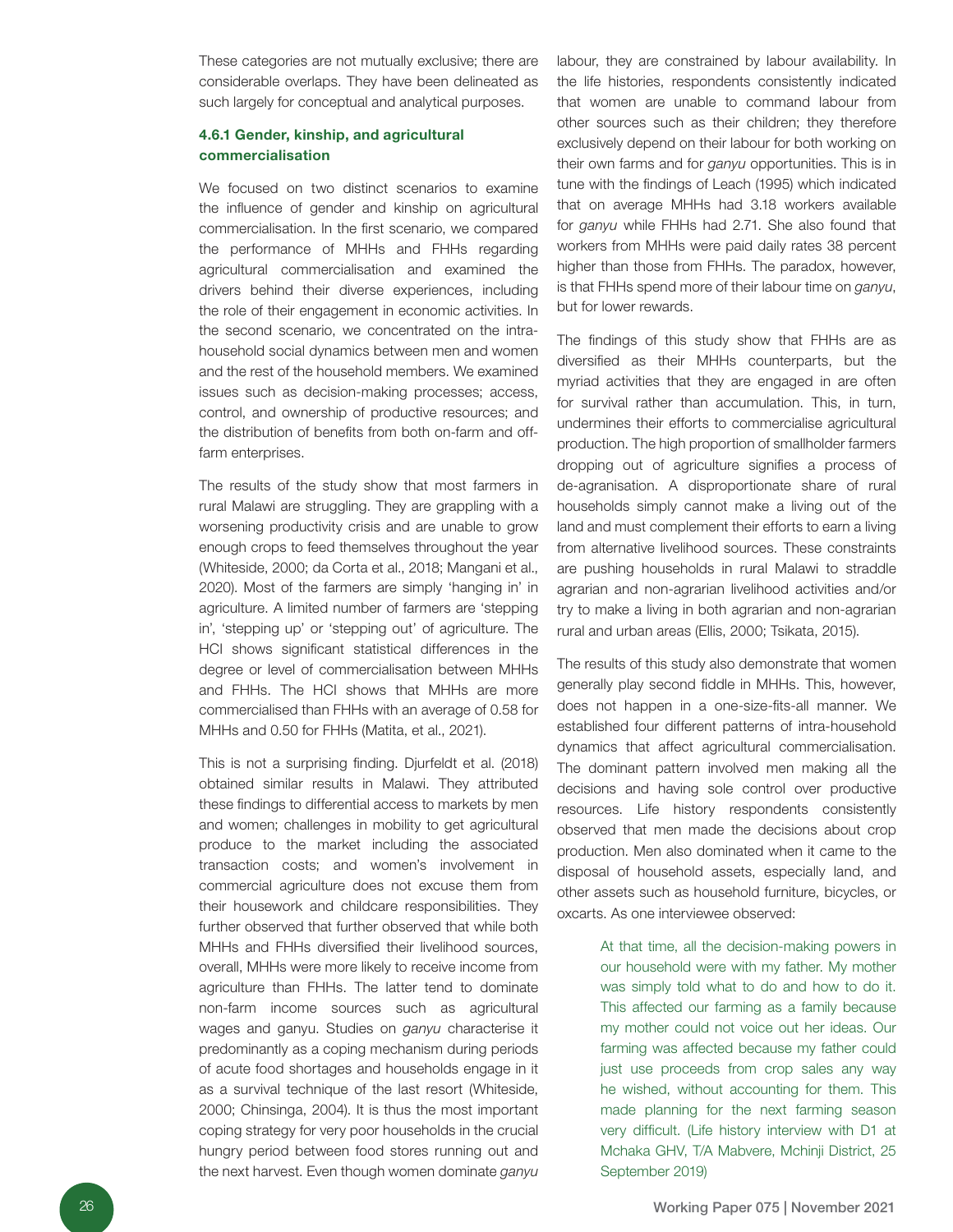Although both males and females in rural Malawi have low levels of education, males fare better than their female counterparts and tend to exploit their slight advantage in education to assert themselves as the dominant decision-makers in the household (Chinsinga and Matita, 2021). This is further reinforced by cultural constraints that limit the degree of women's engagement with the public domain (Borda-Rodriguez and Vicari, 2014). Women's engagement with the public sphere is limited by societal norms and expectations of being a 'good woman'. Such a woman is devoted to her family and prioritises household maintenance and reproductive functions. These responsibilities are burdensome, yet they are not widely recognised and remunerated as work (ibid.): 'women are passive; they rely for almost everything on their husbands'10.

In the second variant, decision-making is equally dominated by men. They make all decisions at household level unilaterally, but the women challenge their decisions from time to time if they think they are not in the best interest of the household. The women contest their husbands' decisions successfully in some cases and totally fail in others, but 'the most important thing is that we make our feelings known, which forces them [husbands] to make sensible decisions next time<sup>'11</sup> . Similar sentiments were expressed by a male life history respondent:

> I grew up believing that women are subordinates to men. This was what was happening in our household growing up. All the decisions were made by my father. This was my model of household decision-making, but I have been taken by surprise by my wife. She contests almost every decision that I make often in good faith, but I cannot openly admit to her. I am a man. I often adjust silently, sometimes fully considering her views and sometimes with modifications to assert my authority largely still as a man. (Life history interview with D65 at Kamagawa Village, T/A Mabvere, Mchinji District, 10 October 2019)

The third variant is about cooperative decisionmaking at the household level. This involves men and women discussing issues and making decisions jointly. However, it is men who provide leadership in the discussions. Most women respondents emphasised that joint decision-making at the household is key to progressive asset accumulation and hence agricultural commercialisation:

> We make decisions about farming together. I have chosen to depart from the old way of doing things because I do not want to infringe her rights as a person. Moreover, we say that the 'know it all' attitude leads to people making costly decisions, which could have otherwise been avoided. We are happy so far and I regard my wife as my mother too. (Life history interview with D60 at Langwani Village, T/A Simphasi, Mchinji District, 10 October 2019)

Though there were not many polygamous households in the sample; the study revealed some interesting dynamics. Decisions about production were difficult in polygamous households because 'cooperation is difficult to achieve among the wives'12. Husbands found it difficult to make binding decisions because 'each wife fights for her own interests and that of her children; life in a polygamous household is not easy'13. Cooperation among wives often becomes unattainable when family size grows. One life history respondent shared her experiences in a polygamous household with three wives. She pointed out that they used to cultivate together in one garden and share the proceeds from crop sales equally. This arrangement collapsed when their children became of age and spoke up: 'our children protested because we were just sharing the proceeds among ourselves without including the children who worked with us' 14. The women resorted to breaking up the land into three so that each wife could cultivate with her children – against the wishes of the husband to maintain it as a single farm.

The results show that men's dominance in decisionmaking regarding production and control of productive resources is universal in rural Malawi. It makes no difference whether the form of residence

<sup>10</sup> Life history interview with D50 at Lifiledi Village, T/A Mlonyeni, Mchinji District, 4 October 2019

<sup>11</sup> Life history interview with D78 at Chidziko Village, T/A Nthondo, Ntchisi District, 29 October 2019

<sup>12</sup> Life history interview with D80 at Chisusu Village, T/A Kapichila, Kasungu District, 12 November 2019

<sup>13</sup> Ibid

<sup>14</sup> Life history interview with D80 at Chisusu Village, T/A Kapichila, Kasungu District, 12 November 2019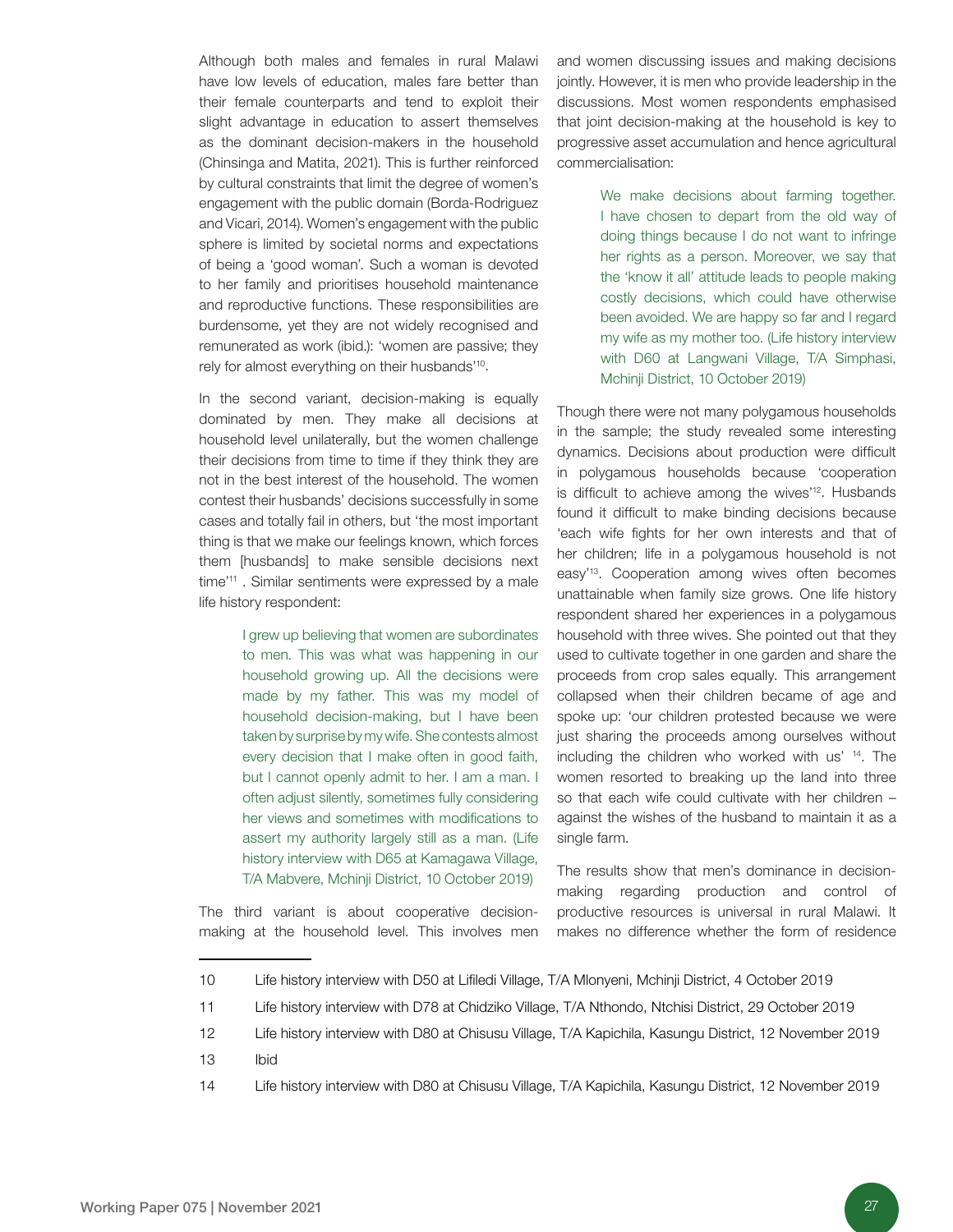is uxirolocal, virlocal or neolocal. Customarily, women who are 'owners' of land in the uxirolocal form of residence are expected to dominate decision-making processes about land, but this differs in practice. While symbolically women in matrilineal settings have control over land, they are not the principal decision-makers on how to use it (Djurfeldt et al., 2018). The cooperative decision-making variant appears to dominate in the neolocal form of residence, and it is mainly associated with young couples from branching out households. Even more intriguing is the fact that men dominate decision-making processes in FHHs. Women in these households tend to defer decision-making to their older male children and their brothers (see, for example, Chinsinga and Matita, 2021).

The results of the study further caution against the tendency of projecting women as undifferentiated victims of gender inequalities or as heroic survivors against the odds. Tsikata (2015) argues that this tendency reduces complex social relations to oversimplified statements about inequalities and exploitation. The results show that women are not merely passive victims of structures of inequality underpinning gender and intergenerational relations; they also actively defend their interests in which case the contestations over resources does not always favour men. Furthermore, the stress on conflicts among household members downplays the substantial levels of cooperation and shared interests between husbands and wives and household members, and between them and their wider kin (Ibid). Recognition of these caveats should lead to more textured and nuanced analysis with transformative policy utility potential.

#### 4.6.2 Class, wealth and agricultural commercialisation

The results of the study show that smallholders in rural Malawi are not a homogenous group. They are differentiated into classes shaped by a web of social relations regarding land access, capital, markets, employment opportunities and even social and political status. Smallholder farmers are distinguished into five livelihood trajectories, namely: stepping out, stepping up, hanging in, dropping out and stepping in. Most of the smallholder farmers belong to the hanging in category, with very few belonging to the stepping out and stepping up livelihood categories. FHHs dominate the hanging in and dropping out livelihood categories. The results further show that the processes of social differentiation are not static, but inherently dynamic. Both hanging in and dropping out households among original and branching out households depend

disproportionately on *ganyu* as a main source of their livelihoods. Strikingly *ganyu* features prominently as a secondary source of income for stepping up and stepping in households especially among branching out households.

The results show that labour relations mediated through *ganyu* have been key in shaping class relations in rural Malawi. Several classes exist in this respect: those with the ability to hire ganyu who do not engage in *ganyu* themselves; those that neither engage in ganyu nor hire *ganyu*; those who engage in ganyu only when it gets tough (especially in drought or flood situations); and those who engage in *ganyu*  as a routine strategy for their subsistence. The results of the study further show that the proportion of households engaging in ganyu has increased between 2007/08 and 2018/19, especially for the hanging in and dropping out households. This is attributed to inadequate access to productive resources, increasing harsh and unfavourable conditions such as bad weather and market failures and the exploitation by well-off farmers driven by the desire to accelerate their own accumulation. These farmers are predominantly characterised by female headship, poor housing conditions, regular food shortages, lack of productivity enhancing inputs, lack of productive assets such as land and livestock, and reliance on social safety nets. In the life history interviews, most respondents indicated that their pieces of land have become too small to fully provide for their subsistence hence turning to ganyu as a complementary livelihood strategy.

The number of people resorting to *ganyu* as a complementary livelihood strategy is increasing over the years because most smallholder farmers cannot afford productivity enhancing inputs – especially fertiliser and improved seed. In the life history interviews, most respondents attributed this to 'the disbandment of credit facilities that we used to access through farmers' clubs that helped to produce enough for consumption as well as for sale'15. Credit facilities are no longer readily available to most resource poor farmers following the abandonment of the Smallholder Agricultural Credit Administration (SACA) under the auspices of SAPs. SACA was designed to meet the needs of rural poor people who were excluded from formal financial institutions (Chirwa and Zakeyo, 2004; Chirwa and Matita, 2015). SACA was seen as a logical step in the development of rural banking institutions in Malawi.

Limited access to credit facilities coupled with some other factors such as land fragmentation and worsening

15 Life history interview with D89 at Mankhata Village, T/A Chilowoko, Ntchisi District, 6 November 2019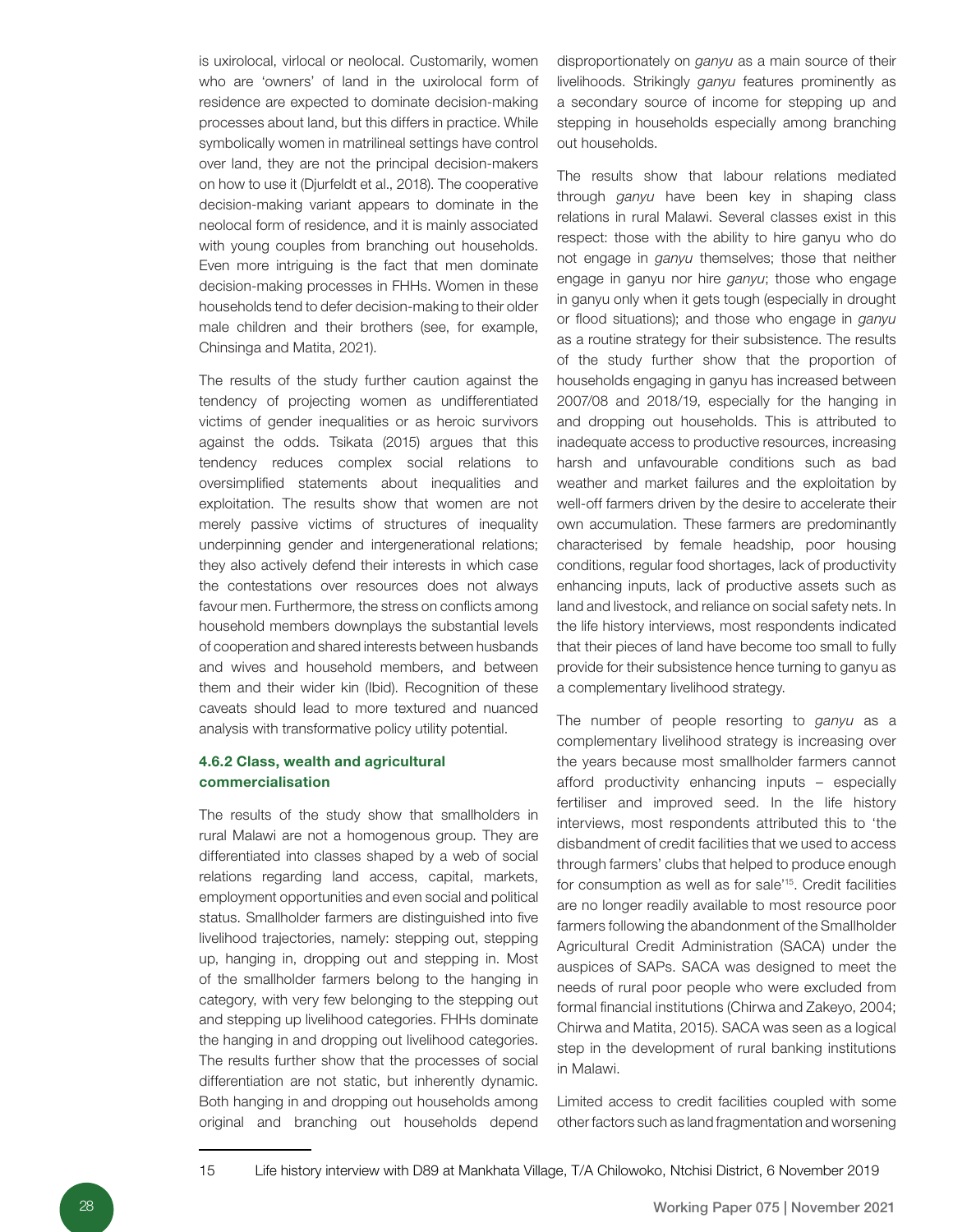climatic changes have led to enormous decline in productivity among most farmers. This has forced most of them to resort to ganyu as a complementary livelihood strategy. Partly because of the general worsening livelihoods conditions in rural Malawi, the availability of *ganyu* is increasingly becoming limited. Yet, the demand for it is increasing as a strategy of last resort for most of the people in rural areas: 'ganyu is no longer readily available because there are not many people who are able to hire *ganyu*…the majority who are hiring are the stepping in farmers from urban areas'16.

The *ganyu* wage rates have therefore been declining over the years to the detriment of households that rely on it for survival. The findings of the study echo Whiteside's (2000) assertion that the wages from *ganyu* have been steadily declining since the turn of the 1990s. This decline has particularly disadvantaged FHHs, who relative to MHHs, get lower wages for the same kind of work. Without any alternative source of income, the declining *ganyu* wages has had negative effects on resource poor farmers' efforts to engage in agricultural commercialisation. The proceeds from ganyu are insufficient to maintain families' subsistence requirements let alone invest in sustainable agricultural intensification or income generating activities (see Smith, 1999; Whiteside, 2000). Moreover, the need to do *ganyu* to obtain immediate supply of food may conflict with own-farm production and therefore, while addressing an immediate crisis, can lock some households into a vicious cycle of food insecurity hence undermining both short and long-term ambitions for agricultural commercialisation.

The results show that households with assets such as land, oxcarts, farming implements, livestock and operating off farm business enterprises have better prospects for commercialising agriculture than those without. Likewise, compared to MHHs, the track record of FHHs owning productive assets is quite dismal, hindering their efforts to commercialise agricultural production. Better off households can augment their landholdings through renting or outright purchases. They can procure productivity enhancing inputs; hire ganyu labour; and invest in appropriate technologies that enhance productivity. The following testimonies from the life histories are illustrative in this regard:

> We have been able to do well in agriculture because we have expanded our production through dimba (wetland) cultivation. We can survive the lean period because we rely on

harvests from our dimba. This allows us to have enough to sale to raise money for our upland farming. The harvests from dimba are like a bridge that takes us to upland harvest. (Life history interview with D50 at Lifiledi Village, T/A Mlonyeni, Mchinji District, 4 October 2019)

Social and political status is also important in further entrenching class based social differentiation in rural Malawi. Some respondents indicated that they exploited their positions in society to avail of opportunities to accelerate agricultural commercialisation. For example, one respondent reported the benefits of being a lead farmer and a member of the ADMARC liaison committee: 'I have always sold my produce in good time and often at good prices'17. Those connected to or part of royal families reported being privileged in terms of access to critical information and they also dominated leadership positions in community level initiatives. These positions also allowed them to build beneficial connections that have proven useful to agricultural commercialisation efforts both in the short and long-term. These families are further privileged when it comes to accessing land or even in the adjudication of land disputes in which they are involved:

> We have plenty of land as a family. It is all because of our connections to the chief's family. Actually, people who have no connections like this were finding it hard to get land unless they rented or bought it, which many cannot afford because it is very expensive. (Life history interview with D18 at Pembele Village, T/A Mlonyeni, Mchinji District, 4 October 2019)

Access to markets is another key determinant for agricultural commercialisation. According to CIAT; World Bank (2018), poor access to agricultural markets, especially for smallholder farmers, not only reduces market participation and commercialisation, but is also a disincentive for farmers to adopt improved technologies. Existing assessments show that market access is a huge challenge in Malawi. It is estimated that only 15 per cent of total produce goes to the market with the remainder used to meet household food requirements. Given limited storage technologies, this aggravates post-harvest losses. Key barriers to market access include poor infrastructure – only 26 per cent of the roads are paved and there is a great deal of price volatility.

Lack of viable markets to spur and sustain agricultural commercialisation was repeatedly echoed by farmers

<sup>16</sup> Life history interview with D 26 at Mpinga Village, T/A Mabvere, Mchinji District, 25 September 2019

<sup>17</sup> Life history interview with D1 at Mchaka GVH, T/A Mbvere, Mchinji District, 25 September 2019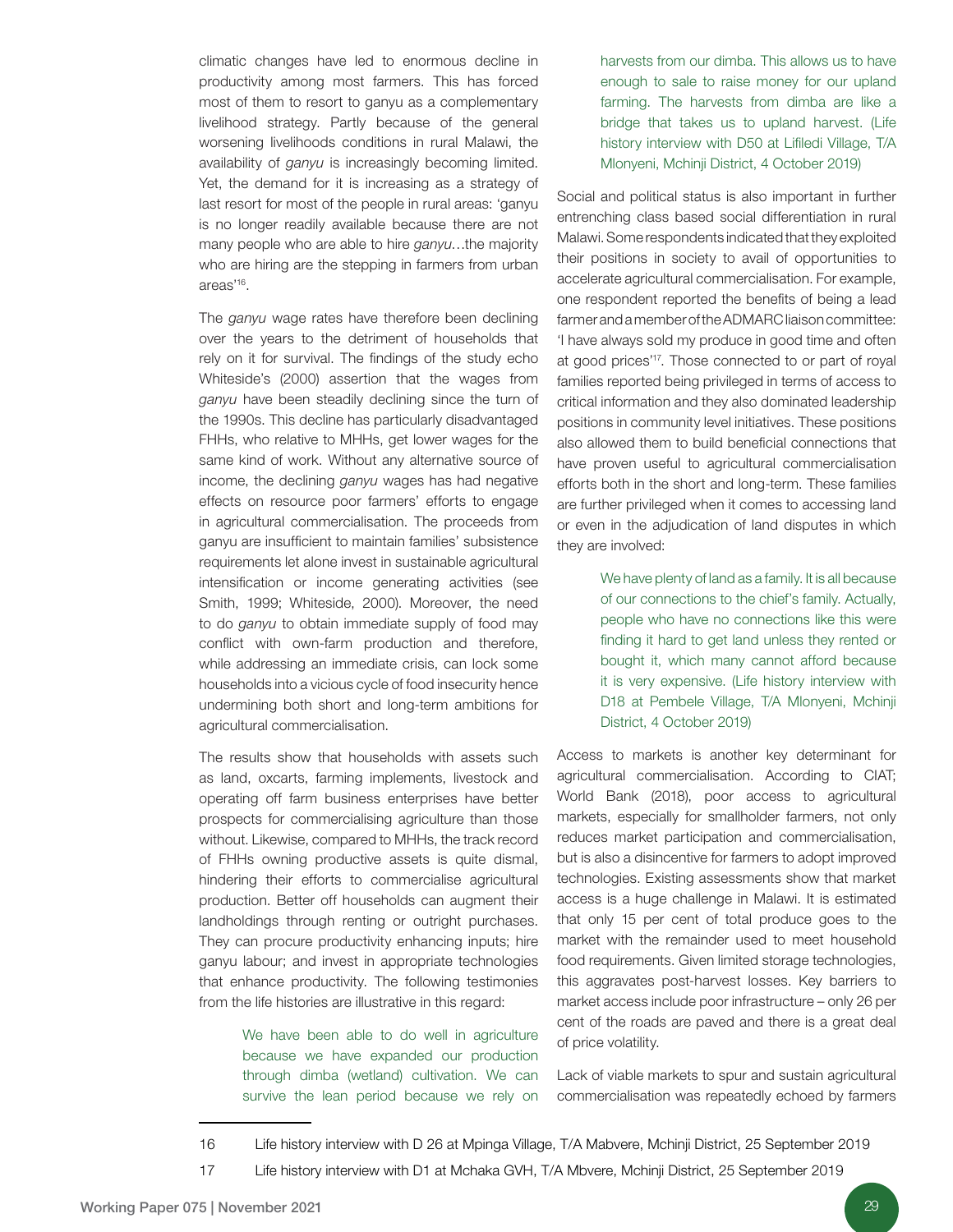in both FGDs and life histories. Farmers attributed this lack of access to liberalisation, which, inter alia, resulted in streamlining ADMARC's activities. ADMARC continues to operate but it no longer serves as a predictable and sustainable market for farmers. This was underlined by the nostalgic references to the role that ADMARC played in marketing farmers' produce in its heyday:

> Farming is no longer a reliable source of livelihood for us due to the unreliability of ADMARC. In the good old days, we could plan our farming because we knew we had a guaranteed market. We can no longer do the same with vendors as the main outlet for our produce. (Life history interview with D75 at Mndakalaka Village, T/A Chinkho, Ntchisi District, 12 November 2019)

There is huge potential for smallholder farmers to market their produce through clubs, associations, and cooperatives. Stories about these arrangements were told in both Mchinji and Ntchisi – opportunities for collective marketing abound, especially with large companies that process or manufacture products out of farm produce. In both districts, success stories are almost exclusively linked to NGO or donor efforts to organise farmers as clubs, associations, or cooperatives. The success stories have, however, been rarely maintained beyond the expiry of the projects. There are few success stories about collective marketing initiatives that have emerged organically. The failure of collective marketing initiatives makes it impossible for smallholder farmers to venture into alternative markets rather than relying on vendors even though they are widely condemned as being exploitative. Thus, poor farmer organisation significantly reduces farmer bargaining power and leads to asymmetries in access to market information.

Export markets are a promising alternative but are impeded by stringent quality standards, which are very difficult for Malawian farmers to meet (Chinsinga and Matita, 2021). Both officials and farmers spoke about the Fairtrade arrangement that NASFAM struck with buyers in the UK. Trading as Mchinji Area Smallholder Farmers Association (MASFA), Mchinji farmers exported their groundnuts to the UK between 2007 and 2011 earning premium prices for their produce (Pound et al., 2011). With these proceeds, beneficiary farmers were able to mobilise inputs, hire labour and access extension services that accelerated their agricultural production beyond groundnuts. However, MASFA lost its Fairtrade export certificate because of its failure to keep aflatoxin in the groundnut's exports to acceptable levels (Derlagen and Phiri, 2012).

The agricultural marketing crisis was further deepened by ad hoc export bans for maize and legumes – particularly soya beans (Chirwa and Chinsinga, 2015). These export bans are justified as a means to guarantee adequate domestic food supply and stabilise consumer prices. Evidence from Malawi and elsewhere shows that the export bans negatively affect farmers' and traders' incomes by hindering their access to lucrative prices in the international markets (Gustafson, 2016; Makombe, 2016). The unpredictability associated with export bans has therefore undermined the drive toward agricultural commercialisation.

#### 4.6.3 Social networks, shocks, migration, and agricultural commercialisation

The results of the study show that social networks, both bonding and bridging, have been very critical in driving or hindering agricultural commercialisation in rural Malawi. Membership to clubs, associations or cooperatives is one of the key drivers of agricultural commercialisation. Farmers belonging to these groups tend to be more commercialised than those who do not, which triggers some form of social differentiation. This was underlined by the fact that most farmers involved in clubs, associations and cooperatives belonged to stepping out, stepping in or stepping up livelihood trajectories. These farmers are privileged in terms of access to information, skills, knowledge, credit, and market access opportunities, which helps them to advance their agricultural production with an eye on commercialisation. Less commercialised farmers are less likely to belong to farmer groups largely due to barriers such as membership fees. These farmers benefit from bonding social networks, but are unable to break into bridging networks, which are vital for expanding their social networks to advance agricultural commercialisation.

Stories were told about how smallholder farmers in rural Malawi have benefited from farmer groups in historical and contemporary contexts. In the life histories, many respondents indicated how clubs were at the centre of agricultural development between the 1970s and 1990s. These clubs served as vehicles for accessing inputs on affordable terms, extension services on a regular basis, and marketing agricultural produce. The following sentiments are illustrative of the role that clubs played in agricultural development:

> Farmers' clubs were facilitated by extension workers. Through these clubs, we were able to access inputs, credit, and extension services. These clubs had a very robust structure through which they engaged with farmers on a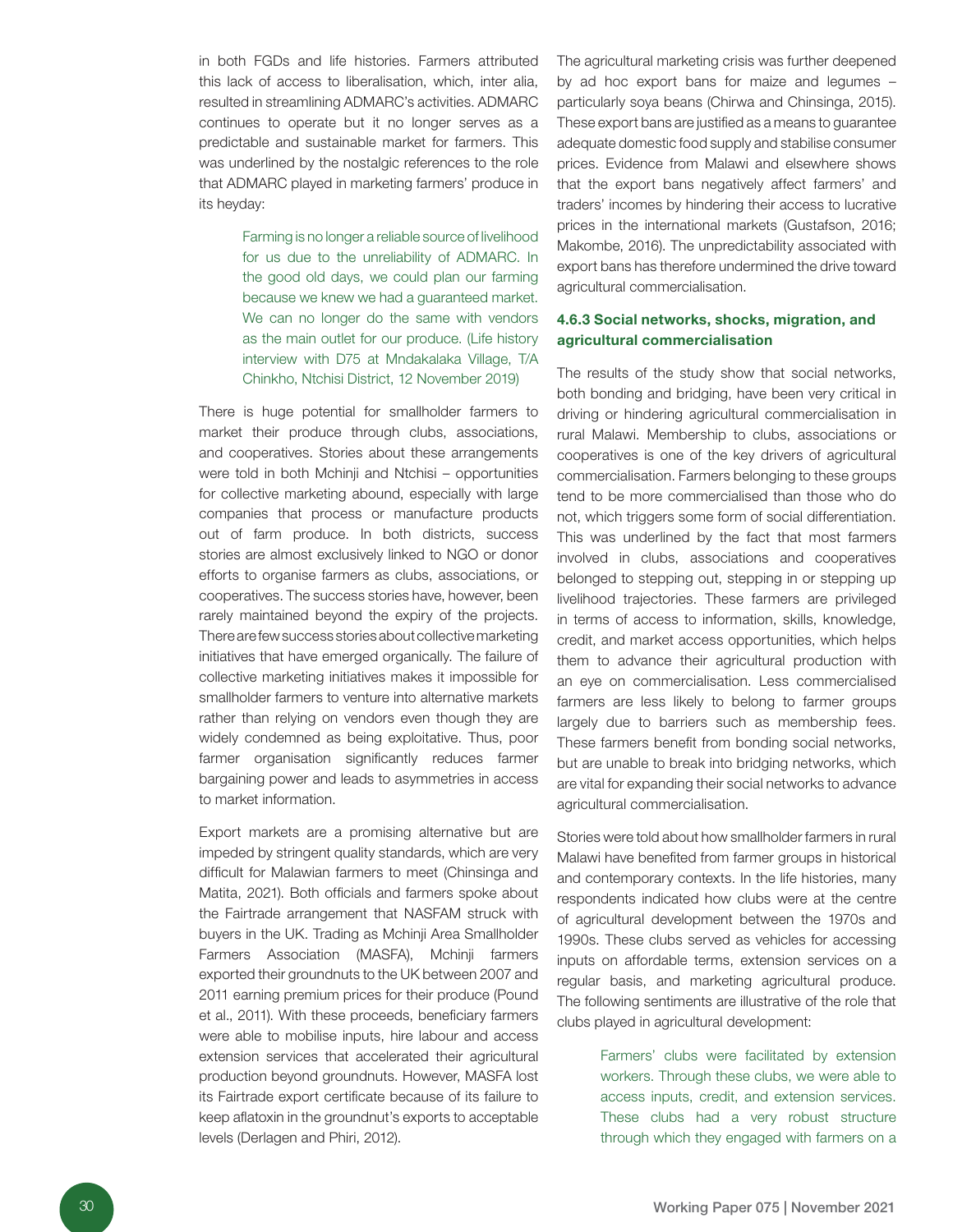continuous basis resulting in better agricultural performance. (Life history interview with D36 at Nkhwazi Village, T/A Mabvere, Mchinji District, 8 October 2019)

These clubs were generally inclusive from a gender perspective if the basic entry criteria were met. Membership of these clubs was on a family basis 'even though men were the primary representatives for their families'18. The wives could sit in for their families when the men were not available for the scheduled club meetings. If unmarried women met the qualifying criteria, 'they were allowed to be members and they were even elected to leadership positions'19. Some concerns were raised about the negative impact of these clubs on agricultural commercialisation. Farmers were not often at liberty to choose the loan packages that would help them fully realise their potential: 'the loan packages were quite prescriptive, and the magnitude varied according to different crops, which were not necessarily a farmer's priority choice'20. In some cases, smallholder farmers 'were forced to take loan packages for a crop(s) that they did not want to grow'21. Since the clubs used the group collateral philosophy, 'some farmers could block fellow farmers from applying for bigger loan packages, especially when these farmers were deemed not quite trustworthy'<sup>22</sup>.

Being a lead farmer $23$  and belonging to a chieftaincy family circle were also important. The results show that being a lead farmer opened numerous doors of opportunities, especially in relation to farming. Most lead farmers, for instance, reported being members of ADMARC liaison committees charged with the responsibility of coordinating marketing activities. The committee negotiates prices and resolves any conflict that might arise between ADMARC and farmers. These positions give 'lead farmers opportunity for preferential access to markets for their produce in their capacity as members of the liaison committee…they find it easy to sell their produce than the rest of the farmers'<sup>24</sup>. Being part of the chiefs' family circle appears to be an added advantage. These families are generally privileged in terms of access to land, access to external resources information, knowledge and skills including assuming leadership positions in matters that generate stakes for the participants. The following sentiments are illustrative in this regard:

> I can say we benefitted quite a lot from being part of the chief's extended family… since we had royal ties; our family was favoured in a way. We got information faster than anybody else in the village; we were beneficiaries of almost every form of external assistance to the village; and my father was given various positions of influence in the village. (Life history interview with D50 at Lifiledi Village, T/A Mlonyeni, Mchinji District, 4 October 2019)

The functionality of a marriage consistently came up as a critical prerequisite for sustainable agricultural commercialisation. The results suggest that a stable marriage or family underpinned by a positive web of relationships and strategies is a key driver for asset accumulation and consequent commercialisation. Thus, family farms can only be viable vehicles for agricultural commercialisation if they are run by stable families characterised by healthy relationships. These farms, especially in developing countries, are exclusively reliant on the human resource base of the family reinforced by values of solidarity and long-term commitment. The functionality of marriage and stability of families in rural Malawi are of particular importance because 'in most instances women see marriage as an escape route out of the problems that they experience in their families'<sup>25</sup>. It was not uncommon to encounter respondents confessing that 'I got married to escape problems that I was experiencing at home, especially after my mother remarried'<sup>26</sup>.

The results show that successful agricultural commercialisation can be a double-edged sword in terms of family functionality and stability. Successful

- 22 Life history interview with D80 at Chisusu Village, T/A Kapichila, Kasungu District, 12 November 2019
- 23 A lead farmer is an individual farmer who has been selected by the community to perform technologyspecific farmer-to-farmer extension and are trained in the use of the technology. They act as promoters of technology as well as potential adopters (Khaila et al. 2015).
- 24 Life history interview with D20 at Sankhulani Village, T/T Simphasi, Mchinji District, 4 October 2019
- 25 Life history interview with D40 at Mchaka GVH, Mchinji District, 25 September 2019
- 26 Life history interview with D79 at Mafuta Village, T/A Chikho, Ntchisi District, 12 November 2019

<sup>18</sup> Life history interview with D100 at Mpofu Village, T/A Chilowoko, Ntchisi District,20 October 2019

<sup>19</sup> Ibid

<sup>20</sup> Life history interview with D120 at Filipo Village, T/A Nthondo, Ntchisi District, 29 October 2019

<sup>21</sup> Ibid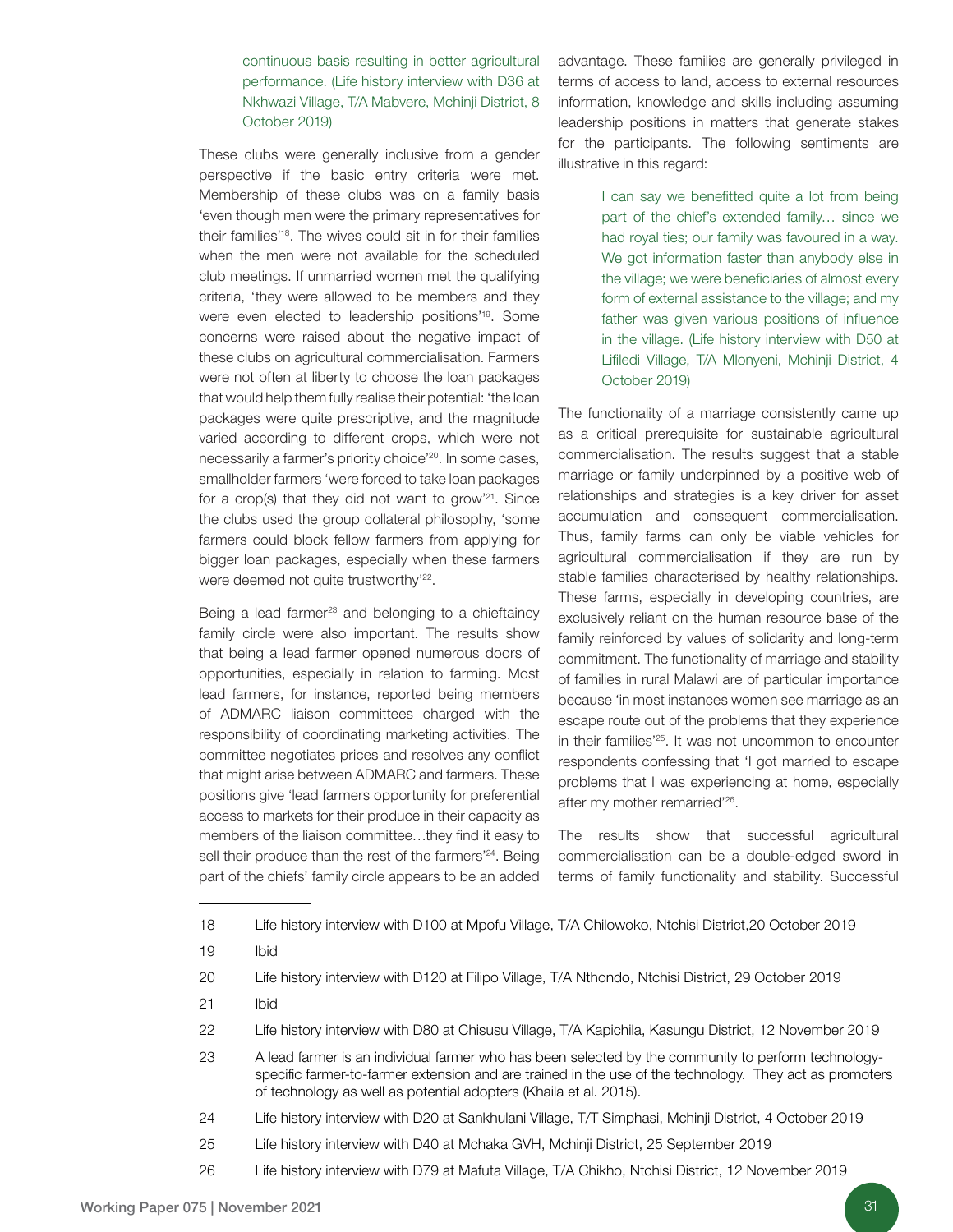agricultural commercialisation can either lead to a happy, stable, and progressive family or it can be destructive to the family altogether:

> Getting married helped me in my farming as I found someone to work with and I added more land to cultivate…my husband also supports my farming by providing me with money to buy inputs and pay for labour. (Life history interview with D18 at Dembele Village, T/A Mlonyeni, Mchinji District, 4 October 2019)

> My husband has a tendency of marrying many wives. He married three more wives to add to the three he already had. This resulted in poor output of the farm. The first three wives got angry and could no longer work on the farm in protest. They were not happy to be working for other women. As a result, my children lacked the necessities since I had no direct access to the proceeds from the grocery shops as did my first three co-wives. (Life history interview with D19 at Alfred Village, T/A Mlonyeni, Mchinji District, 25 September 2019)

In most cases, the dysfunctionality and instability of family relations occasioned by episodes of successful agricultural commercialisation, ended up in divorce. The results suggest that divorce is an equally doubleedged sword. It can lead to liberty and freedom on the part of women to realise their full potential or it can drive them into destitution. This is often the likely outcome because divorce leads to loss of labour, skills, source of income for inputs and other livelihood necessities. Withdrawal of spousal support often drives FHHs deeper and deeper into poverty (da Corta et al., 2018). Women who escape from abusive relationships through divorce thrive when they are empowered through various mechanisms to earn reliable streams of income. These opportunities are, however, limited because of the multiple disadvantages that women are subjected to in family and community settings.

Both idiosyncratic and covariate shocks have over time constrained and undermined smallholder farmers' efforts to sustain and advance agricultural commercialisation. The main idiosyncratic shocks that households in rural Malawi experience are family illness and death. From the life interviews, these shocks affect households in different ways, but ultimately make it difficult for them to commercialise or to slide back into subsistence. These shocks have led to some households selling their assets to pay off illness and funeral expenses; loss of labour or prolonged periods of inactivity due to chronic illness and taking care of sick

family members – a task that falls disproportionately on the shoulders of women – in addition to children dropping out of school due to death or prolonged illness of parents or guardians; and young people, especially girls, being forced into early marriages to escape hardships at home.

The burden of these shocks makes it very difficult for these households to either commercialise or sustain their commercialisation efforts. The following quote highlights the negative impacts of idiosyncratic shocks on agricultural commercialisation:

> My father was sick for two years before his death. A lot of money was spent on his treatment while he was in hospital. This made it difficult for me to stay in school. I had no choice but to withdraw from school, yet knowledge is very critical in farming. I believe that my farming experiences would have been different if I had the opportunity to complete at least secondary education. (Life history interview with D70 at Mital-Simeon Village, T/A Kawere, Mchinji District, 8 October 2019)

The results of this study show that idiosyncratic shocks have steadily been aggravated by frequent covariate shocks over the years including droughts, flash floods, pests and diseases affecting especially livestock and the general collapse of produce prices. The main concern consistently echoed was that these shocks were happening with a great deal of regularity, especially since the turn of the 1990s. These shocks, either singularly or in combination, thwart efforts of households to commercialise on a sustainable basis. The main challenge these days is that 'you have either too much rain or prolonged dry spells – drought which occurs rather regularly'27. Households have weathered the impact of droughts or flash floods either through support from social networks or through diversifying their livelihood portfolios.

The effect of migration on smallholder agricultural development is heavily debated in Malawi. While some argue that migration to South African and Zimbabwe negatively affected agricultural development in rural Malawi through shortage of labour, others see migration as spearheading agricultural commercialisation (Whiteside, 2000; Green, 2007). The underlying argument is that the resulting labour shortages in rural Malawi undermined the socio-economic organisation of smallholder production. The life histories in this study demonstrate that labour migration to South Africa and Zimbabwe provided a large boost to smallholder agricultural development in rural Malawi. The workers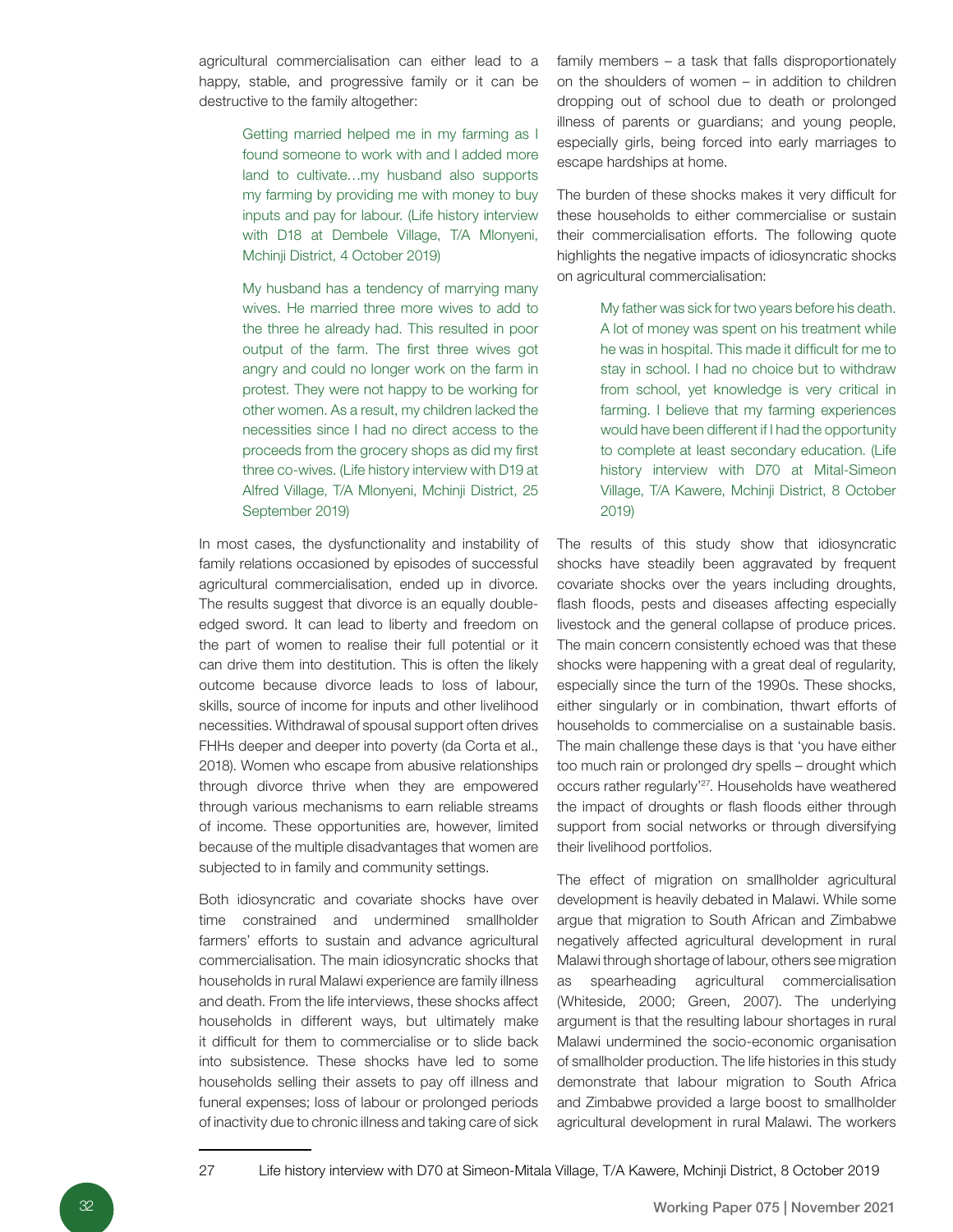returning from South Africa and Zimbabwe brought with them cash that many of them injected into smallholder agriculture as illustrated by this quote:

> My husband went to South Africa to work in the mines. The money he got from there changed our household completely. We bought all the assets we needed as a family and invested massively in agriculture. Since then, we are selfreliant, and we are amongst notable farming households in this community. We always look back at this opportunity of working in South Africa that my husband had as our turning point. (Life history interview with D5 at Thula Village, T/A Nyoka, Mchinji District, 6 October 2019)

Migrant labour to South African mines effectively stopped in the late 1980s dropping from 21,000 in 1987 to under 400 in 1989 (Whiteside, 2000). However, informal migration persists and still accounts for important streams of income and trade that make a huge difference in rural livelihoods (Anderson, 2006). The life histories indicate that migration to Mozambique and Zambia on a seasonal basis remains one of the major survival strategies, especially for households in the Mchinji district.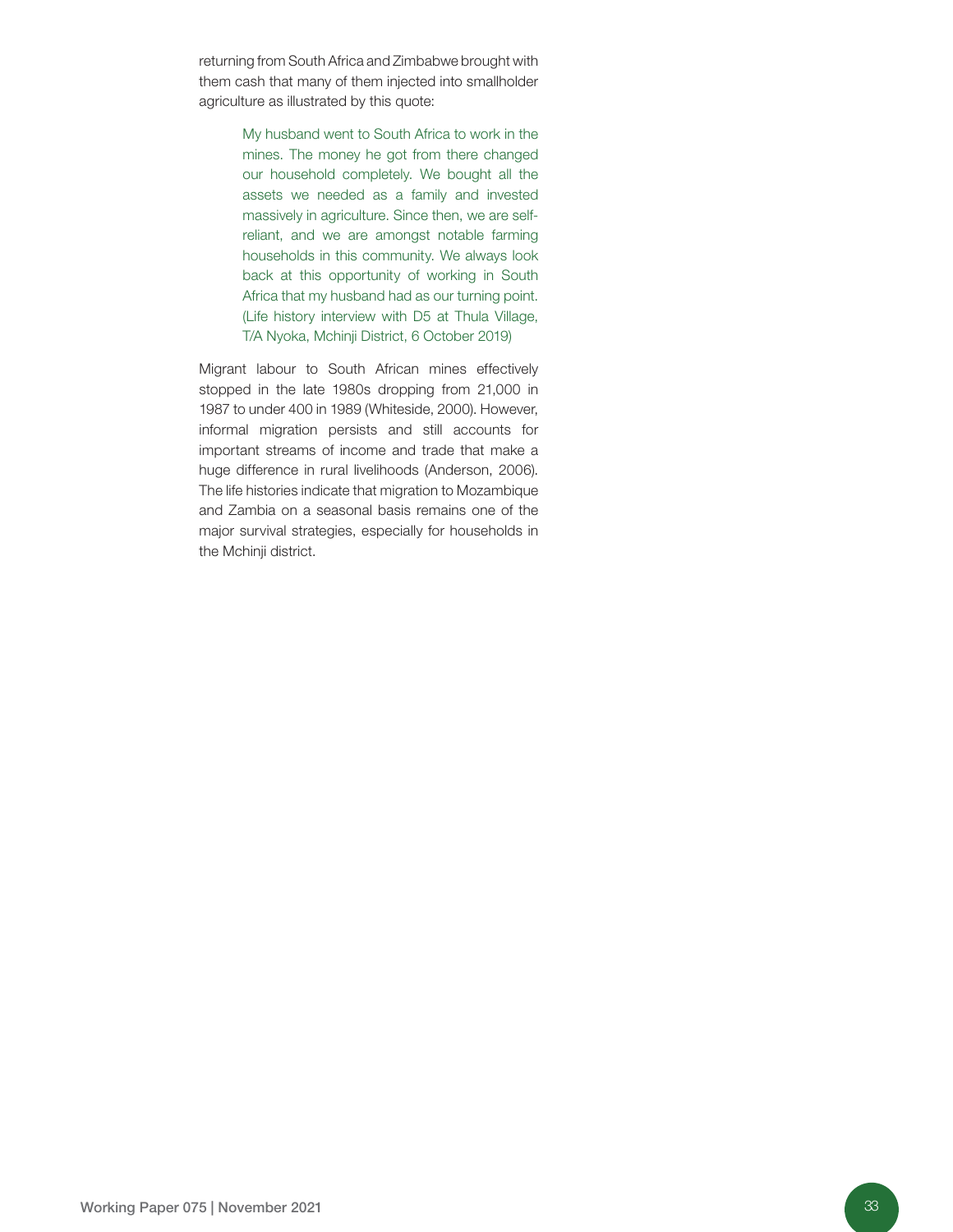## 5 CONCLUSIONS

This study investigated the processes of change in smallholder farmers' engagement with markets and inherent pathways of commercialisation in rural Malawi through a continuation of qualitative and quantitative methods of inquiry. The study tracked 240 original and their branching off households that were surveyed as part of the 2007/08 FISP evaluation by SOAS et al., (2008) to understand the underlying dynamics of commercialisation over ten-year period. Three data collection techniques were used: the reconnaissance survey that used KIIs and FGDs; the quantitative household survey; and life histories of both the original and branching off households. The combination of these tools allowed us to understand the underlying dynamics of commercialisation of smallholder farmers both in a historical and contemporary.

The results of the study show that agricultural commercialisation is a complex process marked by a wide range of cyclic continuities and discontinuities over time. The pattern and rhythm of these continuities and discontinuities are shaped by the overall operative context which involves political, economic, social, and even cultural dimensions. These play a critical role in determining the form, shape and nature of agrarian transformation that takes place. Households in rural Malawi can be distinguished into five possible livelihood trajectories: stepping out, stepping up, hanging in, dropping out, and stepping in. Most households in rural Malawi (both original and branching out households) belong to the hanging in and dropping out categories although the branching out households are slightly better off than the original ones. This could be attributed to the fact that most of the original households have aged and are thereby relatively constrained in terms of labour. The key message from this study is that life in rural Malawi is tough; agriculture is no longer reliable as an exclusive means of subsistence. It has to be supplemented with other livelihood strategies, especially given the rapidly diminishing land per capita and worsening climatic conditions.

The results further show that most households that belong to the stepping out, stepping up and stepping in livelihood trajectories, are predominantly MHHs with both spouses available. FHHs are clearly outnumbered with most of them belonging to either hanging in or

dropping out livelihood trajectories. While there are exceptions, the results of this study demonstrate that FHHs are subjected to the burden of multiple deprivations and disadvantages. These make it difficult for the FHHs to effectively participate in agricultural commercialisation activities. There is also a great deal of gender and social differentiation manifested through access to, control and land use; asset accumulation, social networks, or capital; and access to markets. FHHs' challenges are exacerbated by cultural norms or expectations that women should be subservient to men, defer to men especially on important decisions, and limit their activities outside the homestead within the neighbourhood unless specifically granted permission. The results of the study show that women and other disadvantaged families are consistently disadvantaged in terms of access to productive resources such as credit, skills and information, social capital, especially in terms of leadership and access to opportunities mediated by external actors.

The dynamics of agricultural commercialisation in rural Malawi have been negatively affected by the triple crisis of land, productivity and marketing. Land tenure security remains uncertain due to an unsettled legislative framework; productivity levels of various crops have remained far below the expected thresholds due to the combination of limited ability to access productivity enhancing inputs, especially seed and fertiliser and worsening climatic conditions; and since the collapse of ADMARC as a reliable marketing outlet, smallholder farmers have found it extremely difficult to sell their produce at a profit. Smallholder farmers have engaged with these challenges in different ways. Some smallholder farmers have sold off their land to the emerging urban farmers; some have found ways of acquiring additional land while still others have figured out how to protect their land by mounting resistance through traditional leaders who enjoy some reverence among the political elite. Smallholder farmers have engaged in diversification of their livelihood portfolio to hedge themselves against declining productivity through, for instance, crop diversification; engaging in off-farm activities; and increasing the acreage of land under winter cultivation. Through often externally driven efforts, smallholder farmers have organised themselves into cooperatives to enhance their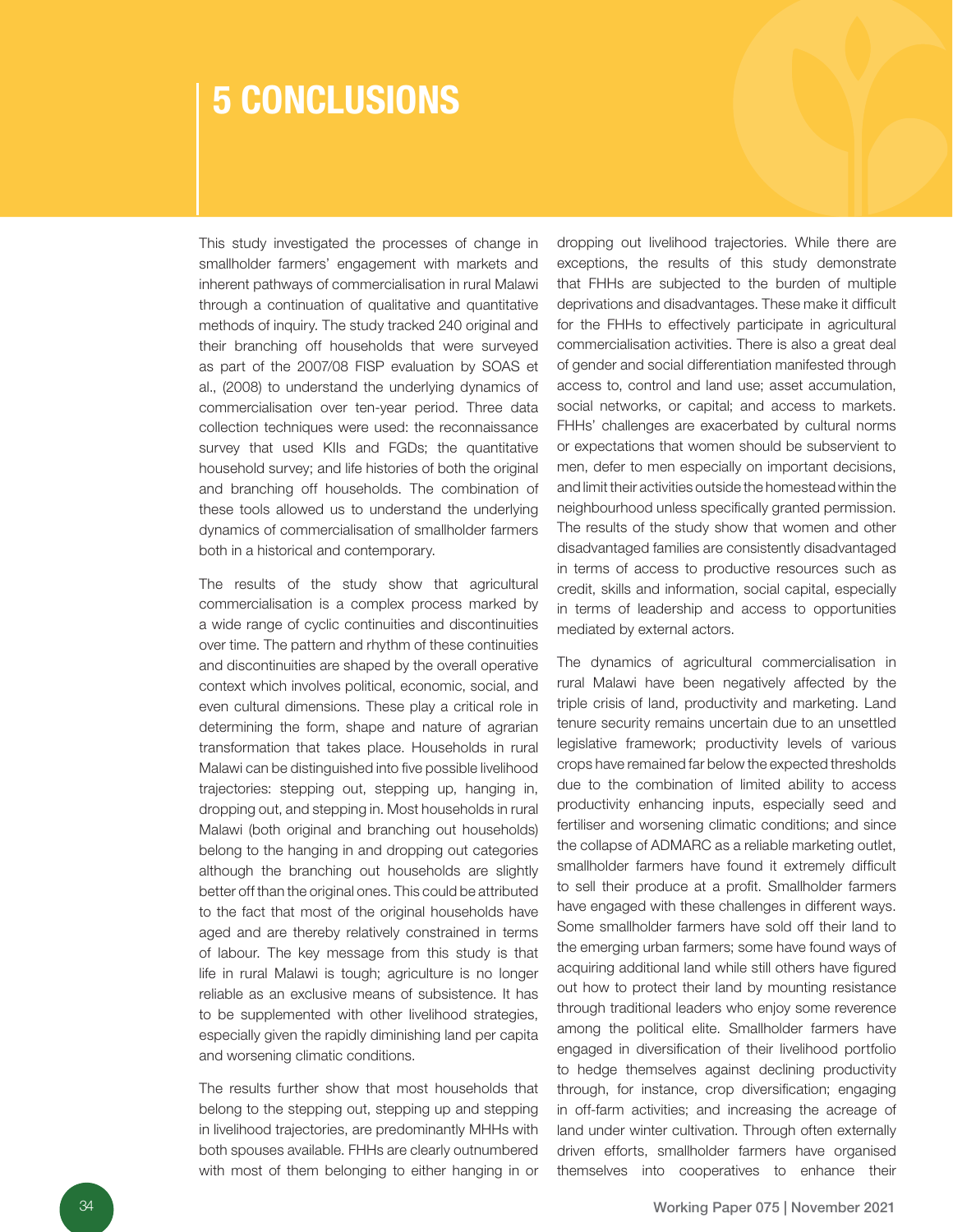bargaining powers with buyers of their produce and in the worst-case scenario, they have reacted to the unscrupulous business tendencies of the buyers by offering for sale adulterated produce.

In tandem with insights from the critical agrarian scholarship, the experiences of smallholder farmers in rural Malawi underlie continuity, change and relentless challenges in their efforts to earn their respective livelihoods in a context shaped by both endogenous and exogenous forces. These experiences underpin Berry's (1993) conclusion that no condition is permanent. The experiences of smallholder farmers in rural Malawi reported in this study demonstrate, inter alia, that land tenure systems, access mechanisms, labour and market relations, individual and collective choices, methods and priorities, even communal relationships and social units are in constant state of flux, and subject to some contestation and negotiation according to time and circumstance. Related to this is the fact that rural communities are not homogenous. They experience the same stimuli differently depending mainly on their social and kinship status, material endowment, age and even gender. The experiences also show that these positions are not static. Rural households have the power to alter their fate, but this is largely dependent on how they exercise their agency circumscribed by both endogenous and exogenous forces.

These results underscore the fact that context matters in understanding the dynamics of agricultural commercialisation. The results demonstrate that both politics from below and politics from above are critical in terms of shaping the underlying dynamics of agricultural commercialisation. Policy decisions at the national level are critical to shaping the dynamics of agricultural commercialisation subject to the strategic engagements from local communities depending on the perceived intent of the policies. Local communities are not passive recipients of national policies; they either contest or appropriate them in ways that would promote or safeguard their interests, however, irrational it may appear to the outsiders. These results also draw attention to the question of scale in local level development and transformation. They suggest that it is important to consider a problem at multiple scales, which allows for the possibility to identify the common elements across scales as well as the key features of the problem at each scale. The issue of agricultural commercialisation in rural Malawi, for instance, is shaped by a combination of forces operating at the global, national and local levels. Understanding the dynamics at each of the scales and how they interact would be key to transformative and sustainable solutions to pressing contemporary political, economic, social and even cultural challenges.

We make the following recommendations on the basis of the findings of this study to either promote or enhance the prospects of sustainable smallholder commercialisation in Malawi:

- The triple crisis calls for policy refocusing, reviews and implementation to ensure that these are no longer insurmountable barriers for smallholder farmers to engage in sustainable commercialisation that brings about the desired strategic impact.
- Promoting investment in research and development, extension services and rural infrastructure to ensure that smallholder farmers increase their productivity and are able to seize any opportunities including participating in lucrative produce markets.
- Ensuring that policy interventions are systematically tailored to the needs of different categories of smallholder farmers since they are not a homogenous group. This implies that one-sizefits all policies to promote smallholder agricultural commercialisation are destined to fail.
- Ensuring vertical integration of the smallholder farmers into agri-food value chains, coordination and collective action, stronger market information system, and better access to institutional credit to help smallholder farmers to enhance their productivity and fully take advantage of opportunities in the sector.
- Advancing policy interventions that are gender sensitive and are specifically designed to promote the empowerment of women in the agricultural sector so that they can equally be engaged in agricultural commercialisation. This is imperative because the results of this study show that women are greatly disadvantaged in almost every other aspect.
- Promoting livelihood diversification among smallholder farmers so as to increase their adaptive capacity to the adverse effects of climate change. This should be further supported by improvements in the government's budgetary allocations for climate resilience and adaptation.

The implementation of these policy recommendations should, however, take cognisance of the changes in the overall operative context, which have had a significant impact on land access and ownership, patterns of accumulation and investment, gender, and social differentiation in rural Malawi. The results of this study suggest that agricultural commercialisation is not a significant determinant in shaping and influencing farmers' livelihood trajectories, but it is nonetheless a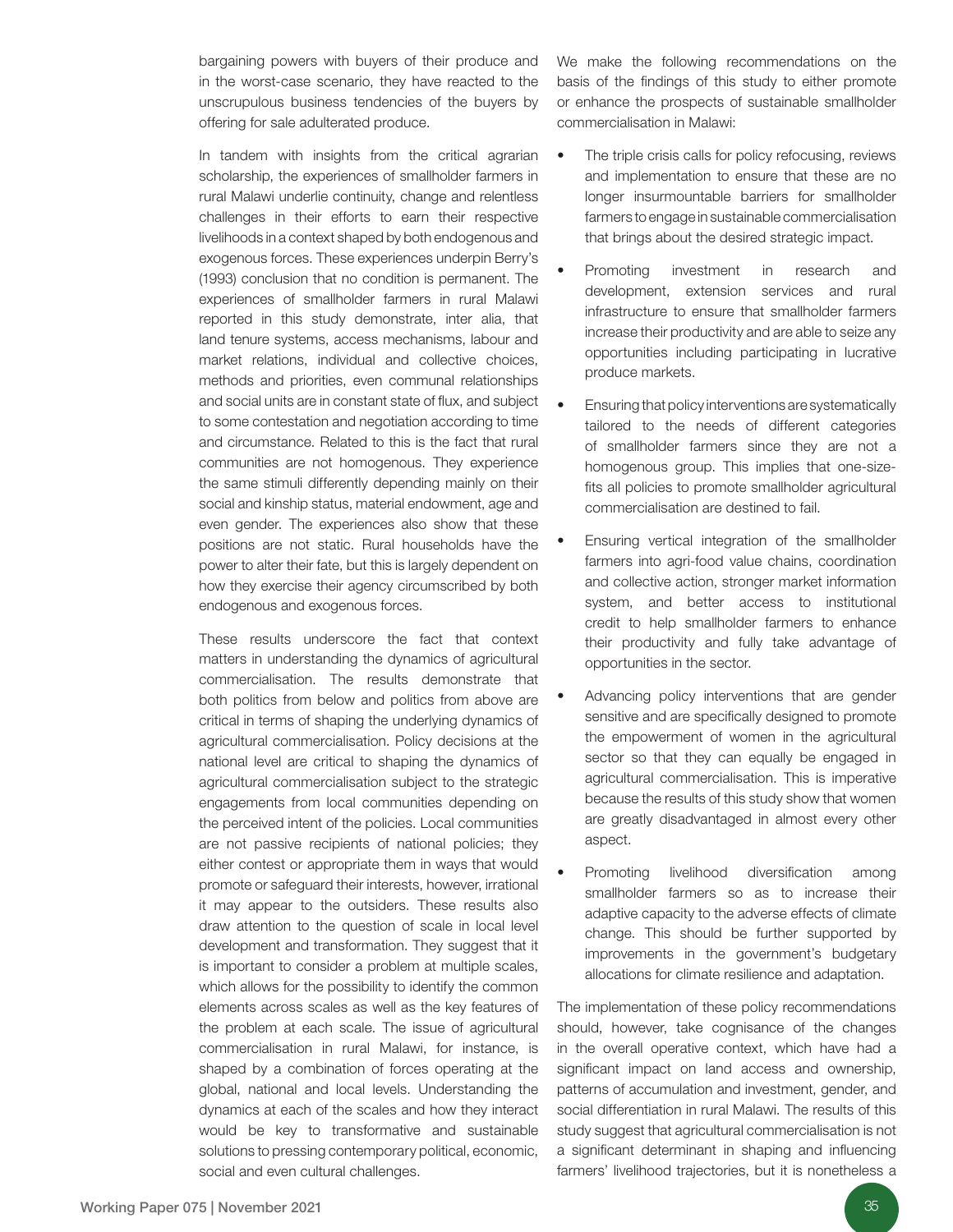key temporal driver in improving household welfare, housing conditions, and children's education through market participation and engagement. This is the case of unable to participate and engage with lucrative markets on a sustainable basis. The ad hoc nature in which smallholder farmers participate in and engage with markets makes it very difficult to guarantee sustainable poverty escapes and household prosperity as most of the farmers in the two districts are essentially 'hanging in', unable to meet and across production thresholds that would enable them to diversify their livelihood portfolios through agricultural commercialisation and agrarian transformation. Further research should therefore explore how farmers' engagement with markets can be sustained as a driver for sustainable poverty escape beyond just creating a favourable policy milieu supportive of agricultural commercialisation. A related question would be whether in the context of the triple crisis, smallholder agricultural commercialisation in Malawi is sustainable or not.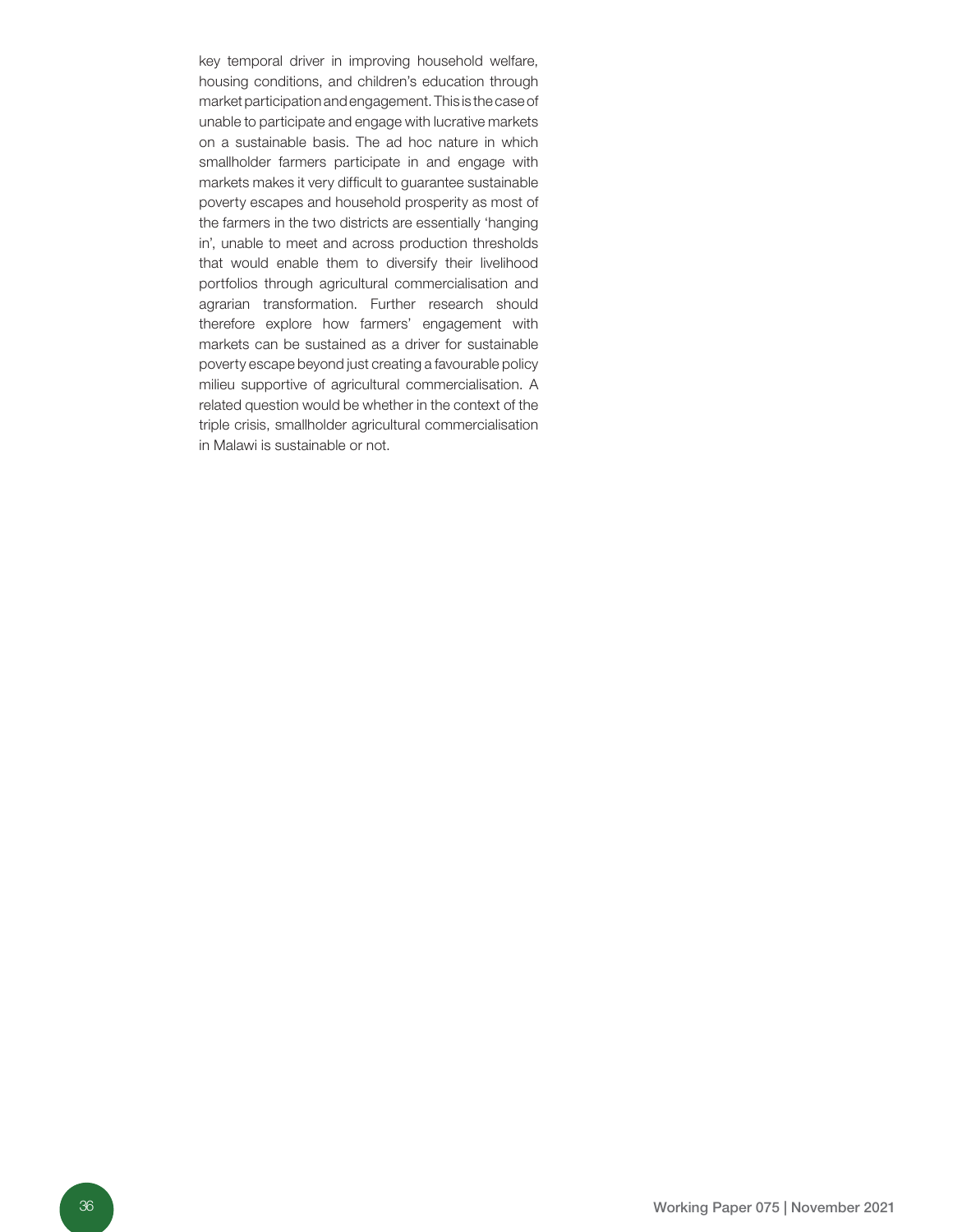# REFERENCES

Anderson, J. (2006) 'Informal moves, informal markets: International migrants and traders from Mzimba District, Malawi', *African Affairs* 105(420): 375-397.

Answeeuw, W., Jayne, T., Kachule, R. and Kotsopoulos, J. (2016) 'The Quiet Rise of Medium-Scale Farmers in Malawi', *Land MDPI*, 5(3): 19. Available a[t: https://doi.org/10.3390/land5030019 \(A](http://: https://doi.org/10.3390/land5030019)ccessed:20 August 2020).

Asfaw, S., Catteneo, A., Pallanted, G. and Palma, A. (2017) *Impacts of Modifying Malawi's Farm Input Subsidy Programme Targeting.* FAO Agricultural Development Economics Working Paper No.5. Rome: Food and Agriculture Organization of the United Nations. Available at[: http://www.fao.org/3/a-i7753e.pdf \(](http://www.fao.org/3/a-i7753e.pdf)Accessed: 20 January 2021).

Bernstein, H. (1982) 'Contradictions of the Tanzanian Experience' in S. Jonnes, P. Joshi and M. Murmis (eds.) *Rural Poverty and Agrarian Reform*. New Delhi: Allied Publishers.

Bernstein, H. (2007) *Rural Livelihoods in a Globalising World. Bringing Class Back In.* Conference on Policy Intervention and Rural Transformation: Towards a Comparative Sociology of Development, 10-16 September, China Agricultural University, Beijing.

Bernstein, H. (2009) 'V.I Lenin and A.V Chayanov: Looking Back, Looking Forward', *The Journal of Peasant Studies* 36(1): 55-81.

Berry, S. (1993) *No Condition is Permanent: The Social Dynamics of Agrarian Change in Sub-Saharan Africa.*  Madison: The University of Wisconsin Press.

Bhaduri, A. (1981) 'Class Relations and the Pattern of Accumulation in an Agrarian Economy', *Cambridge Journal of Economics* 5: 33-46.

Borda-Rodriguez, A. and Vicari, S. (2014) *The Malawian Cooperative Movement: Insights from Resilience.* IKD Working Paper No. 969, Milton Keynes: The Open University.

Borras, M. (2009) 'Agrarian Change and Peasant Studies: Changes, Continuities and Challenges: An Introduction', *The Journal of Peasant Studies* 36(1): 5-31.

Bourne, M., Gassner, A., Makui, P. and Muriuki, J. (2017) 'A Network Perspective filling a gap in Assessment of Agricultural Advisory System Performance', *Journal of Rural Studies* 50: 30-44.

Caulfield, J. (2020) How to do Thematic Analysis. Available at[: https://www.scribbr.com/methodology/thematic](https://www.scribbr.com/methodology/thematic-analysis/)[analysis/ \(A](https://www.scribbr.com/methodology/thematic-analysis/)ccessed: 4 April 2021).

Chilowa, W. (1991) *Structural Adjustment and Poverty: The Case of Malawi.* Christiansen Michelsen Institute Working Paper. Bergen, Norway.

Chilowa, W. and Chirwa, E. (1997) 'The Impact of Structural Adjustment Programmes and Human Development', *Bwalo: A Forum for Social Development* 1: 39-68.

Chimhowu, A. and Woodhouse, P. (2006) 'Customary vs. Private Property Rights? Dynamics and Trajectories of Vernacular Land Markets in Sub-Saharan Africa', *Journal of Agrarian Change* 6(3): 346-371.

Chimombo, M. (2018) "Failed Promises: The Decline of Cooperative Membership in Malawi", *Future Agricultures,* 27 September. Available [at https://www.future-agricultures.org/blog/failed-promises-the-decline-of-cooperative](https://www.future-agricultures.org/blog/failed-promises-the-decline-of-cooperative-membership-in-malawi/)[membership-in-malawi/\(A](https://www.future-agricultures.org/blog/failed-promises-the-decline-of-cooperative-membership-in-malawi/)ccessed: 18 October 2020).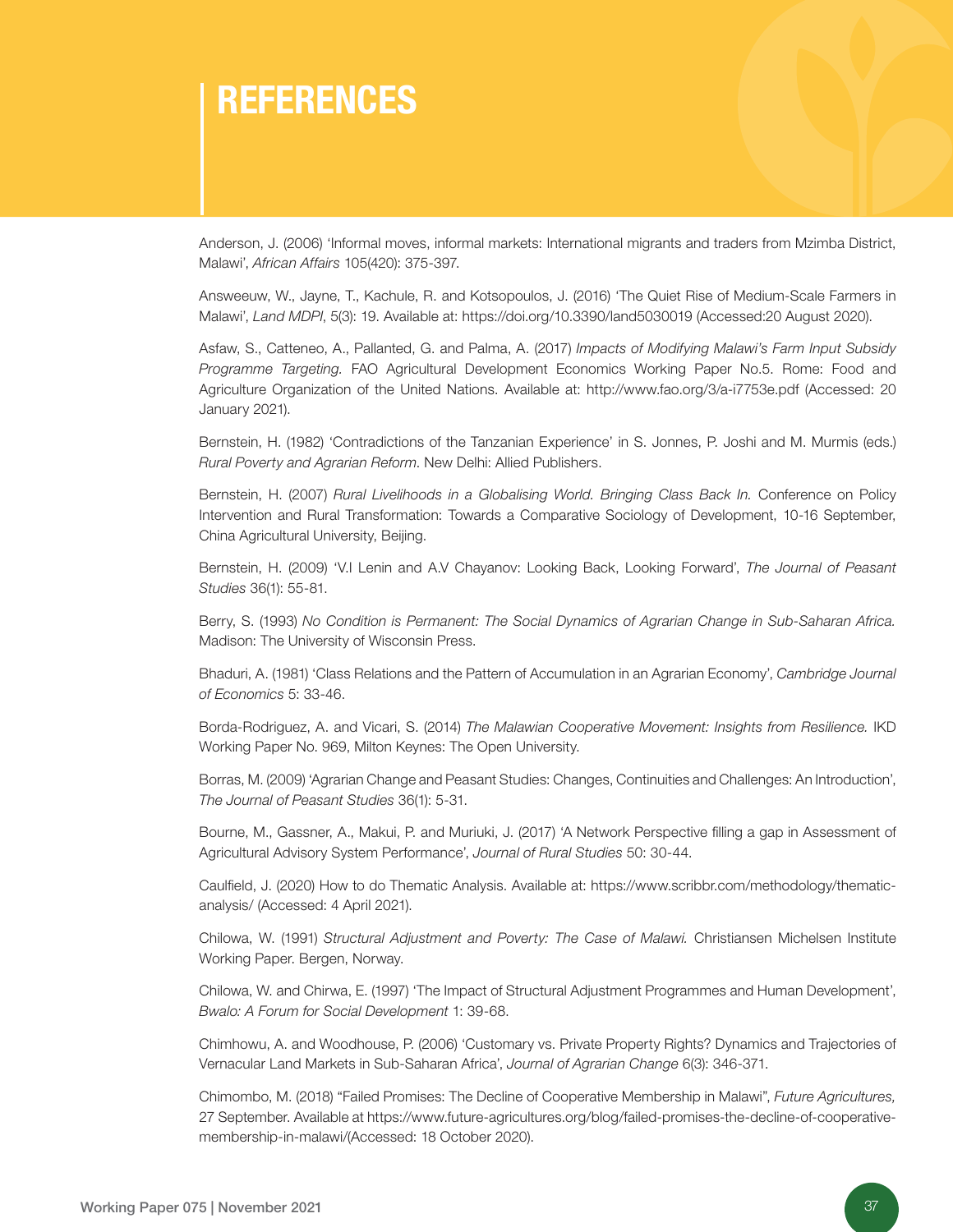Chinsinga, B. (2002) 'The Politics of Poverty Alleviation in Malawi: A Critical Review', in: H. Englund (ed.), *A Democracy of Chameleons: Politics and Culture in New Malawi.* Stockholm: Nordiska Africa Institutet, Elander Golab.

Chinsinga, B. (2004) 'Poverty and Food Security in Malawi: Some Policy Reflections on the Context of Crumbling Traditional Support Systems', *Canadian Journal of Development Studies* 25(2): 321-341.

Chinsinga, B. (2007) *Democracy, Decentralisation and Poverty Reduction in Malawi.* Cologne: Rudiger Koppe Verlag.

Chinsinga, B. (2008) *Exploring the Politics of Land Reforms in Malawi: A Case Study of the Community Based Rural Land Redistribution Programme* (CBRLRP). IPPG Discussion Paper Series Number 20. Manchester: University of Manchester.

Chinsinga, B. (2012) *The Political Economy of Agricultural Policy Processes in Malawi: A Case Study of the Fertiliser Input Subsidy Programme. FAC Working Paper 39.* Brighton, Future Agricultures Consortium. Available [at: https://assets.publishing.service.gov.uk/media/57a08a9be5274a31e00006a6/FAC\\_Working\\_Paper\\_039.pdf](https://assets.publishing.service.gov.uk/media/57a08a9be5274a31e00006a6/FAC_Working_Paper_039.pdf)  (Accessed: 10 October 2019).

Chinsinga, B. (2015) 'An Unfinished Agenda in a Neoliberal Context', in: C. Tornimbeni and A. Parroti (eds.) *State, Land and Democracy in Southern Africa.* London: Ashgate Publishing Limited.

Chinsinga, B. (2018) *The Political Economy of Agricultural Commercialisation in Malawi.* APRA Working Paper 17. Brighton: Future Agricultures Consortium. Available at[: https://opendocs.ids.ac.uk/opendocs/](https://opendocs.ids.ac.uk/opendocs/handle/20.500.12413/14028) [handle/20.500.12413/14028 \(](https://opendocs.ids.ac.uk/opendocs/handle/20.500.12413/14028)Accessed: 18 July 2020).

Chinsinga, B. and Chasukwa, M. (2015) 'Trapped between the Farm Input Subsidy Programme and the Green Belt Initiative: Malawi's Contemporary Agrarian Political Economy', in: R. Hall, I. Scoones and D. Tsikata (eds.), *Africa's Land Rush: Rural Livelihoods and Agrarian Change*. London: James Curry.

Chinsinga, B. and Matita, M. (2021) *The Political Economy of the Groundnut Value Chain in Malawi: Its Reemergence amidst Policy Chaos, Strategic Neglect, and Opportunism.* APRA Working Paper 56. Brighton: Future Agricultures Consortium. Available a[t: https://opendocs.ids.ac.uk/opendocs/handle/20.500.12413/16679](https://opendocs.ids.ac.uk/opendocs/handle/20.500.12413/16679)  (Accessed: 10 June 2021).

Chinsinga, B. and Mwalukumo, H. (2021) *The Political Economy of Resilience and Adaptation in Malawi: Some Reflective Considerations.* Building Resilience and Adapting to Climate Change (BRACC). London: Overseas Development Institute.

Chipande, G. and Vaughan, M. (1986) *Women in the Estate Sector of Malawi: The Tea and Tobacco Industries.*  Switzerland: International Labour Organization.

Chirwa, E. (2008) *Land Tenure, Farm Investments and Food Production in Malawi.* IPPG Discussion Paper Series No. 18. Manchester: University of Manchester.

Chirwa, E. and Chinsinga, B. (2015) 'The Political economy of Food Price Policy in Malawi, P. Pinstrup-Andersen (ed.) *Food Price Policy in an Era of Market Instability: A Political Economy Analysis.* Oxford: Oxford University Press.

Chirwa, E. and Dorward, A. (2013) *Agriculture Input Subsidies: The Recent Malawi Experience.* Oxford: Oxford University Press.

Chirwa, E. and Matita, M. (2015) *Space, Market and Employment in Agriculture Development: Malawi Country Report, Research Report* No. 45. Cape Town: Institute for Poverty, Land and Agrarian Studies.

Chirwa, E. and Zakeyo, C. (2004) *Effects of Economic and Trade Policy Reforms on Food Security in Malawi.*  Available a[t: https://eldis.org/document/A58539 \(A](https://eldis.org/document/A58539)ccessed: 20 June 2019).

Christiansen, R. and Stackhouse, L. (1989) 'The Privatisation of Agricultural Trading in Malawi', *World Development*  17: 729-740.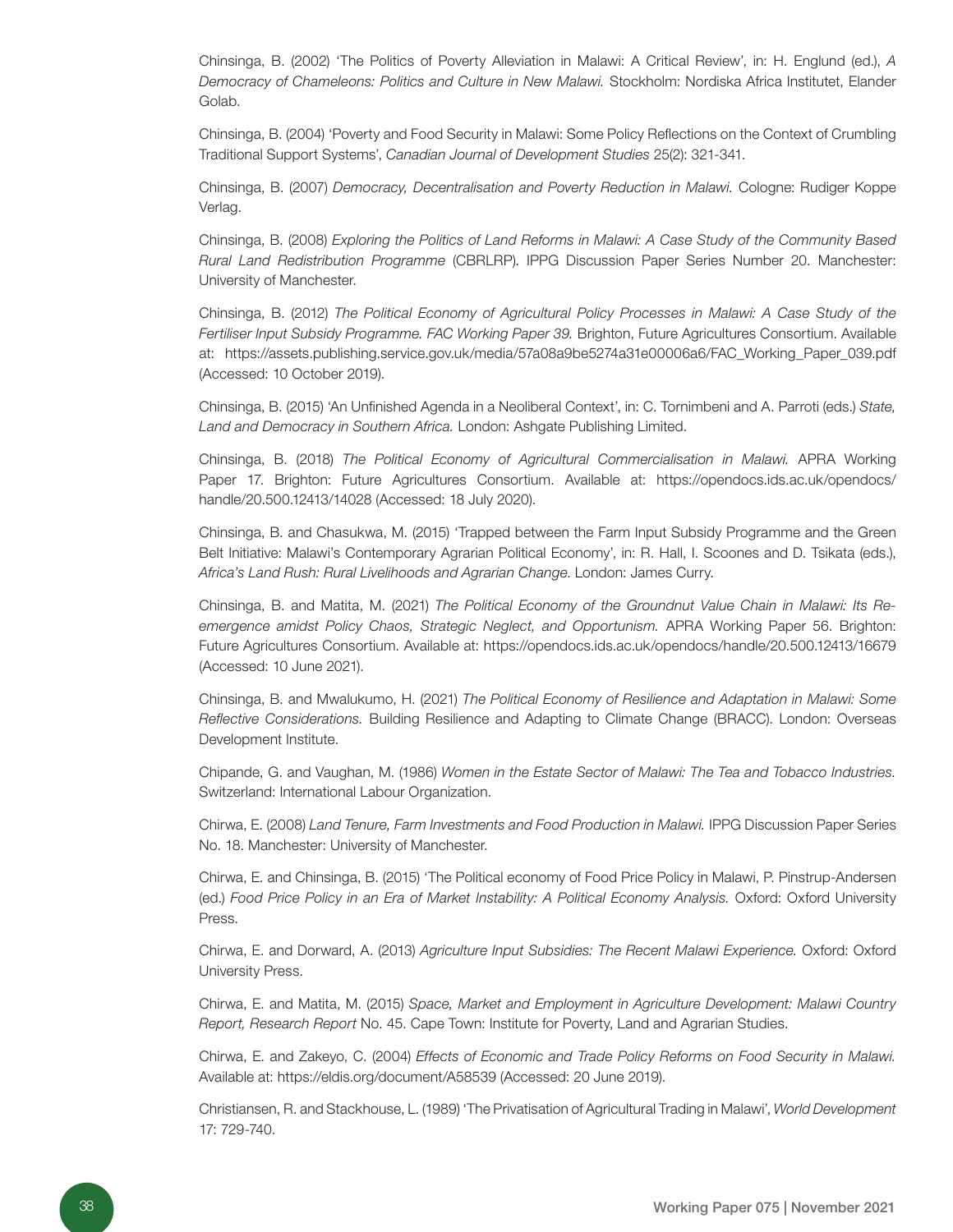CIAT (International Center for Tropical Agriculture) and World Bank (2018) "Climate-Smart Agriculture in Malawi", *CSA Country Profiles for Africa Series.* Available a[t https://ccafs.cgiar.org/resources/publications/climate-smart](https://ccafs.cgiar.org/resources/publications/climate-smart-agriculture-malawi)[agriculture-malawi \(A](https://ccafs.cgiar.org/resources/publications/climate-smart-agriculture-malawi)ccessed: 20 October 2020).

CICRED (Committee for International Cooperation in National Research in Demography) (2007) *Rural Populations and Agrarian Transitions in the Global South.* CICRED Policy Paper Number 5: Policy Paper Series. CICRED.

Crenshaw, K. (1989) 'Demarginalizing the Intersection of Race and Sex: A Black Feminist Critique of Anti-Discrimination Doctrine and Antiracist Policies', *University of Chicago Legal Forum* 14: 238-554.

da Corta, L., Scott, L., Eischeletter, M. and Gondwe, A. (2018) *Resilience and Sustainable Poverty Escapes in Malawi.* London: United States Agency for International Development (USAID) and Overseas Development Institute (ODI).

Derlagen, C. and Phiri, H. (2012) *Analysis of Incentives and Disincentives for Groundnuts in Malawi.* Technical Notes Series, MAFAP. Rome: Food and Agriculture Organization of the United Nations.

Dickermand, C. and Bloch, P. (1991) *Land Tenure and Agricultural Productivity in Malawi.* LTIC Paper. Madison: University of Wisconsin.

Djurfeldt, A., Hillborn, E., Mulwafu, W., Mvula, P. and Djurfeldt, G. (2018) ''The family farms together, the decisions, however are made by the man' – Matrilineal land tenure systems, welfare and decision making in Rural Malawi', *Land Use Policy* Vol. 70: 601-610.

Dorward, A. (2009) 'Integrating Contested Aspirations, Processes and Policy: Development as Hanging In, Stepping Up and Stepping Out', *Development Policy Review* Vol.27: 136-146.

Drazi, W., Ilikor, J., Kilic, T. and Mrylan, H. (2020) *Malawi's Fifth Integrated Household Survey 2019–2020 and Integrated Household Panel Survey 2019.* Available at[: https://blogs.worldbank.org/opendata/malawis-fifth](https://blogs.worldbank.org/opendata/malawis-fifth-integrated-household-survey-2019-2020-and-integrated-household-panel-survey)[integrated-household-survey-2019-2020-and-integrated-household-panel-survey. \(](https://blogs.worldbank.org/opendata/malawis-fifth-integrated-household-survey-2019-2020-and-integrated-household-panel-survey)Accessed: 23 April 2021).

Ellis, F. (2000) *Rural Livelihoods and Diversity in Developing Countries.* Oxford: Oxford University Press.

GoM (Government of Malawi) (2000) *Agriculture Extension in the New Millennium: Towards Pluralistic and Demand-Driven Services in Malawi.* Lilongwe: Ministry of Agriculture and Irrigation.

Green, E. (2007) 'Modern Agricultural History in Malawi: Perspectives on Policy-Choice Explanations', *African Studies Review* 50(3): 115-133.

Green, E. (2011) 'Agrarian Populism in Colonial and Postcolonial Malawi', *African Studies Review* 54(3): 143-163.

Gustafson, S. (2016) 'Maize Export Bans Harmful in Malawi', *Food Security Portal* [online], 7 July. Available at: [https://ssa.foodsecurityportal.org/blog/maize-export-bans-harmful-malawi \(](https://ssa.foodsecurityportal.org/blog/maize-export-bans-harmful-malawi)Accessed: 10 May 2021).

Hall, D. (2011) *Powers of Exclusion: Land Dilemmas in Southeast Asia.* Honolulu: University of Hawaii Press.

Hamazakaza, P. (undated) *Sharing Experiences on Reconnaissance Survey Implementation in Zambia.* Zambia: Copperbelt University. Available at[: https://www.sentinel-gcrf.org/sharing-experiences-reconnaissance-survey](https://www.sentinel-gcrf.org/sharing-experiences-reconnaissance-survey-implementation-zambia)[implementation-zambia \(](https://www.sentinel-gcrf.org/sharing-experiences-reconnaissance-survey-implementation-zambia)Accessed: 1 April 2021).

Jallow, B. (undated) *Sarah Berry, No Condition is Permanent: The Social Dynamics of Agrarian Change in Sub-Saharan Africa.* Madison: The University of Wisconsin Press. 1993. Available at[: https://www.academia.](https://www.academia.edu/12001171/Sara_Berry_No_Condition_is_Permanent) [edu/12001171/Sara\\_Berry\\_No\\_Condition\\_is\\_Permanent \(A](https://www.academia.edu/12001171/Sara_Berry_No_Condition_is_Permanent)ccessed: 23 March 2021).

Jayne, T., Haggblade, S., Mint, N. and Rashid, S. (2011) *Synthesis Report Prepared for the African Agricultural Market Programme Policy Symposium*. Alliance for Commodity Trade in Eastern and Southern Africa June 20-22, Kigali, Rwanda.

Kambewa, D., Masangano, C., Kakwera, M. and Tchuwa, F. (2018) 'Making Agro-ecosystems work for the Rural Poor', *International Journal of Current Research* 10(1): 63821-63829.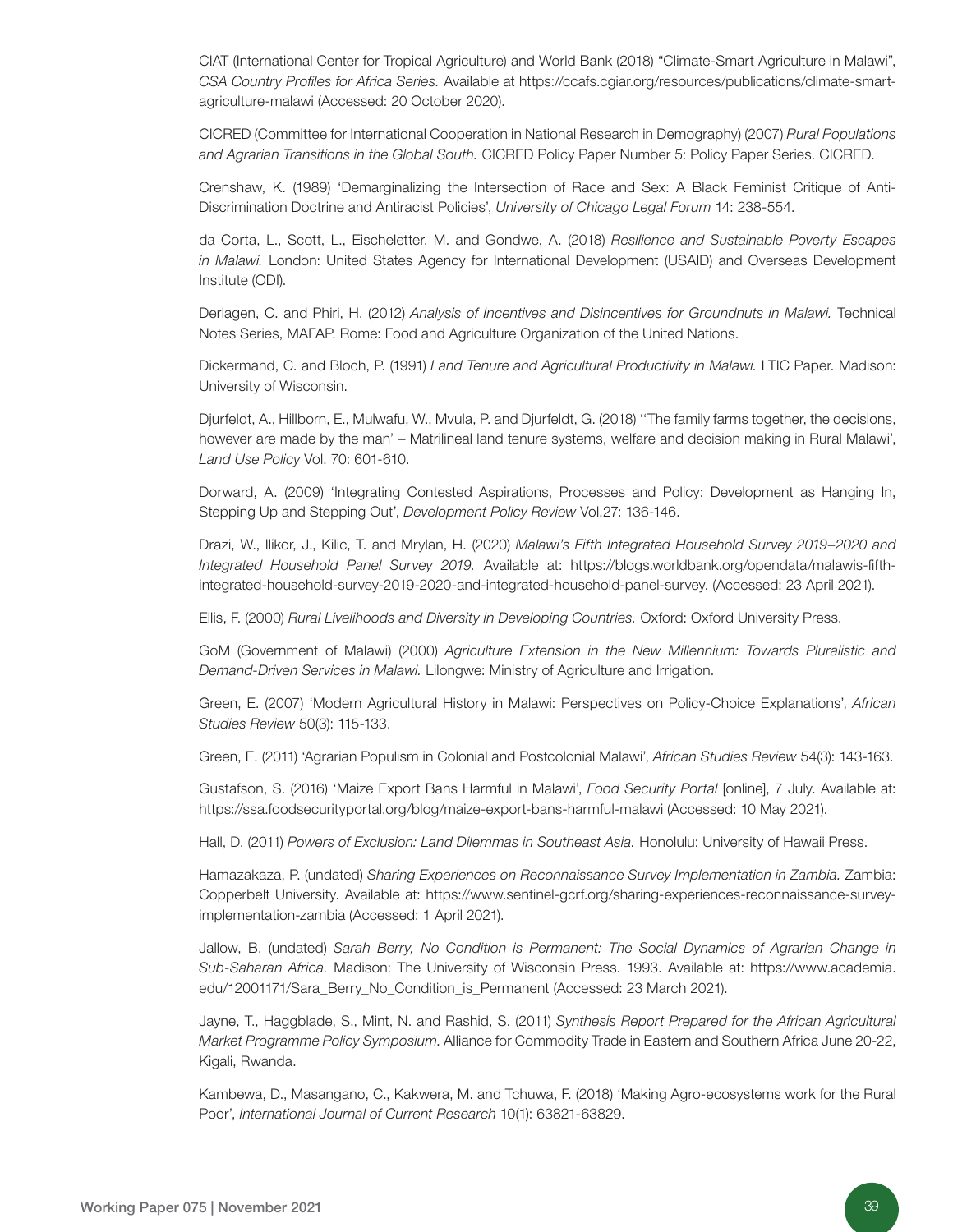Kanyongolo, E. (2005) 'Land Occupations in Malawi: Challenging the Neoliberal Order', in: S. Moyo and P. Yeros (eds.), *Reclaiming the Land: The Resurgence of Rural Movements in Africa, Asia and Latin America.* London and New York: Zed Books.

Kay, C. (2009) 'Development Strategies and Rural Development: Exploring Synergies', *The Journal of Peasant Studies* 36(1): 103-137.

Kazembe, C. and Prizzon, G. (2019) 'Analysis of ACE's Warehouse Receipts and Market Information System: An IFPRI-ACE Dissemination Event', *IFPRI Malawi,* 13 December. Available at: [https://www.ifpri.org/blog/](https://www.ifpri.org/blog/analysis-aces-warehouse-receipts-and-market-information-systems-ifpri-ace-dissemination-event ) [analysis-aces-warehouse-receipts-and-market-information-systems-ifpri-ace-dissemination-event](https://www.ifpri.org/blog/analysis-aces-warehouse-receipts-and-market-information-systems-ifpri-ace-dissemination-event ) (Accessed: 25 January 2020).

Kerkvliet, B. (2009) 'Everyday Politics in Peasant Societies and (and ours)', *The Journal of Peasant Studies* 36(1): 227-243.

Kishindo, P. (1997) Land Tenure: The Case of the Salima District, Central Malawi, *Malawi Journal of Social Science*  16: 57-67.

Kishindo, P. (2004) 'Customary Land Tenure and the New Land Policy in Malawi', *Journal of Contemporary African Studies* 22(22): 213-225.

Kydd, J. (1984) *Malawi in the 1980s: Development Policies and Economic Change: Malawi: An Alternative Pattern of Development.* Edinburgh: Centre of African Studies.

Maguire, M. and Delahunt, B. (2017) 'Doing a Thematic Analysis: A Practical Step-by-Step Guide for Learning and Teaching Scholars', *All Ireland Journal of Teaching and Learning in Higher Education* 8(3): 3351-33514.

Mangani, R., Jayne, T., Hazel, P., Muyanga, M., Chimatiro, S., Burke, W. and Johnson, M. (2020) *Agricultural Transformation to Action.* MwAPATA Institute Working Paper No. 20/01. Lilongwe: MwAPATA Institute.

Masangano, C. and Mthinda, C. (2012) *Pluralistic Extension System in Malawi.* IFPRI Discussion Paper 1171. Washington DC: International Food Policy Research Institute.

Masanjala, W. (2006) 'Crop Liberalisation and Poverty Alleviation in Africa: Evidence from Malawi', *Agricultural Economics* 35: 231-240.

Matita, M., Chirwa, E., Kaiyatsa, S., Mazalale, J., Chimombo, M., Mgalamadzi, L. and Chinsinga, B. (2021) *Determinants of Smallholder Farmers' Livelihood Trajectories: Evidence from Rural Malawi.* APRA Working Paper 50. Brighton: Future Agricultures Consortium. Available at[: https://opendocs.ids.ac.uk/opendocs/](https://opendocs.ids.ac.uk/opendocs/handle/20.500.12413/16479) [handle/20.500.12413/16479 \(](https://opendocs.ids.ac.uk/opendocs/handle/20.500.12413/16479)Accessed: 20 August 2021).

Mkandawire, R. (1984) 'Customary Land, the State and Agrarian Change in Malawi: The Case of Chewa Peasantry in Lilongwe Rural Development Project', *Journal of Contemporary African Studies* 3(1): 109-128.

Muyanga, M., Nyirenda, Z., Lifeyo, Y. and Burke, W. (2020) *The Future of Smallholder Farming in Malawi.* MwAPATA Institute Working Paper No. 20/03. Lilongwe: MwAPATA Institute.

Ng'ong'ola, C. (1982) 'The Design and Implementation of Customary Land Reforms in Central Malawi', *Journal of African* Law 26(2): 115-132.

Nkhoma, P. (2018). 'The evolution of agricultural input subsidy programs: contextualizing policy debates in Malawi's FISP', *World Development Perspectives*, 9: 12-7.

NSO (National Statistics Office) (2019) *Malawi Population and Housing Census:* Main Report. Zomba: NSO.

Olofsson, M. (2020) 'Socio-economic differentiation from a Class Analytic Perspective: The Case of Smallholder Tree-Crop Farmers in Limpopo, South Africa', *Journal of Agrarian Change* 20: 37-59.

Orama, J. and Wijeratna, A. (2014) *A Seat at the Table? Ensuring Smallholder Farmers are Heard in Public-Private Partnerships.* London: Fairtrade Foundation.

Oya, C. (2010) 'Agro-pessimism, Capitalism and Agrarian Change: Trajectories and Contradictions in Sub-Saharan Africa', in: V. Padayachee (ed.), *Political Economy of Africa*. London: Routledge.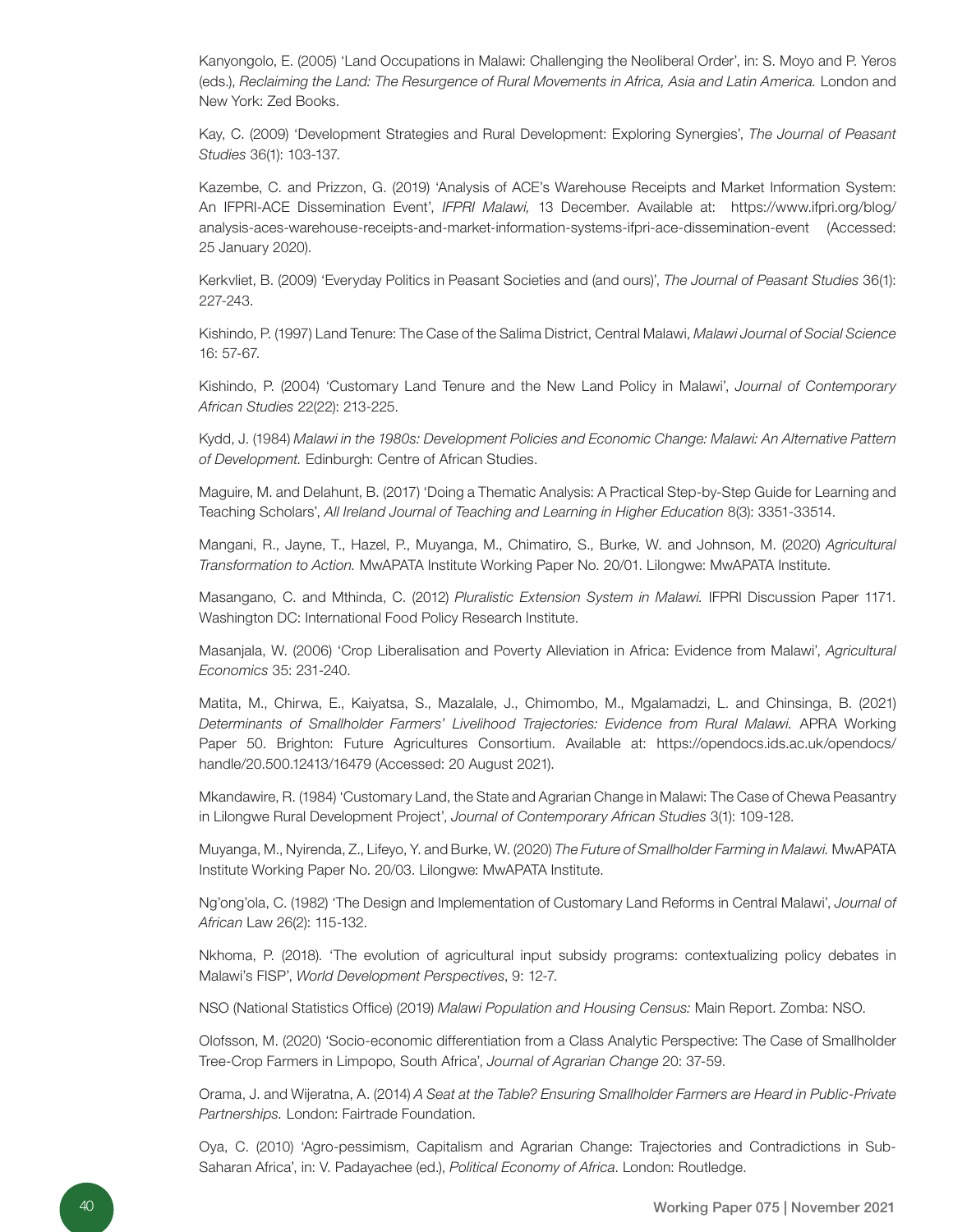Palacio-Lopez, A. and Lopez, R. (2015) 'The Gender Gap in Agricultural Productivity: The Role of Market Imperfections', *Journal of Development Studies* 51(9): 1175-1192.

Peters, P. (2004) 'Inequality and Social Conflict over Land in Africa', *Journal of Agrarian Change* 4(3): 269-314.

Peters, P. and Kambewa, D. (2007) 'Whose Security? Deepening Social Conflict over 'Customary' Land in the Shadow of Land Tenure Reform in Malawi', *The Journal of Modern African Studies* 45(3): 447-472.

Poulton, C. (2017) "*What is Agricultural Commercialisation, why is it important, and how do we measure it?*" APRA Working Paper 6. Brighton: Future Agricultures Consortium. Available at[: https://opendocs.ids.ac.uk/opendocs/](https://opendocs.ids.ac.uk/opendocs/handle/20.500.12413/13560 ) [handle/20.500.12413/13560 \(](https://opendocs.ids.ac.uk/opendocs/handle/20.500.12413/13560 )Accessed: 24 May 2020).

Poulton, C. and Chinsinga, B. (2018) *The Political Economy of Agricultural Commercialisation in Africa.* APRA Working Paper 16. Brighton: Future Agricultures Consortium. Available at[: https://opendocs.ids.ac.uk/opendocs/](https://opendocs.ids.ac.uk/opendocs/handle/20.500.12413/14027 ) [handle/20.500.12413/14027 \(](https://opendocs.ids.ac.uk/opendocs/handle/20.500.12413/14027 )Accessed: 29 September 2020).

Pound, B., Olok, F., Phiri, A. and Ranger, R. (2011) *Branching Out: Fairtrade: Monitoring the Impact of Fairtrade on Certified Organisation.* Available at: [https://www.fairtrade.net/library/branching-out-fairtrade-in-malawi](https://www.fairtrade.net/library/branching-out-fairtrade-in-malawi-monitoring-the-impact-of-fairtrade-on-five-certified-)[monitoring-the-impact-of-fairtrade-on-five-certified-](https://www.fairtrade.net/library/branching-out-fairtrade-in-malawi-monitoring-the-impact-of-fairtrade-on-five-certified-) (Accessed: 13 February 2019).

Prowse, M. and Grassin, P. (2020) *Tobacco, Transformation and Development Dilemmas from Central Africa.*  London: Palgrave Macmillan.

Scoones, I. (2009) 'Livelihoods Perspectives and Rural Development', *The Journal of Peasant Studies* 36(1): 171- 196.

Smith, W. (1999) *Safety nets in Malawi–how much for how many?* Lilongwe: World Bank.

Sobel, J. (2002) 'Can We Trust Social Capital?' *Journal of Economic Literature* 40(1): 139-154.

SOAS (School of Oriental and African Studies), Wadonda Consult, Overseas Development Institute (ODI) and Michigan State University (2008) *Evaluation of the 2006/7 Agricultural Input Supply Programme, Malawi: Final Report.* London: SOAS.

Speijer, T. (2016) *Agrarian Transitions in Ghana: Exploring Changes at the Level of Gender Relations.* Wageningen: University of Wageningen.

Ssali, S., Theobald, S. and Hawkins, K. (2015) *Life Histories: A Research Method to Capture People's Experiences of Health Systems in Post-Conflict Countries.* Available at[: https://healthsystemsglobal.org/news/life-histories-a](https://healthsystemsglobal.org/news/life-histories-a-research-method-to-capture-peoples-experiences-of-health-systems-in-post-conflict-countries/)[research-method-to-capture-peoples-experiences-of-health-systems-in-post-conflict-countries/](https://healthsystemsglobal.org/news/life-histories-a-research-method-to-capture-peoples-experiences-of-health-systems-in-post-conflict-countries/) (Accessed: 4 April 2021).

Takane, T. (2008) 'Customary Land Tenure, Inheritance Rules, and Smallholder Farmers in Malawi', *Journal of Southern Africa Studies* 34(2): 269-291.

Thomas, D., Witoelar, F., Frankenberg, E., Sikoki, B., Straus, J., Sumantri, C. and Suriastin, W. (2012) 'Cutting the Costs of Attrition: Results from the Indonesia Family Life Survey', *Journal of Development Economics* 98(1): 108-123.

Tsikata, D. (2015) *The Social Relations of Agrarian Change.* Working Paper. Rome: Food and Agriculture Organization of the United Nations (FAO), International Institute for Environment and Development (IIED), Institute of Development Studies (IDS) and Overseas Development Institute (ODI).

UN Women, World Bank, UNEP (UN Environment Programme) and UNDP (UN Development Programme) (2015) The Cost of the Gender Gap in Agricultural Productivity in Malawi, Tanzania and Uganda. New York UN Women, UNDP, UNEP and the World Bank.

Whiteside, M. (2000) *Ganyu Labour in Malawi and its Implications for Livelihood Security Interventions: An Analysis of Recent Literature and Implications for Poverty Alleviation.* Network Paper No.99. London: ODI Agricultural Research and Extension Network (AgREN).

World Bank (2010) *World Development Report 2010: Development and Climate Change.* Washington DC: The World Bank.